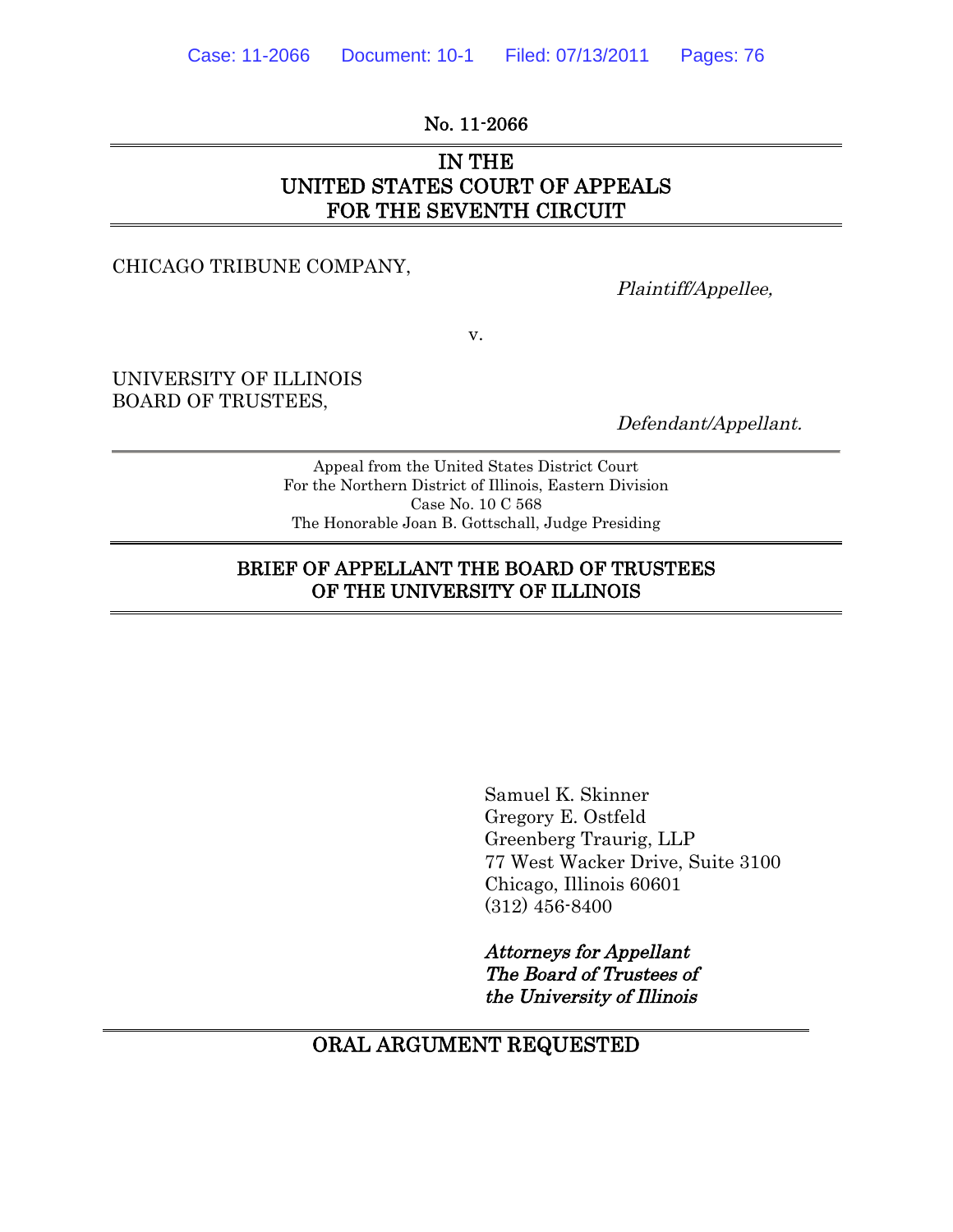#### CIRCUIT RULE 26.1 DISCLOSURE STATEMENT

Appellate Court No: 11-2066

Short Caption: Chicago Tribune Company v. University of Illinois Bd. of Trustees

To enable the judges to determine whether recusal is necessary or appropriate, an attorney for a non-governmental party or amicus curiae, or a private attorney representing a government party, must furnish a disclosure statement stating the following information in compliance with Circuit Rule 26.1 and Fed. R. App. P. 26.1.

The Court prefers that the disclosure statement be filed immediately following docketing; but, the disclosure statement must be filed within 21 days of docketing or upon the filing of a motion, response, petition, or answer in this court, whichever occurs first. Attorneys are required to file an amended statement to reflect any material changes in the required information. The text of the statement must also be included in front of the table of contents of the party's main brief. **Counsel is required to complete the entire statement and to use N/A for any information that is not applicable if this form is used.**

(1) The full name of every party that the attorney represents in the case (if the party is a corporation, you must provide the corporate disclosure information required by Fed. R. App. P 26.1 by completing item  $\#3$ ):

The Board of Trustees of the University of Illinois

(2) The names of all law firms whose partners or associates have appeared for the party in the case (including proceedings in the district court or before an administrative agency) or are expected to appear for the party in this court:

Greenberg Traurig LLP

(3) If the party or amicus is a corporation:

i) Identify all its parent corporations, if any; and n/a

ii) list any publicly held company that owns 10% or more of the party's or amicus' stock:

n/a

Attorney's signature: /s Gregory E. Ostfeld Date: July 13, 2011

Attorney's Printed Name: Gregory E. Ostfeld

Please indicate if you are Counsel of Record for the above listed parties pursuant to Circuit Rule  $3(d)$ . Yes  $X$  No

| Address:                | Greenberg Traurig, LLP       |             |                  |  |  |
|-------------------------|------------------------------|-------------|------------------|--|--|
|                         | 77 W. Wacker Dr., Suite 3100 |             |                  |  |  |
| Chicago, Illinois 60601 |                              |             |                  |  |  |
| Phone number:           | (312) 456-8400               | Fax Number: | $(312)$ 456-8435 |  |  |
| E-Mail Address:         | OstfeldG@gtlaw.com           |             |                  |  |  |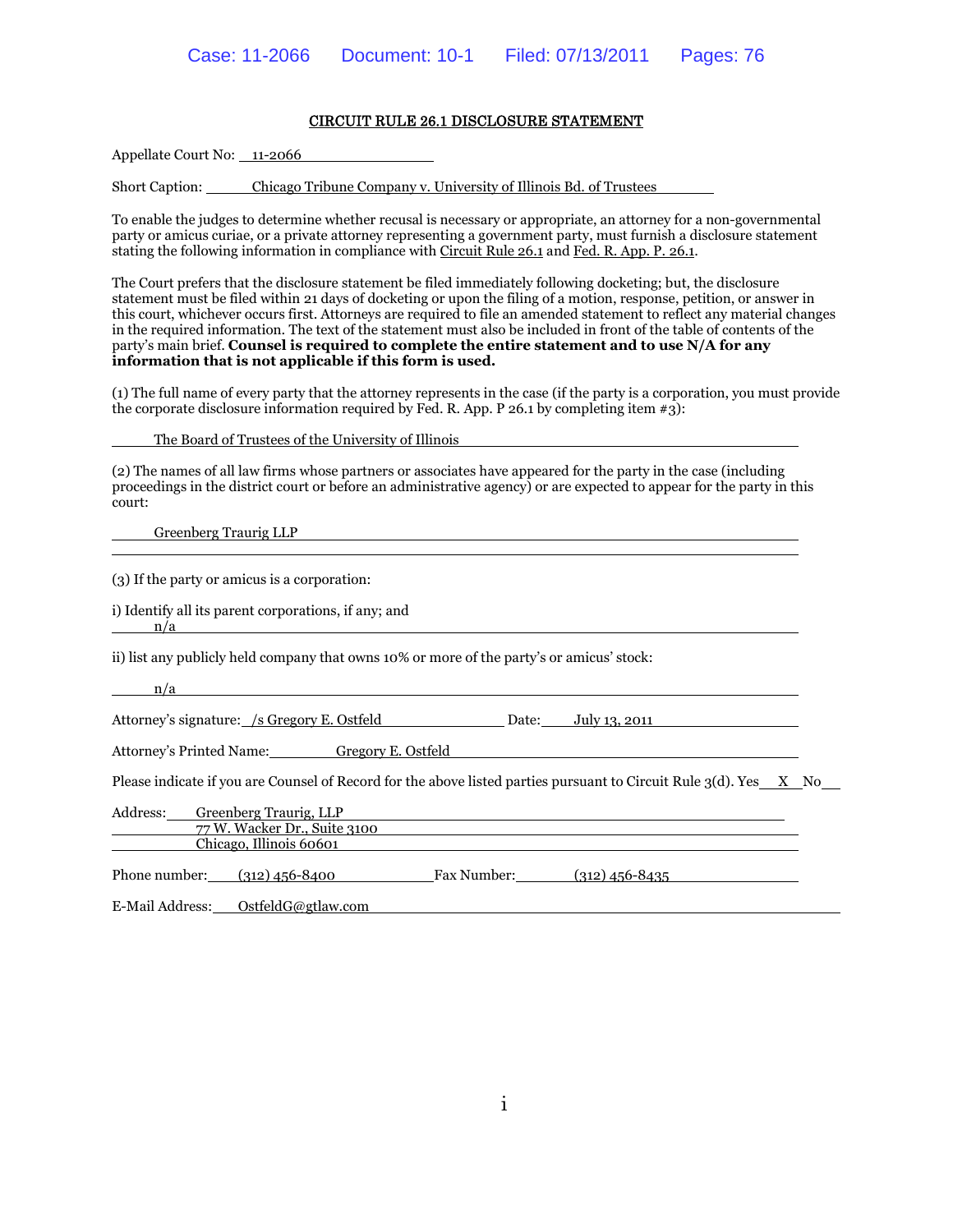# **TABLE OF CONTENTS**

| I.   |    |                                                                                                                                                                                                                                                                    |
|------|----|--------------------------------------------------------------------------------------------------------------------------------------------------------------------------------------------------------------------------------------------------------------------|
| II.  |    |                                                                                                                                                                                                                                                                    |
|      |    |                                                                                                                                                                                                                                                                    |
| I.   |    | The University's Acceptance of Federal Funds and the FERPA Funding                                                                                                                                                                                                 |
| II.  |    |                                                                                                                                                                                                                                                                    |
| III. |    | The University's Compliance With FERPA in Responding to FOIA                                                                                                                                                                                                       |
| IV.  |    | The Tribune's Initial FOIA Requests and the University's Response11                                                                                                                                                                                                |
| V.   |    |                                                                                                                                                                                                                                                                    |
| VI.  |    | The University's Request to the Department of Education for<br>Guidance on the Status of Admissions Records Under FERPA, and<br>the Department of Education's August 6, 2009 Opinion Letter 12                                                                     |
| VII. |    | The December 10, 2009 FOIA Request and the University's Response 13                                                                                                                                                                                                |
|      |    |                                                                                                                                                                                                                                                                    |
|      |    |                                                                                                                                                                                                                                                                    |
| I.   |    | .20                                                                                                                                                                                                                                                                |
| II.  |    | The District Court Erred in Finding That FERPA Does Not Specifically<br>Prohibit The University from Doing Anything, and in Holding That<br>FERPA Does Not Fall Within FOIA's Exemption for Records<br>Specifically Prohibited from Disclosure Under Federal Law20 |
|      | A. | FERPA's Statutory Funding Conditions Under the Spending<br>Clause Impose an Enforceable, Affirmative Obligation Upon<br>the University Not to Disclose Records in Violation of FERPA 21                                                                            |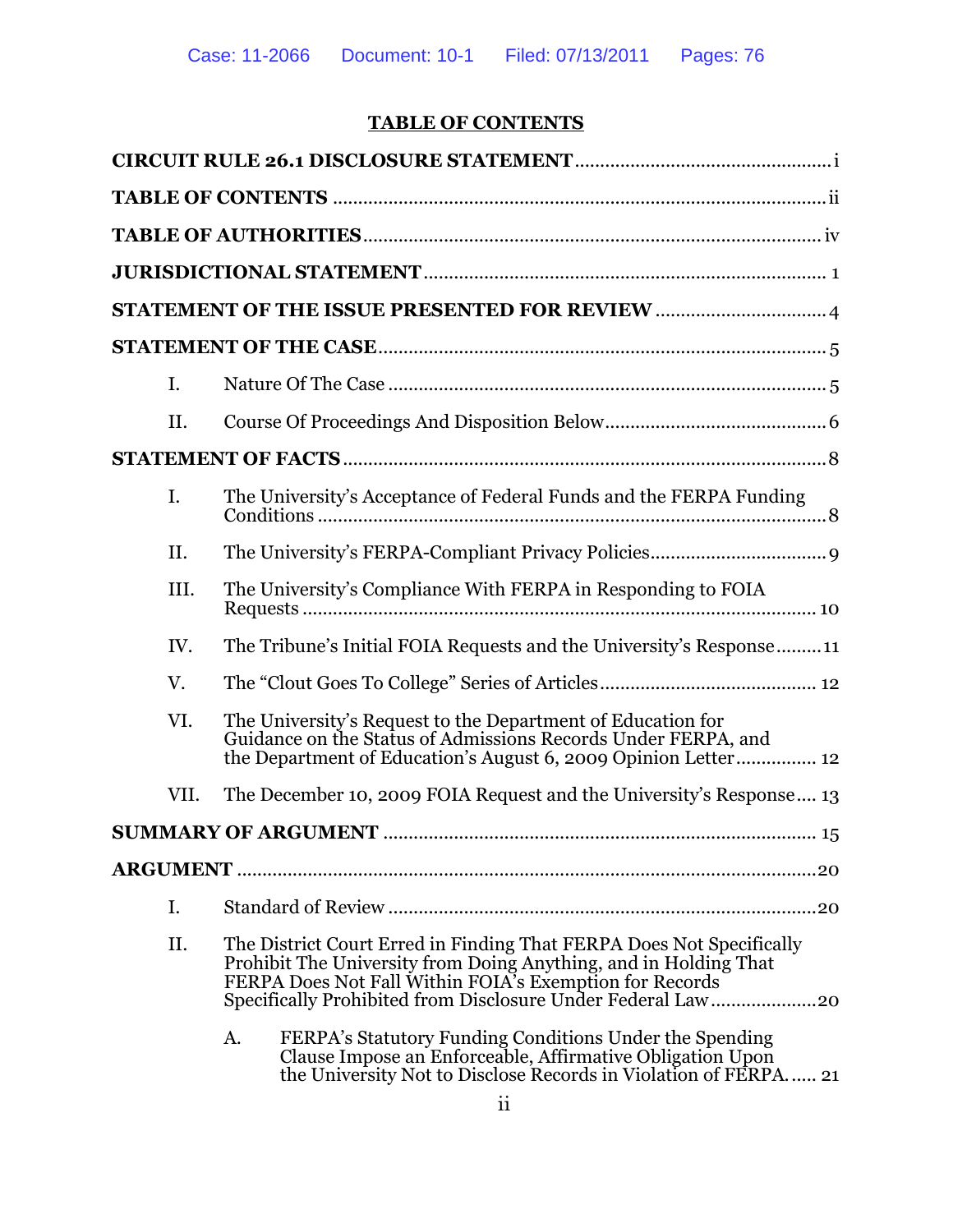|      | <b>B.</b>                                                        | FERPA's Prohibition on the Disclosure of Private Student                                                                                                                         |
|------|------------------------------------------------------------------|----------------------------------------------------------------------------------------------------------------------------------------------------------------------------------|
|      | C.                                                               | The District Court's Ruling Is Neither Narrow Nor Limited.  31                                                                                                                   |
| III. | The District Court's Ruling Is Not Defensible on Any Other Basis |                                                                                                                                                                                  |
|      | A.                                                               | Student Admissions Records Are "Education Records" and<br>Parental Information Is "Personally Identifiable Information"<br>Under the Plain Language of FERPA and the Regulations |
|      | <b>B.</b>                                                        | The Tribune's Authorities Do Not Support Disclosure of the<br>Education Records and Personally Identifiable Information<br>.40                                                   |
|      | C.                                                               | The Legislative History of FERPA Confirms that the Tribune Is<br>Seeking Private Information Protected by FERPA.<br>.44                                                          |
|      | D.                                                               | The DOE's August 6, 2009 Opinion Letter Interpreting FERPA<br>Further Confirms that the Tribune's Request for Information                                                        |
| IV.  |                                                                  | Applying FERPA to Preserve the Privacy of Student Records Does Not                                                                                                               |
|      |                                                                  |                                                                                                                                                                                  |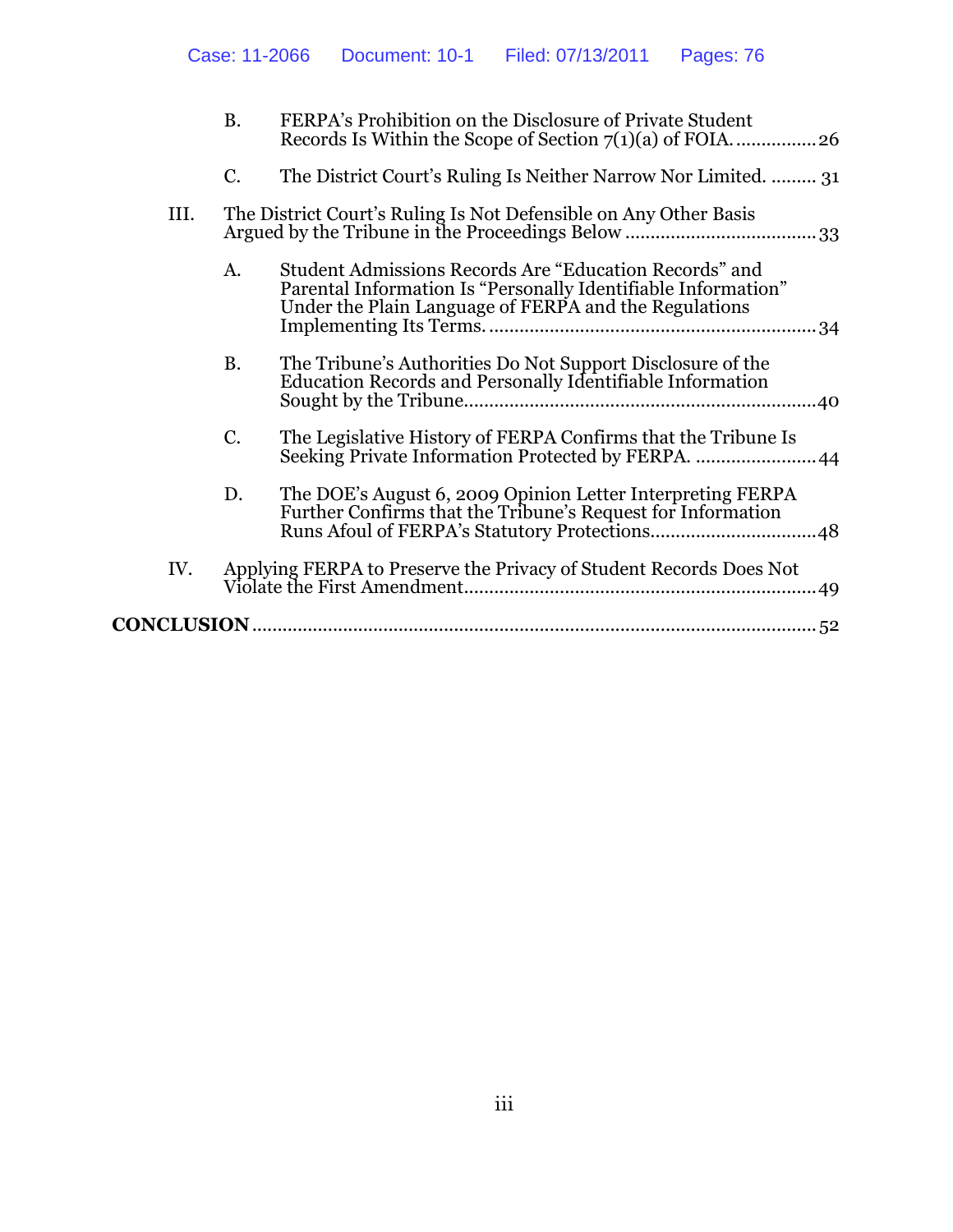# **TABLE OF AUTHORITIES**

### **Cases**

| A.B. v. Clarke County School Dist,. No. 3:08-CV-041,                        |
|-----------------------------------------------------------------------------|
| Aetna Life Ins. Co. v. Haworth,                                             |
| Ala. Disabilities Advocacy Prog. v. J.S. Tarwater Developmental Ctr.,       |
| Alpine State Bank v. Ohio Cas. Ins. Co.,                                    |
| American Interinsurance Exchange v. Occidental Fire and Cas. Co. of North   |
| Anderson v. Liberty Lobby Inc.,                                             |
| Arista Records LLC v. Does 1-19,                                            |
| Barnes v. Gorman,                                                           |
| Bauer v. Kincaid,                                                           |
| Bd. of Educ. of Oak Park and River Forest High School Dist. No. 200         |
| Bd. of Trustees, Cut Bank Public Schools v. Cut Bank Pioneer Press,         |
| Belanger v. Nasua, New Hampshire School Dist.,                              |
| Board of Education of Colonial School Dist. v. Colonial Educ. Ass'n,        |
| BRV, Inc. v. Superior Court,                                                |
| Cedar Rapids Community School Dist. v. Garret F. ex rel. Charlene F.,       |
| Centra, Inc. v. Central States, Southeast and Southwest Areas Pension Fund, |
| Cherry v. Univ. of Wisconsin System Bd. of Regents,                         |
| Connoisseur Communication of Flint v. Univ. of Michigan,                    |
| Davis Next Friend LaShonda D. v. Monroe Cty. Bd. of Educ.,                  |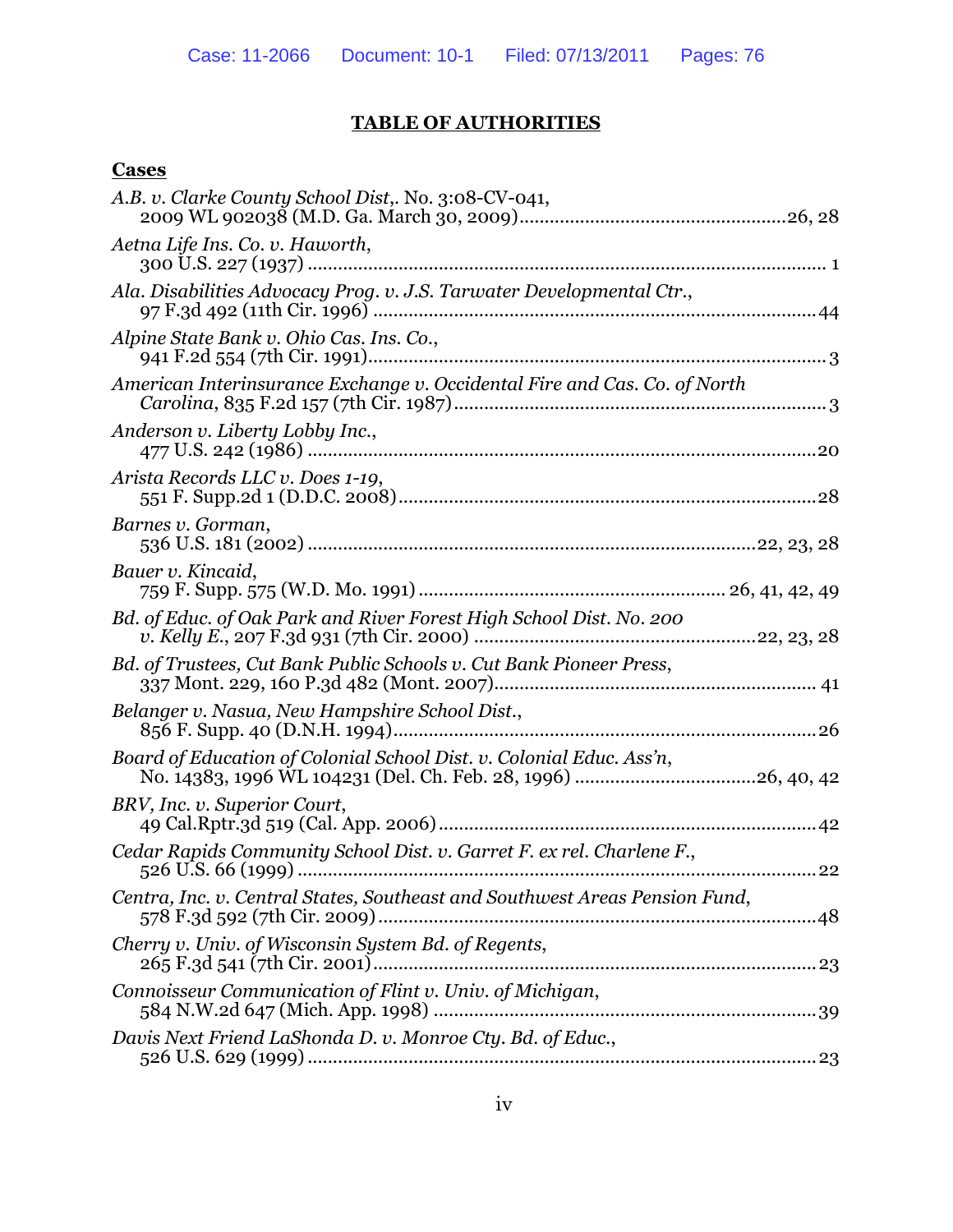| Disability Law Center of Alaska, Inc. v. Anchorage School Dist.,         |
|--------------------------------------------------------------------------|
| Disability Rights Wisconsin, Inc. v. State of Wisconsin Dept. of Public  |
| DTH Publishing Corp. v. University of N. Carolina,                       |
| Franklin v. Gwinnett Cty. Public Schools,                                |
| Gannett Co., Inc. v. DePasquale,                                         |
| Gonzaga University v. Doe,                                               |
| Gross v. PPG Industries, Inc.,                                           |
| Hampton Bays Union Free School Dist. v. Public Employment Relations Bd., |
| Houchins v. KQED, Inc.,                                                  |
| Houston Chronicle Publishing Co. v. Houston,                             |
| Interscope Records v. Does 1-14,                                         |
| Jackson v. Birmingham Bd. of Educ.,                                      |
| Jennings v. University of North Carolina at Chapel Hill,                 |
| Kibort v. Westrom,                                                       |
| Kirwan v. The Diamondback,                                               |
| MacKenzie v. Ochsner Clinic Foundation, No. Civ. A. 02-3217,             |
| Maryland Casualty Co. v. Pacific Coal & Oil Co.,                         |
| MedImmune, Inc. v. Genentech, Inc.,                                      |
| Nationwide Mut. Fire Ins. Co. v. Willenbrink,                            |
| New York Times Co. v. Sullivan,                                          |
| Norwood v. Slammons,                                                     |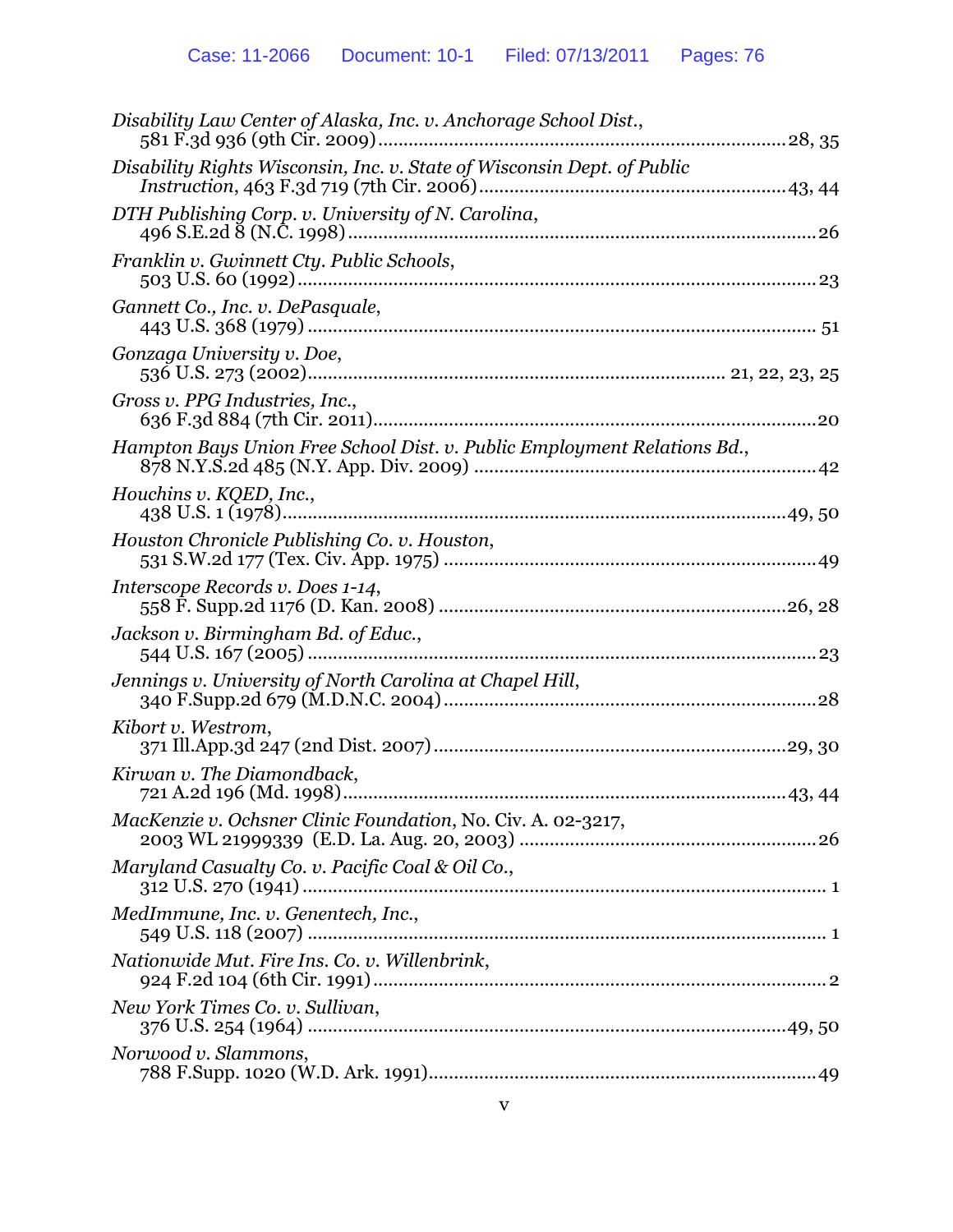| Nuclear Engineering Co. v. Scott,                                                                                                                                                              |
|------------------------------------------------------------------------------------------------------------------------------------------------------------------------------------------------|
| NUCOR Corp. v. Aceros y Maquilas de Occidente, S.A.,                                                                                                                                           |
| Omnicare, Inc. v. UnitedHealth Group, Inc.,                                                                                                                                                    |
| Oneida Indian Nation of N.Y. v. County of Oneida,                                                                                                                                              |
| Owasso Independent School Dist. No. 1-011 v. Falvo,                                                                                                                                            |
| Pennhurst State School and Hospital v. Halderman,                                                                                                                                              |
| People ex rel. Madigan v. Kinzer,                                                                                                                                                              |
| Press-Enterprise Co. v. Superior Court of California for Riverside County,                                                                                                                     |
| Rath Packing Co. v. Becker,                                                                                                                                                                    |
| Red & Black Publishing Co., Inc. v. Bd. of Regents,                                                                                                                                            |
| Richmond Newspapers, Inc. v. Virginia,                                                                                                                                                         |
| Rim of the World Unified School Dist. v. Superior Ct. of San Bernardino Cty.,                                                                                                                  |
| Roulette v. Department of Central Management Services,                                                                                                                                         |
| Sears Roebuck and Co. v. Am. Mut. Liability Ins. Co.,                                                                                                                                          |
| Sellers v. Zurich Am. Ins. Co.,                                                                                                                                                                |
| Sherry v. Radnor Township School Dist., No. 265 C.D. 2010,                                                                                                                                     |
| Shockley v. Svoboda,                                                                                                                                                                           |
| Shreveport Professional Chapter of Society of Professional Journalists v.<br>Louisiana State University, Shreveport,<br>No. 393, 332 (1st Jud. Dist. Ct., Caddo Parish, La., Mar. 4, 1994)  29 |
| State ex rel. The Miami Student v. Miami University,                                                                                                                                           |
| Steel Co. v. Citizens for a Better Environment,                                                                                                                                                |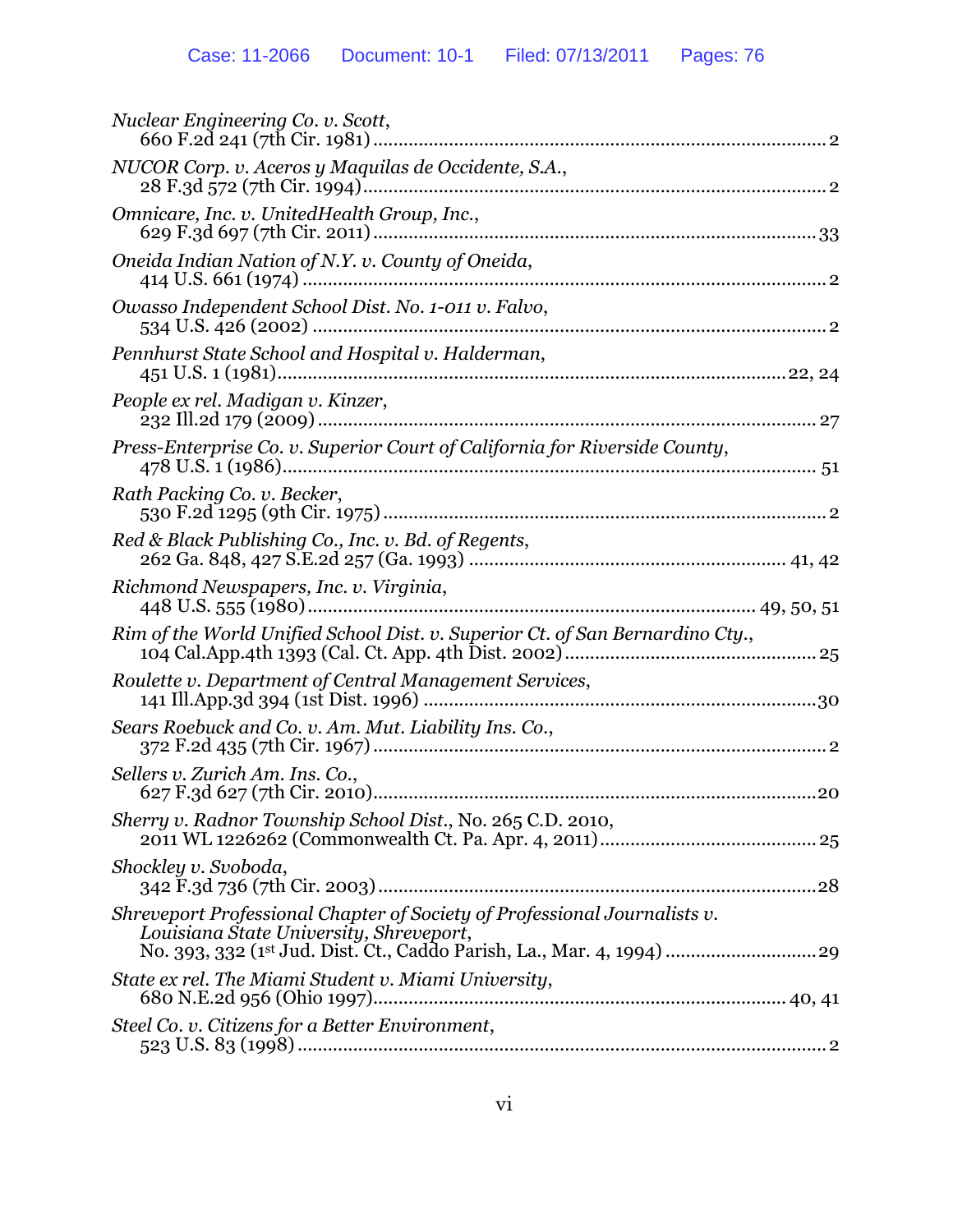| Storck v. Suffolk County Dept. of Social Services,                       |  |
|--------------------------------------------------------------------------|--|
| Unincorporated Operating Div. of Indiana Newspapers, Inc. v. Trustees of |  |
| United States v. Haffner, No. 3:09-cr-337-J-34-TEM,                      |  |
| United States v. Miami University,                                       |  |
| United States v. Ye,                                                     |  |
| Webster Groves School Dist. v. Pulitzer Pub. Co.,                        |  |
|                                                                          |  |

# **Statutes**

# **Other Authorities**

| American Heritage Dictionary of the English Language (4 <sup>th</sup> ed. 2006)37 |  |
|-----------------------------------------------------------------------------------|--|
|                                                                                   |  |
|                                                                                   |  |
|                                                                                   |  |
|                                                                                   |  |
|                                                                                   |  |
|                                                                                   |  |
|                                                                                   |  |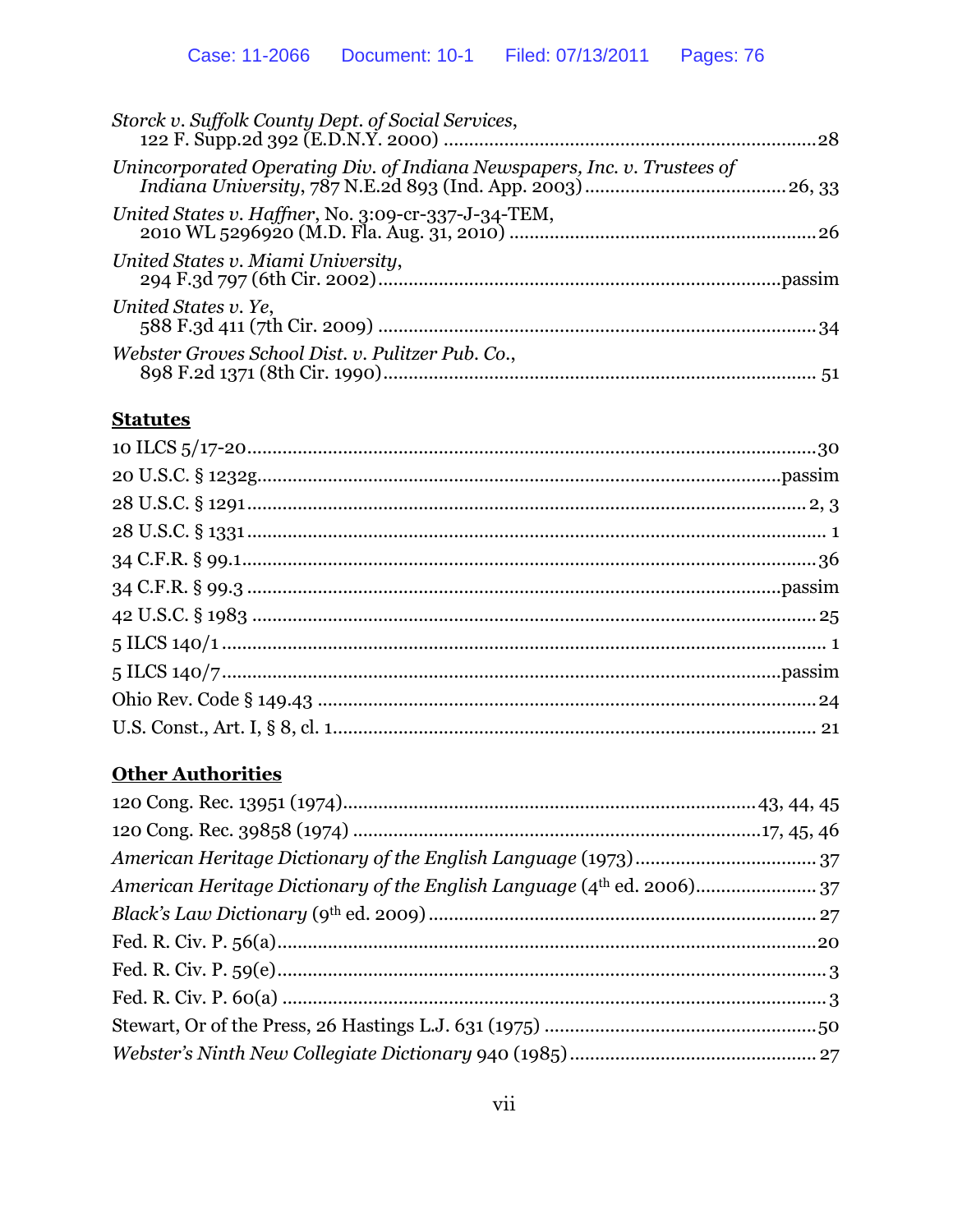| WILLIAM A. KAPLIN & BARBARA A. LEE, THE LAW OF HIGHER EDUCATION (2007) 29 |  |
|---------------------------------------------------------------------------|--|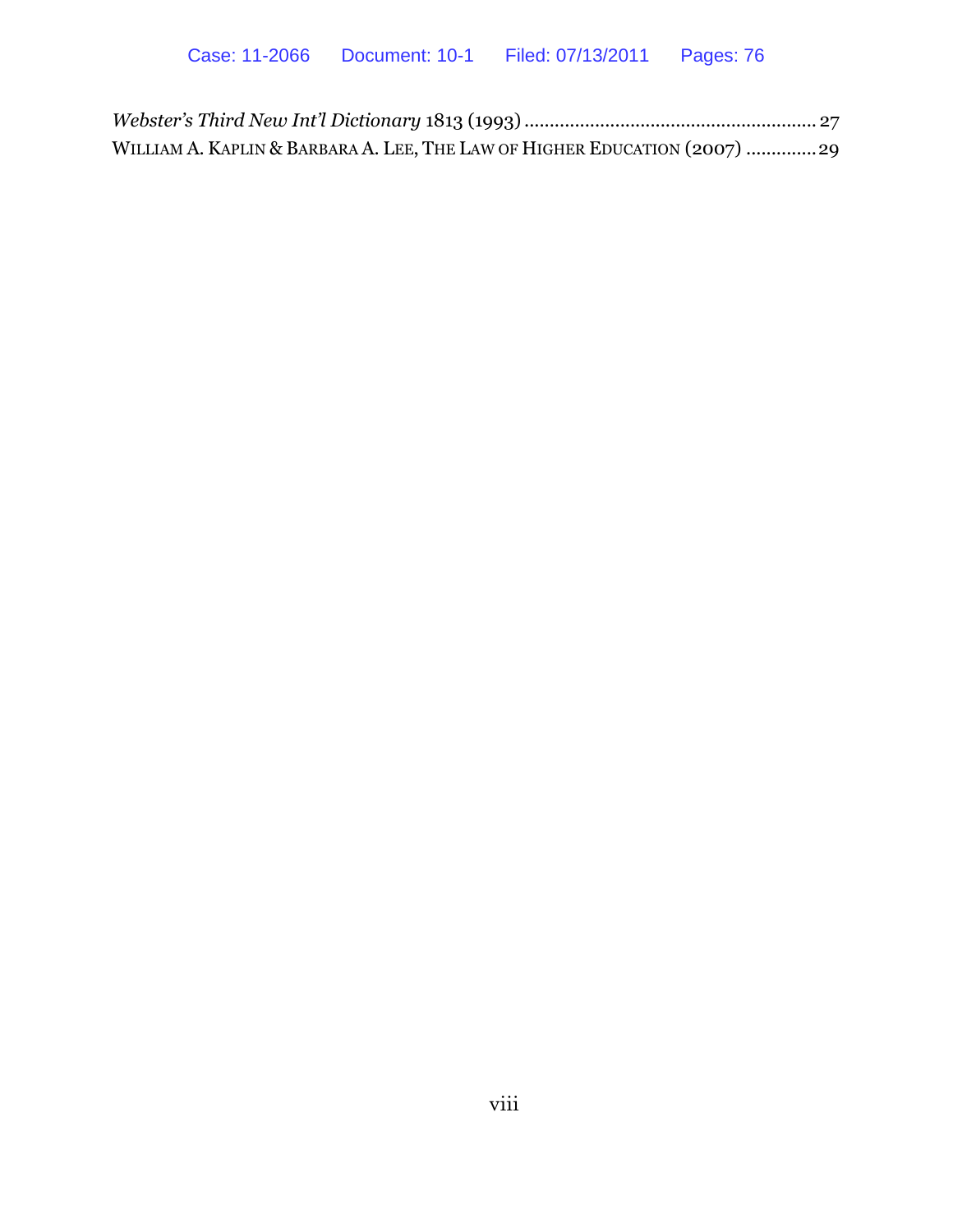#### **JURISDICTIONAL STATEMENT**

The district court had original federal question jurisdiction over this declaratory judgment action pursuant to 28 U.S.C. § 1331, because it arises under the statutes and laws of the United States, specifically, the Family Educational Rights and Privacy Act of 1974, 20 U.S.C. § 1232g ("FERPA"). The controversy between the parties is "definite and concrete, touching the legal relations of parties having adverse legal interests," and is "real and substantial[.]" *MedImmune, Inc. v. Genentech, Inc.*, 549 U.S. 118, 127 (2007) (*citing Aetna Life Ins. Co. v. Haworth*, 300 U.S. 227, 241 (1937)). Plaintiff Chicago Tribune Company (the "Tribune") made a request to Defendant The Board of Trustees of the University of Illinois (the "University") for certain records under the Illinois Freedom of Information Act, 5 ILCS 140/1 *et seq*. ("FOIA"). (A.12-13, ¶ 8, A.16-17). The University denied both the request and the Tribune's administrative appeal on the grounds that the University is specifically prohibited from disclosing the requested records under FERPA. (A.13, ¶¶ 9-11, A.18-26). The Tribune then filed this action, seeking a declaration that FERPA does not prohibit the University from disclosing the requested records.

These circumstances present a "substantial controversy, between parties having adverse legal interests, of sufficient immediacy and reality to warrant the issuance of a declaratory judgment." *Medimmune*, 549 U.S. at 127 (*quoting Maryland Casualty Co. v. Pacific Coal & Oil Co.,* 312 U.S. 270, 273 (1941)). The interpretation of a federal law, FERPA, lies at the heart of the dispute, and the Tribune's Complaint properly pleads and presents a pure federal question with respect to the parties' opposing constructions of FERPA. (A.12-15, ¶¶ 3, 9, 11-20). These conflicting interpretations of a federal statute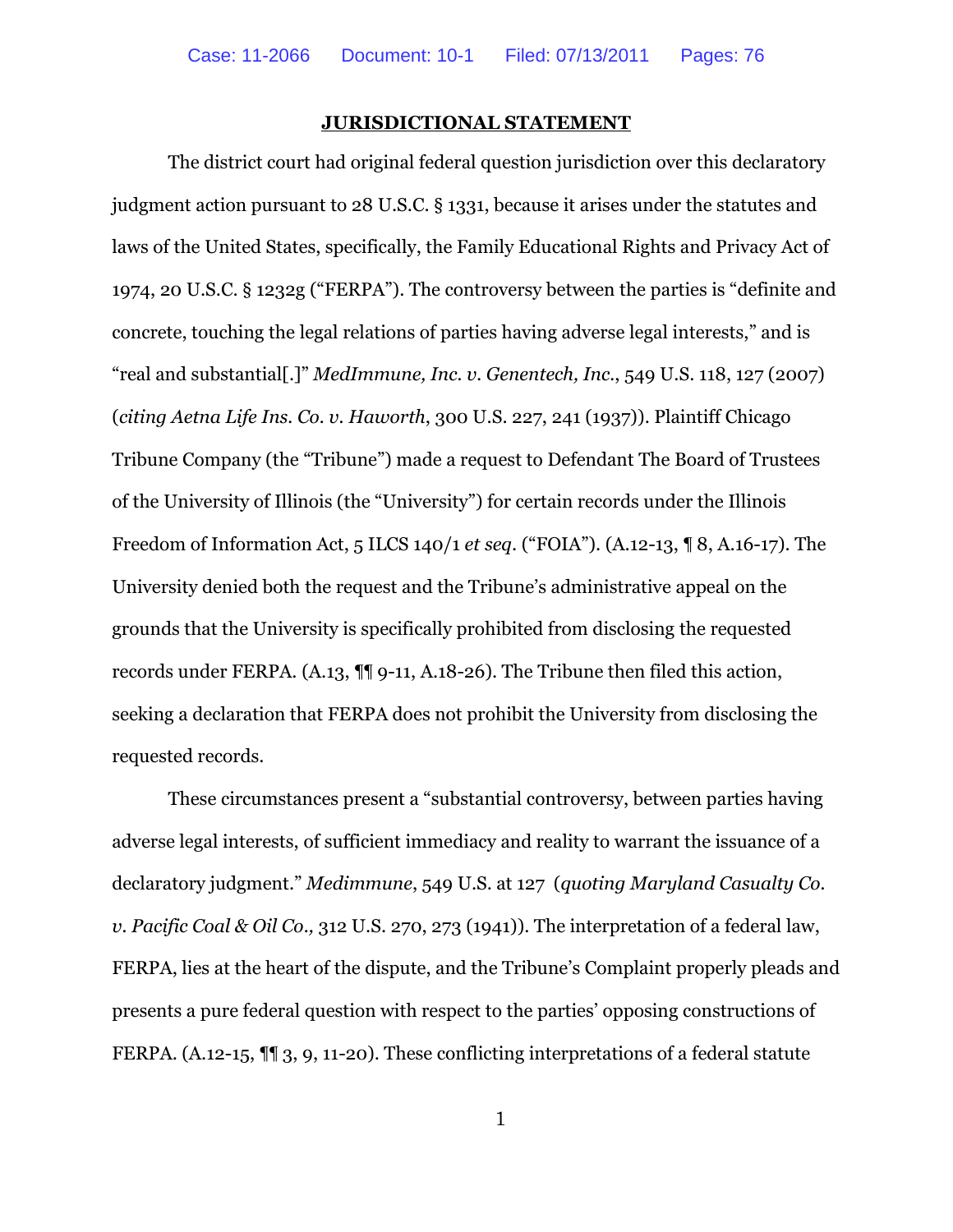"involve a federal controversy." *Steel Co. v. Citizens for a Better Environment*, 523 U.S. 83, 89 (1998) (*quoting Oneida Indian Nation of N.Y. v. County of Oneida*, 414 U.S. 661, 666 (1974)). *See also Owasso Independent School Dist. No. 1-011 v. Falvo*, 534 U.S. 426, 431 (2002) (holding that federal court had jurisdiction where plaintiff pled a FERPA action that was not "completely devoid of merit").

Win or lose, a declaratory judgment as to whether FERPA specifically prohibits the University from disclosing the records requested by the Tribune "will settle the particular controversy and clarify the legal relations in issue." *Sears Roebuck and Co. v. Am. Mut. Liability Ins. Co.*, 372 F.2d 435, 438 (7th Cir. 1967). Accordingly, this declaratory action presents an actual controversy and is appropriate for the exercise of federal question jurisdiction. *See NUCOR Corp. v. Aceros y Maquilas de Occidente, S.A.*, 28 F.3d 572, 579 (7th Cir. 1994) (*citing Nationwide Mut. Fire Ins. Co. v. Willenbrink*, 924 F.2d 104, 105 (6<sup>th</sup> Cir. 1991)). Additionally, because the outcome implicates federal rights and duties under FERPA--the University's right to obtain federal funding and its accompanying duty to safeguard the privacy of student education records and personally identifiable information--the district court had federal question jurisdiction irrespective of the fact that a state FOIA statute is also involved. *See Nuclear Engineering Co. v. Scott*, 660 F.2d 241, 254 n. 19 (7th Cir. 1981) (*citing Rath Packing Co. v. Becker*, 530 F.2d 1295, 1305-06 (9th Cir. 1975)) (holding that federal question jurisdiction applies where an action "implicates federal rights," regardless of the fact that the federal statute may also afford a defense to a state law action).

This Court has appellate jurisdiction pursuant to 28 U.S.C. § 1291, as this is an appeal from a final decision of the district court. The University appeals from a final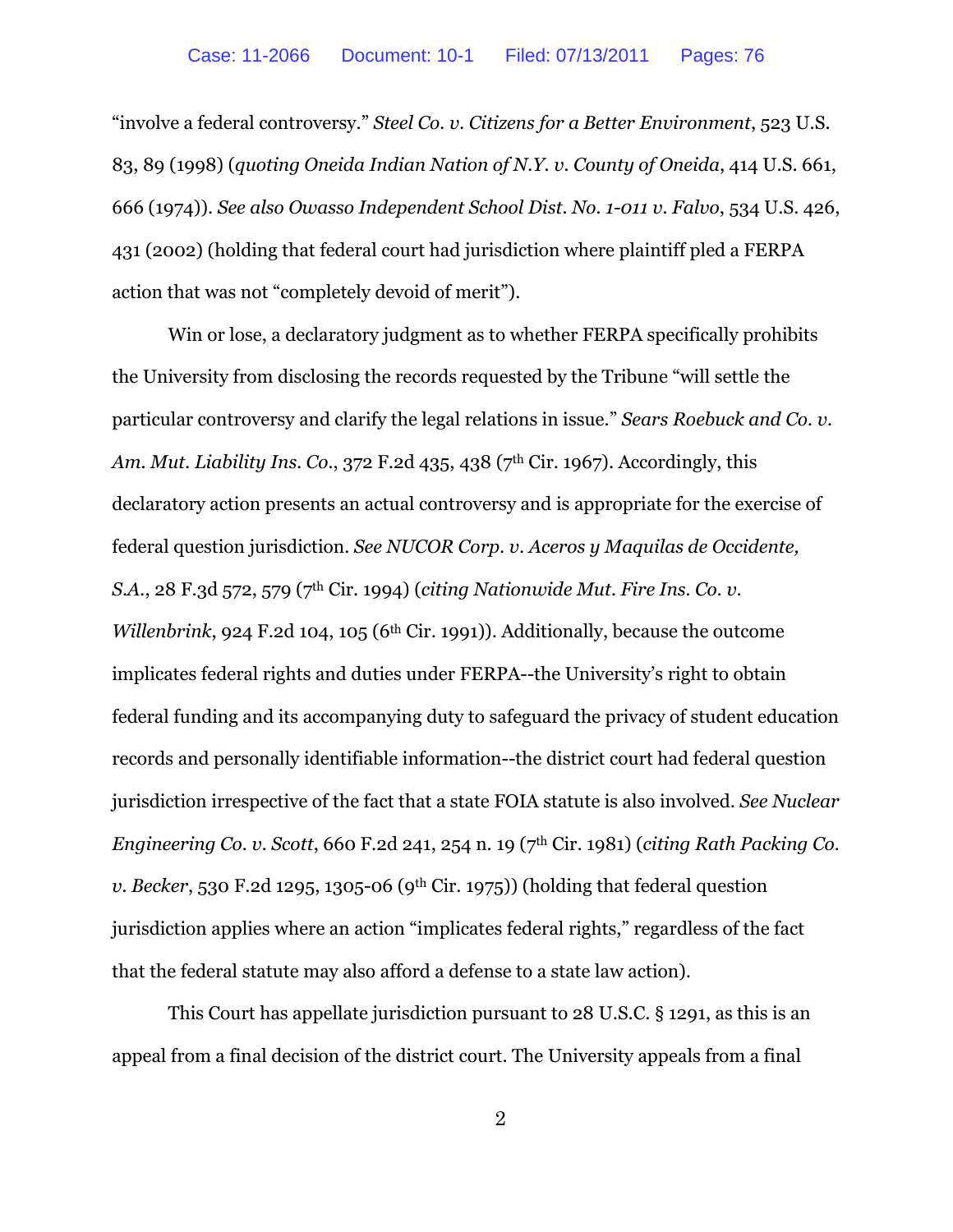Order and Judgment dated March 7, 2011 and entered on March 9, 2011, granting summary judgment in favor of the Tribune and against the University. (A.1-9). The University filed a Motion to Amend or Correct Judgment on April 4, 2011, pursuant to Fed. R. Civ. P. 59(e) and Fed. R. Civ. P. 60(a), requesting that the district court amend its Judgment to describe the declaratory relief granted to the Tribune, in compliance with *American Interinsurance Exchange v. Occidental Fire and Cas. Co. of North Carolina*, 835 F.2d 157, 159 (7th Cir. 1987), and related cases. (Dkt. No. 33). The district court granted that request by Minute Entry dated April 13, 2011, and entered April 14, 2011. (A.10). That Minute Entry evinces the district court's "unambiguous intent to render a final judgment," and therefore satisfies the standard for appellate jurisdiction of a final decision under 28 U.S.C. § 1291. *Alpine State Bank v. Ohio Cas. Ins. Co.*, 941 F.2d 554, 559 ( $7<sup>th</sup>$  Cir. 1991). The University timely filed its Notice of Appeal on May 10, 2011. (Dkt. No. 40).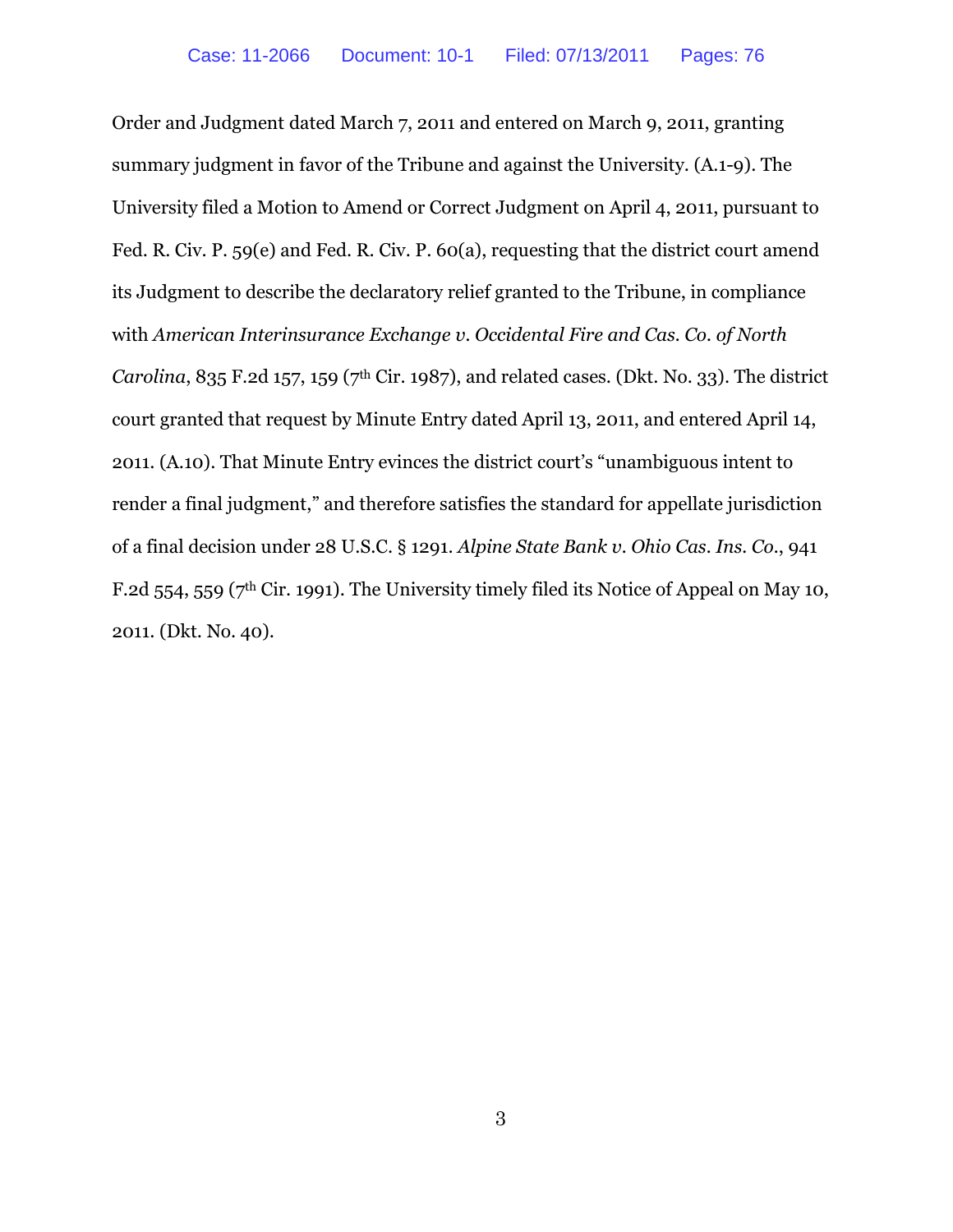# **STATEMENT OF THE ISSUE PRESENTED FOR REVIEW**

1. Did the district court err in declaring that FERPA does not "specifically prohibit" the University from disclosing student records containing personally identifiable information in response to the Tribune's FOIA request?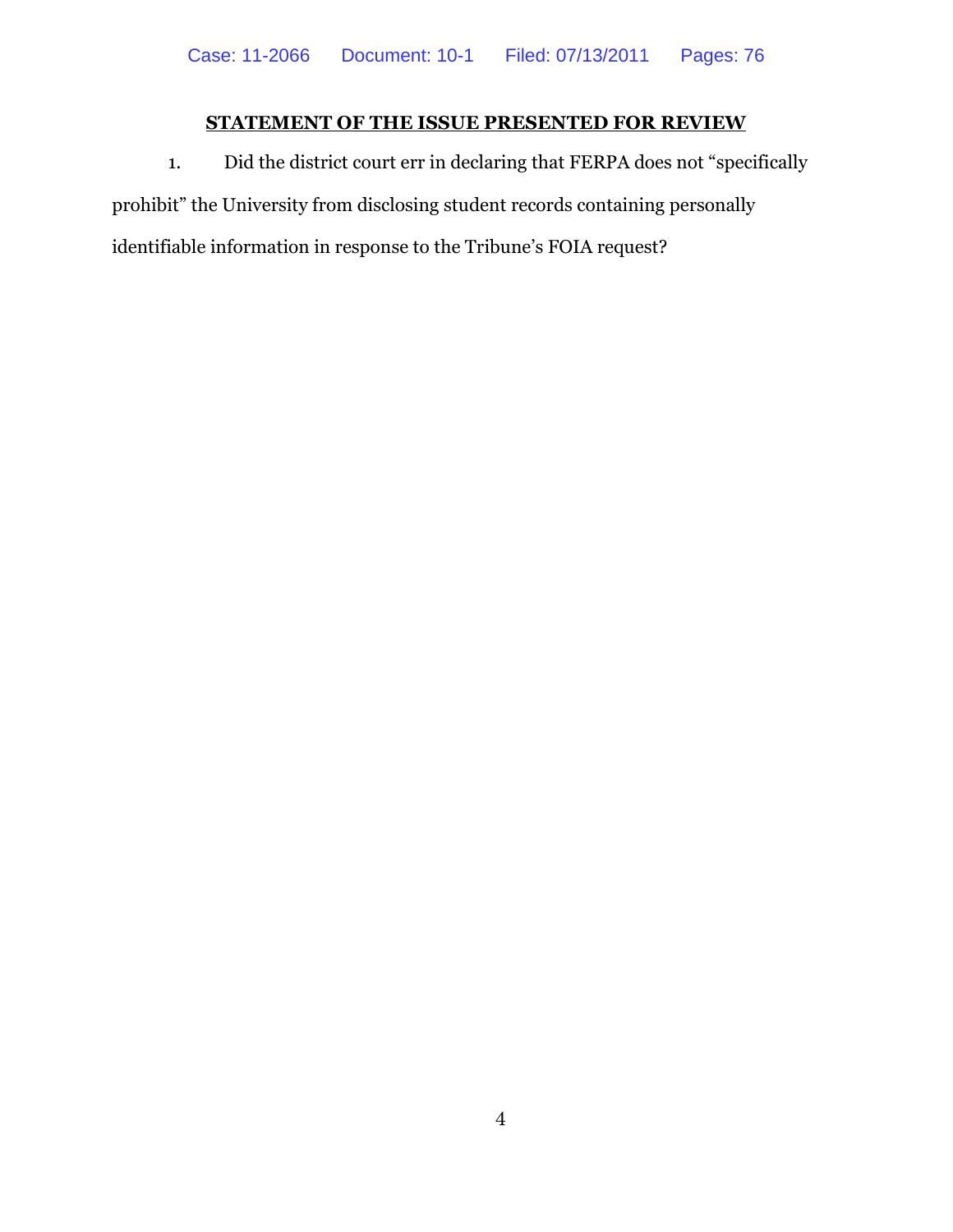#### **STATEMENT OF THE CASE**

#### **I. Nature Of The Case**

This is a declaratory judgment action examining whether FERPA specifically prohibits the University from disclosing student records containing personally identifiable information, including the names and addresses of students' parents, in response to a FOIA request. The Tribune issued a FOIA request to the University on December 10, 2009 (the "Request"), seeking disclosure from the University of the names and addresses of applicants' parents and the identity of individuals who made a request or otherwise became involved in such applicants' applications, for all "Category I" applicants who were admitted and subsequently attended the University of Illinois. (A.61, ¶¶ 7-8; A.95-96, ¶¶ 7-8). "Category I" refers to a list of applicants whom the Tribune reported were closely tied to "clout-heavy" patrons such as Tony Rezko. (A.61, ¶ 6; A.95,  $\P$  6).

Although the University had previously produced more than 5,200 pages of FERPA-compliant records to the Tribune in response to prior FOIA requests, which the Tribune used to report extensively on the "Category I" story beginning in May 2009, the University denied this new Request and the Tribune's subsequent appeal. (A.61-62, ¶¶ 9-13; A.96, ¶¶ 9-13; A.225, ¶¶ 29-31, A.263, ¶¶ 14-16). The University denied the Request on the grounds that the requested records were "education records" that contained "personally identifiable information," and FERPA provides that no federal funds shall be made available to any educational institution that has a policy or practice of permitting the release of such "education records" or "personally identifiable information" unless there is written student consent, a judicial order or lawfully issued subpoena, or an

5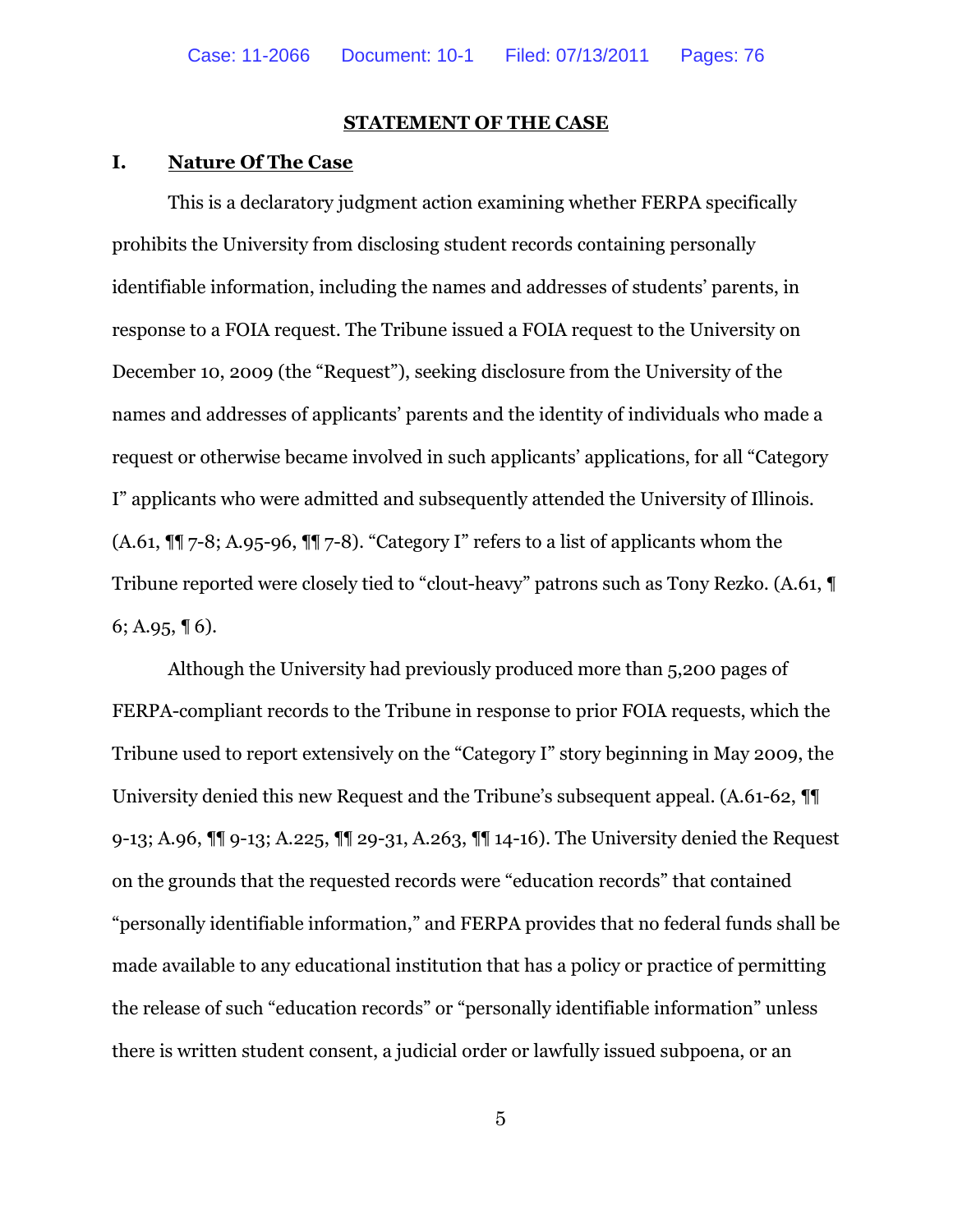applicable statutory exception. 20 U.S.C. § 1232g(b)(1)-(2). (A.61-62, ¶¶ 9-13; A.96, ¶¶ 9-13). Because the University accepts federal funds, and there was no written consent, order or subpoena, or applicable exception permitting disclosure under FERPA, it concluded that the FERPA-protected records requested by the Tribune are exempt from disclosure under Section  $7(1)(a)$  of FOIA, which exempts records that are "specifically prohibited from disclosure by federal or State law or rules and regulations implementing federal or State law." 5 ILCS 140/7(1)(a). (A.61-62, ¶¶ 9-13; A. 96, ¶¶ 9-13). Following the denial of its Request and appeal, the Tribune commenced this action, seeking a declaration that the records requested by the Tribune are not protected by FERPA.  $(A.11-26).$ 

#### **II. Course Of Proceedings And Disposition Below**

The Tribune filed its Complaint on January 27, 2010. (A.11-26). The University filed its Answer on March 5, 2010. (A.27-35). The Tribune filed a motion for summary judgment on April 2, 2010. (A.36-A.90). The University filed its response and crossmotion for summary judgment on April 30, 2010 and May 5, 2010. (A.91-A.144). The Tribune filed its reply on May 21, 2010. (A.145-A.216).

The district court entered its Order and Judgment granting the Tribune's motion for summary judgment and denying the University's cross-motion for summary judgment on March 7, 2011. (A.1-9). The district court concluded that FERPA "does not forbid Illinois officials from taking any action," but rather "sets conditions on the receipt of federal funds[.]" (A.5). Because Illinois "could choose to reject federal education money, and the conditions of FERPA along with it," the district court concluded that "it cannot be said that FERPA prevents Illinois from doing anything." (A.6). On the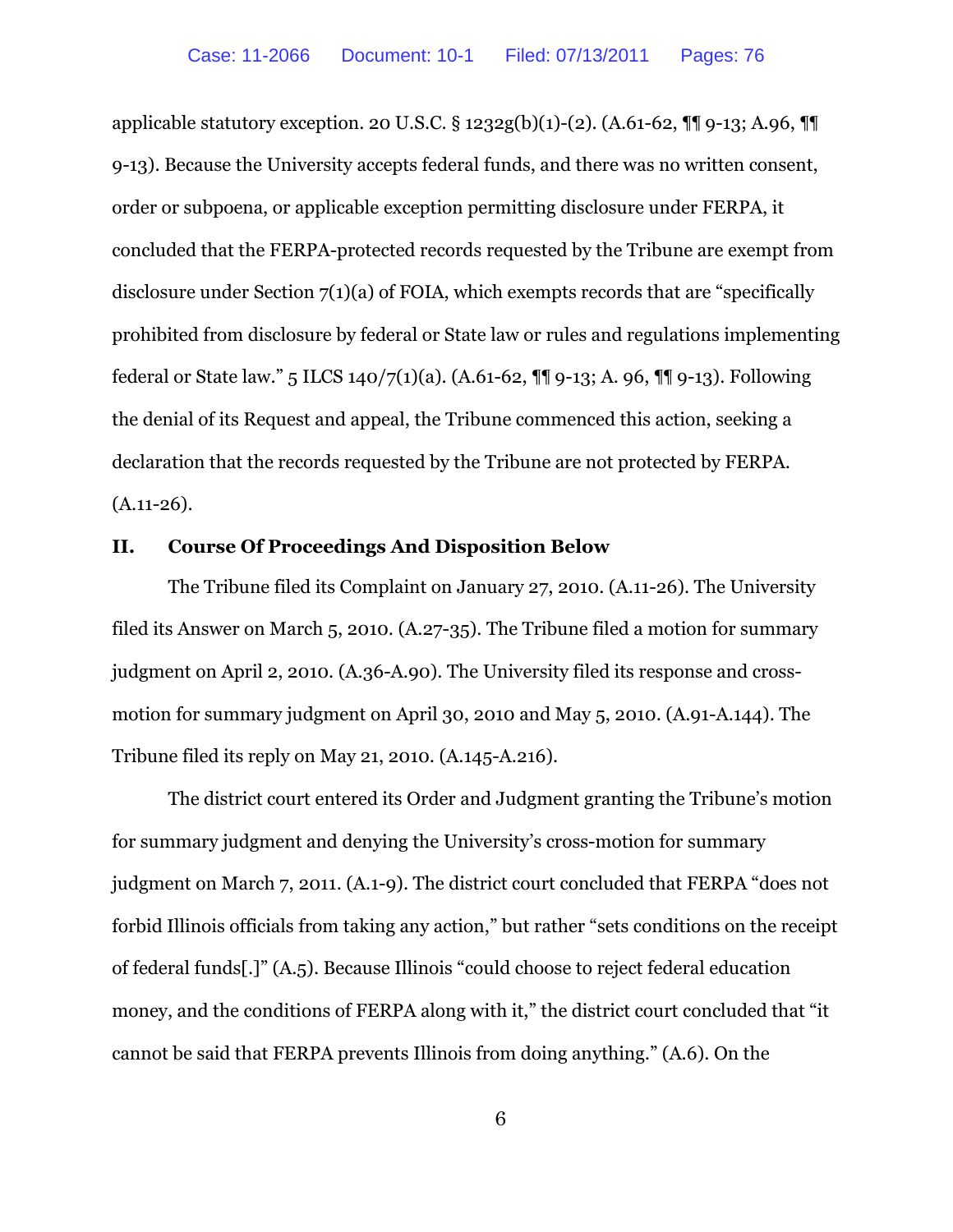University's motion, the district court subsequently amended the Judgment on April 13, 2011 to describe the declaratory relief granted to the Tribune, and declared that FERPA does not apply to the Tribune's Request, so as to exempt the requested information from disclosure under Section 7(1)(a) of FOIA. (Dkt. No. 33; A.10).

On April 12, 2011, the University filed a motion to stay the district court's judgment pending appeal. (A.217-357). The Tribune filed its response to the motion to stay on April 18, 2011. (A.358-369). The district court granted the motion to stay on April 20, 2011. (A.370). In granting a stay, the district court expressed concern that the result of its ruling is "somewhat appalling" due to the "overwhelming" and "catastrophic" injury to the students involved if the University were to disclose their records. (A.373, A.376). Accordingly, the district court stated, "I think the Seventh Circuit ought to opine before all of this is made public" and before "lots of people are irreparably injured, which they will be," in order to "avoid a whole lot of disaster to people" in the event that the Seventh Circuit were to disagree with the district court's ruling. (A.373-74, A.377).

The University timely filed its Notice of Appeal on May 10, 2011. (Dkt. No. 40).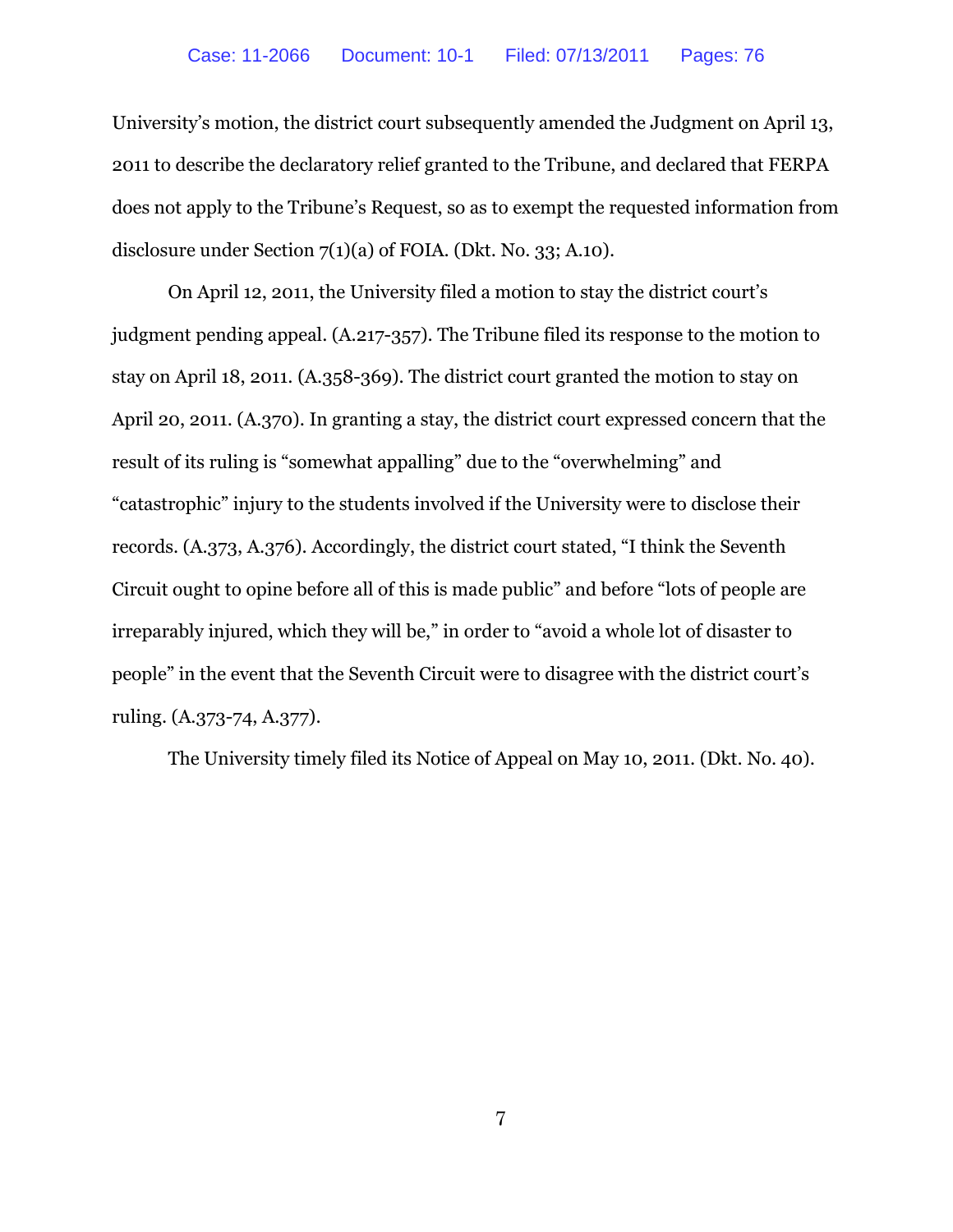#### **STATEMENT OF FACTS**

# **I.** The University's Acceptance of Federal Funds and the FERPA Funding Conditions

The Board of Trustees of the University of Illinois is a state authority that exercises final authority over and is the governing body of the University of Illinois. (A.60, ¶ 2; A.94, ¶ 2). The University of Illinois has campuses in Chicago, Springfield, and Urbana-Champaign. (*Id*.). Total enrollment at the University for the most recent academic year was approximately 77,000 undergraduate, graduate, and professional students. (A.223-24, ¶ 23, A.262, ¶ 9).

The University accepts federal funds that are subject to funding conditions set by FERPA. Well over half of all the funds used to pay students' tuition and fees comes from applicable U.S. Department of Education ("DOE") loan and financial aid programs covered by FERPA, constituting a significant portion of the University's annual operating revenues. (A.223-24, ¶ 23, A.293-295, ¶¶ 8-16, A.296-357). In Fiscal Year 2010 (the year of the Tribune's Request), the University received \$448,883,775.00 in student loans and capital contributions disbursed from or through the DOE. (A.224, ¶ 24, A.293, ¶¶ 8-9, A.296-97). The University also received \$145,552,087.00 in student financial assistance and other federal funding from the DOE, of which \$71,628,791.00 consists of student financial assistance and the remaining \$73,923,296.00 consists of grants and other federal funding. (A.224, ¶ 25, A.293-94, ¶¶ 10-11, A.298-99). In all, approximately 63.2% of the University's total student tuition and fees, and approximately 19.1% of the University's total operating revenues from all sources, come from federal student loans, student financial assistance, capital contributions, grants, and other federal funding. (A.224-25, ¶¶ 26-28, A.294-95, ¶¶ 12-16, A.296-357).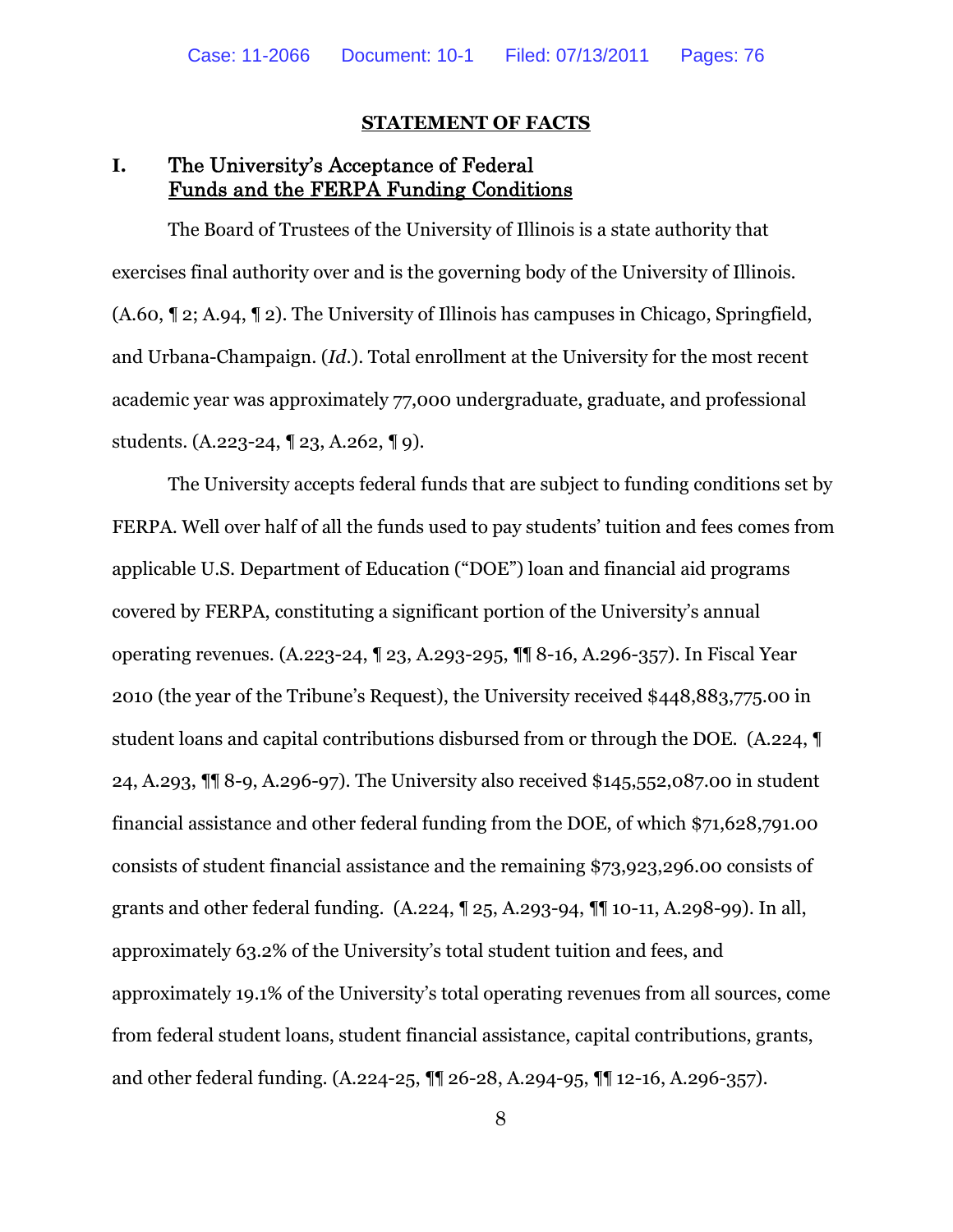#### **II.** The University's FERPA-Compliant Privacy Policies

The University collects and maintains a broad range of records and information regarding current and former students and their parents, including, but not limited to: (a) student and parent names, addresses, dates of birth, hometowns, phone numbers, genders, and Social Security numbers; (b) application and admission materials; (c) personal essays submitted in support of admission or residency applications, (d) high school transcripts and other post-secondary academic records; (e) ACT, SAT, placement, and proficiency scores; (f) letters of recommendation; (g) comments from high school administrators or counselors; (h) student financial information; (i) parent financial information; (j) applications for financial aid, scholarships, or other financial assistance; (k) payment records and histories; (l) grades and academic transcripts; (m) enrollments, registrations, and schedules; (n) graduation records; and (o) disciplinary records.  $(A.222, \{ 18, A.267, \{ 16 \}$ .

It is University policy to comply fully with FERPA, and the policies adopted by the University with respect to privacy, record access, and release of educational records and information are based upon FERPA. All information maintained by the University and directly related to a student "in attendance" is considered part of the student's educational records, and may not be released to or accessed by anyone without the express written consent of the student, unless the information falls within one of FERPA's limited exceptions, such as the exception for "directory information." All other "non-directory" educational record information is classified as "high risk" under the University's data classification standard, and therefore may not be released or accessed without either the student's express written consent or under prescribed limited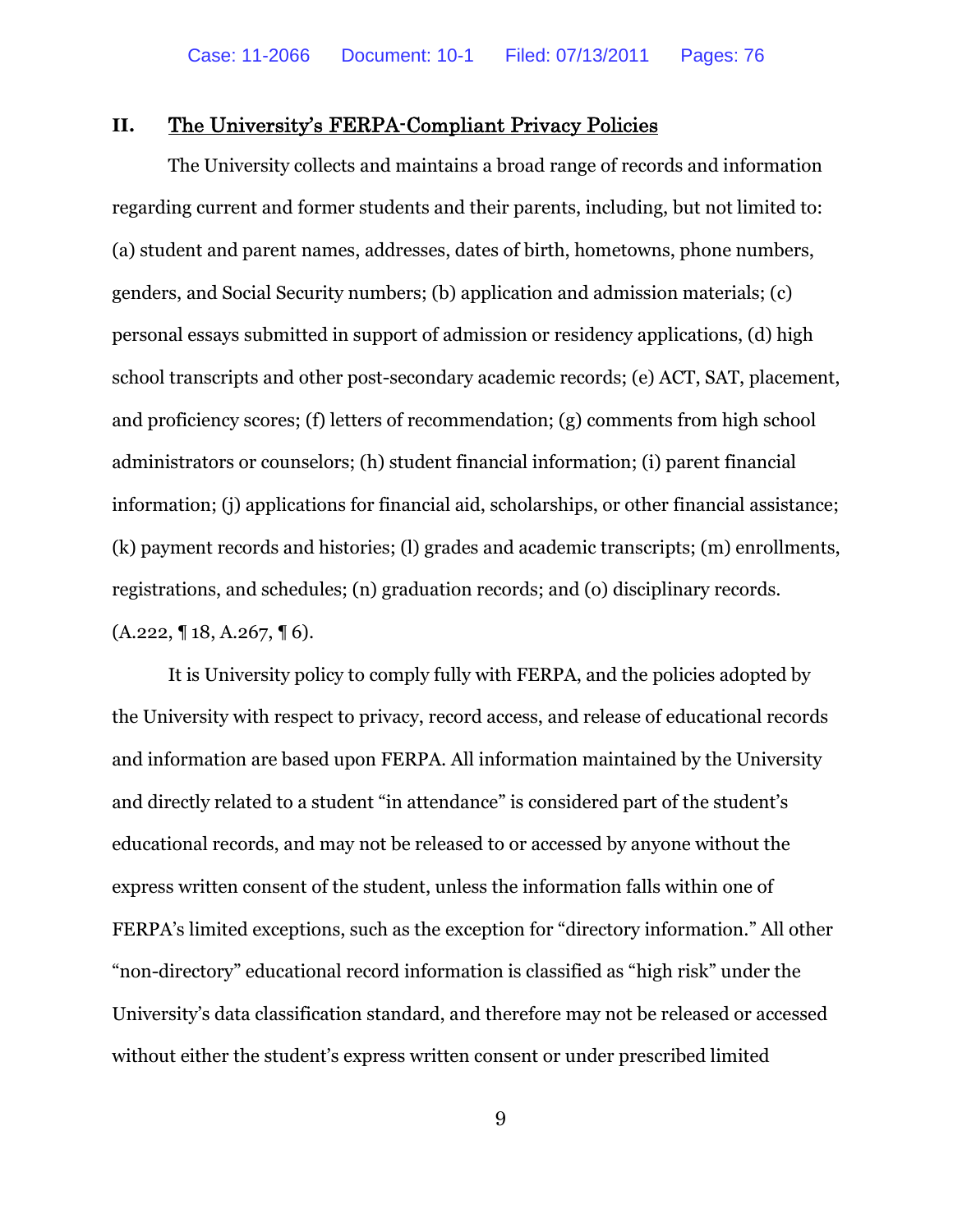exceptions. (A.222-23, ¶ 19, A.267-68, ¶¶ 7-9, A.271-76).

The University's policies with respect to the privacy of student records and information, including the University's policy to comply fully with FERPA, are set forth in the Student Code, on the University's campus web sites, in annual notifications to students, and in various other publications and notifications to students and parents. (A.223, ¶ 20, A.268-69, ¶¶ 9-12, A.277-90). The University does not have a policy, nor has it advised students or parents of a policy, that student records and information that are otherwise protected from disclosure under FERPA may be subject to disclosure in response to a FOIA request. (A.223, ¶ 21, A.269, ¶ 13).

The University regards the unauthorized access, disclosure, or release of any "non-directory" educational record information to be harmful and invasive of student privacy. The potential harm or invasion varies based on the student's individual circumstances. Foreseeable harms to the University, its students, and parents include, but are not limited to: the stigma or prejudice to the academic process from releasing a student's grades or test scores; the stigma, personal violation, or injury to the financial aid process from releasing a student's or parents' financial information; the personal violation of having a student's residency application disclosed to public scrutiny; the threat of identity theft; and the stigma and personal violation from releasing a student's disciplinary records. (A.223, ¶ 22, A.269-70, ¶¶ 14-15).

### **III.** The University's Compliance With FERPA in Responding to FOIA Requests

The University receives hundreds of FOIA requests every year. It received 505 FOIA requests in 2009, 605 requests in 2010, and 153 requests from January 1, 2011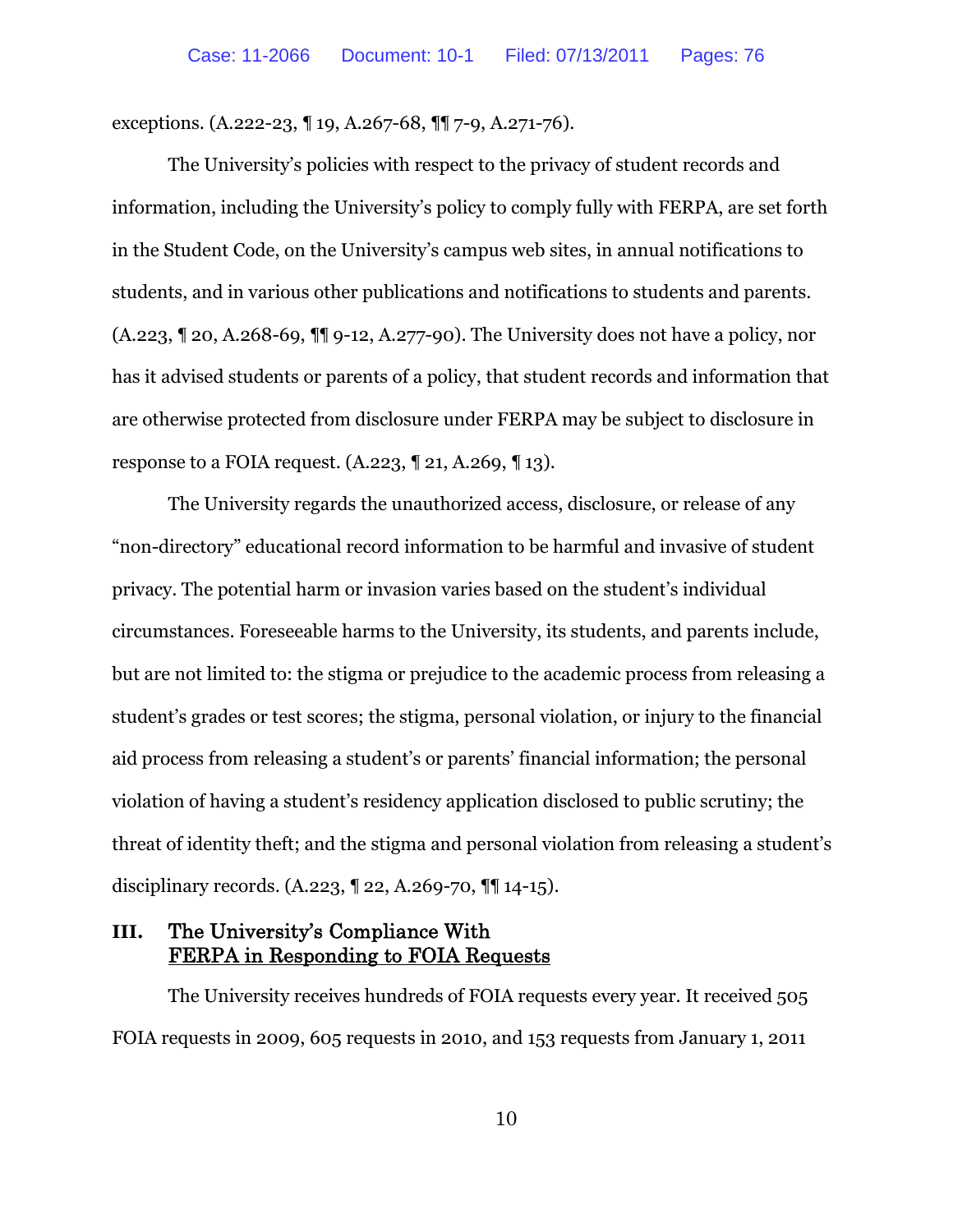through March 18, 2011. (A.221, ¶ 14, A.262, ¶¶ 6-8). These requests frequently call for records or information that is covered by FERPA. (A.221, ¶ 14, A.262, ¶ 10).

The University responds to FOIA requests that call for records or information covered by FERPA by (a) producing in unredacted form all responsive records that are not covered by FERPA, (b) producing in redacted form all responsive records that are covered by FERPA, but which can be produced in redacted form consistent with FERPA, (c) withholding all responsive records that are covered by FERPA, and which cannot be produced in redacted form consistent with FERPA, and (d) informing the requesting party of the University's response, including whether the University has redacted or withheld records. (A.221,  $\P$  15, A.262-63  $\P$  11). In some instances, particularly since the amendment of FOIA in January 2010 removed the *per se* privacy exemption for student information, FERPA has provided the University's sole basis to redact or withhold FERPA-exempt information in response to a FOIA request. (A.221-22, 16, A.263, 12).

#### **IV.** The Tribune's Initial FOIA Requests and the University's Response

The Tribune owns and operates the *Chicago Tribune*, a daily newspaper in the Chicago metropolitan area. (A.60, ¶ 1; A.94, ¶ 1). Between April 2009 and December 2009, the University received at least 15 FOIA requests from Jodi S. Cohen, Stacy St. Clair, and/or Tara Malone of the *Chicago Tribune*, all but one of which sought documents, records, or other information relating to admissions issues at the University and/or "Category I" applicants to the University (collectively, the "Tribune Admissions Requests"). (A.225, ¶ 29, A.263, ¶ 14). The University produced more than 5,200 pages of documents in response to the Tribune Admissions Requests, some of which were produced in unredacted form and some of which were redacted to remove FERPA-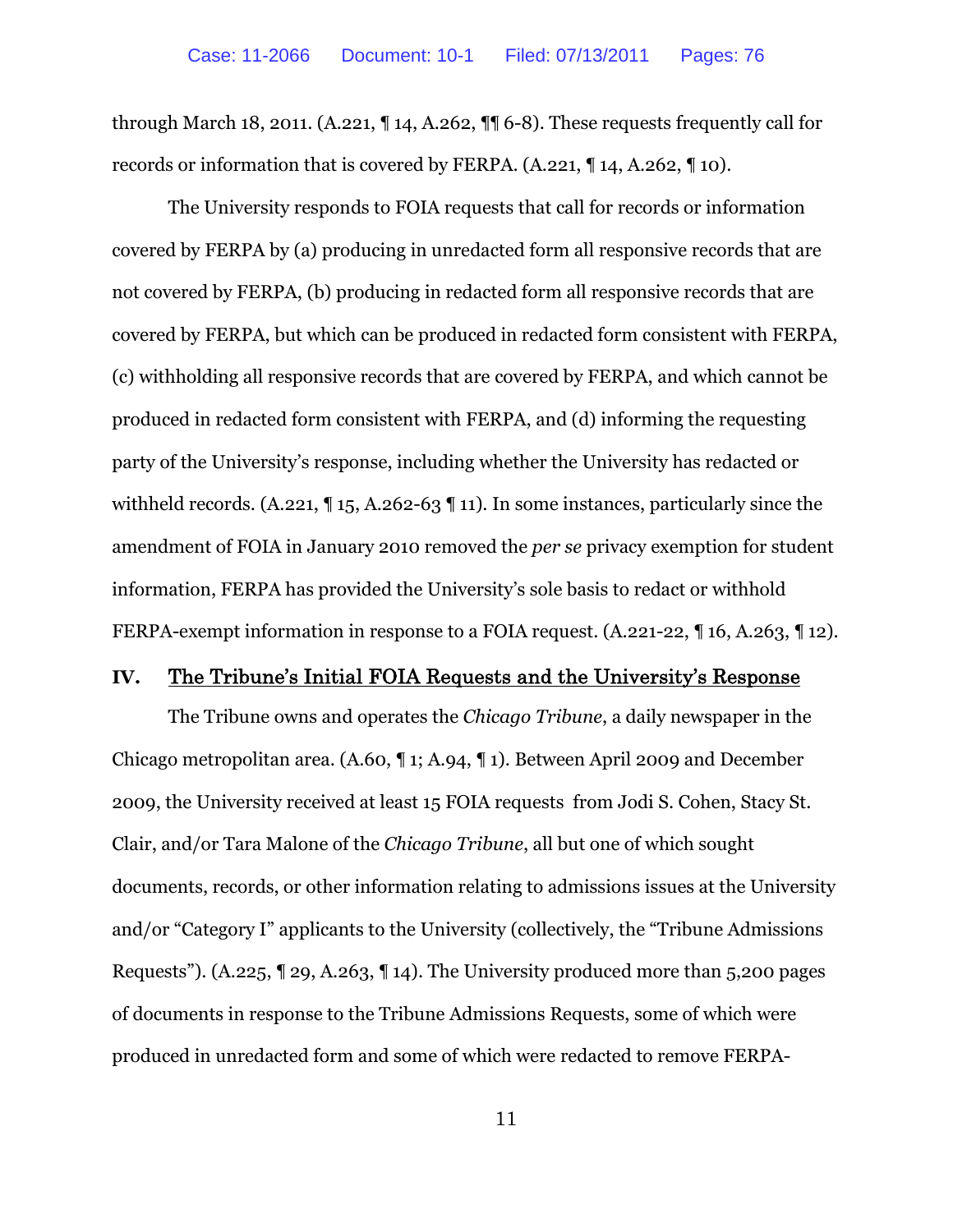protected information. (A.225, ¶ 30, A.263, ¶ 15)

#### **V.** The "Clout Goes To College" Series of Articles

Beginning in 2009, the Tribune gathered information and published a series of articles in the *Chicago Tribune*, known as the "Clout Goes To College" articles, relating to the University's admissions process, primarily at the Urbana-Champaign campus. (A.61, ¶ 5; A.95, ¶ 5). These articles reported that the University maintained a list, known as "Category I", of certain applicants to the University of Illinois who were closely tied to clout-heavy patrons. (A.61, ¶ 6; A.95, ¶ 6; A.225, ¶ 31, A.263, ¶ 16). Since May 2009, the *Chicago Tribune* has published dozens of articles and editorials relating to admissions at the University and/or "Category I" applicants to the University. Many of these articles contain information that appears to have been obtained as a result of the University's responses to the Tribune Admissions Requests. (A.225, ¶ 31, A.263, ¶ 16).

### **VI.** The University's Request to the Department of Education for Guidance on the Status of Admissions Records Under FERPA, and the Department of Education's August 6, 2009 Opinion Letter

The "Clout Goes To College" articles resulted in a state investigation by the Office of the Illinois Governor Admissions Review Commission (the "Commission"), and, ultimately, wholesale changes to the University's leadership and admissions practices. (A.2). On June 23, 2009, in response to a Request for Documents from the Commission seeking various student admissions records, the University sent a letter to the U.S. Department of Education (the "DOE"), seeking written guidance regarding whether complying with the Request for Documents would "run afoul of the student privacy rights and concerns reflected in and through FERPA." (A.96-97, ¶¶ 1-2, A.100, ¶ 6,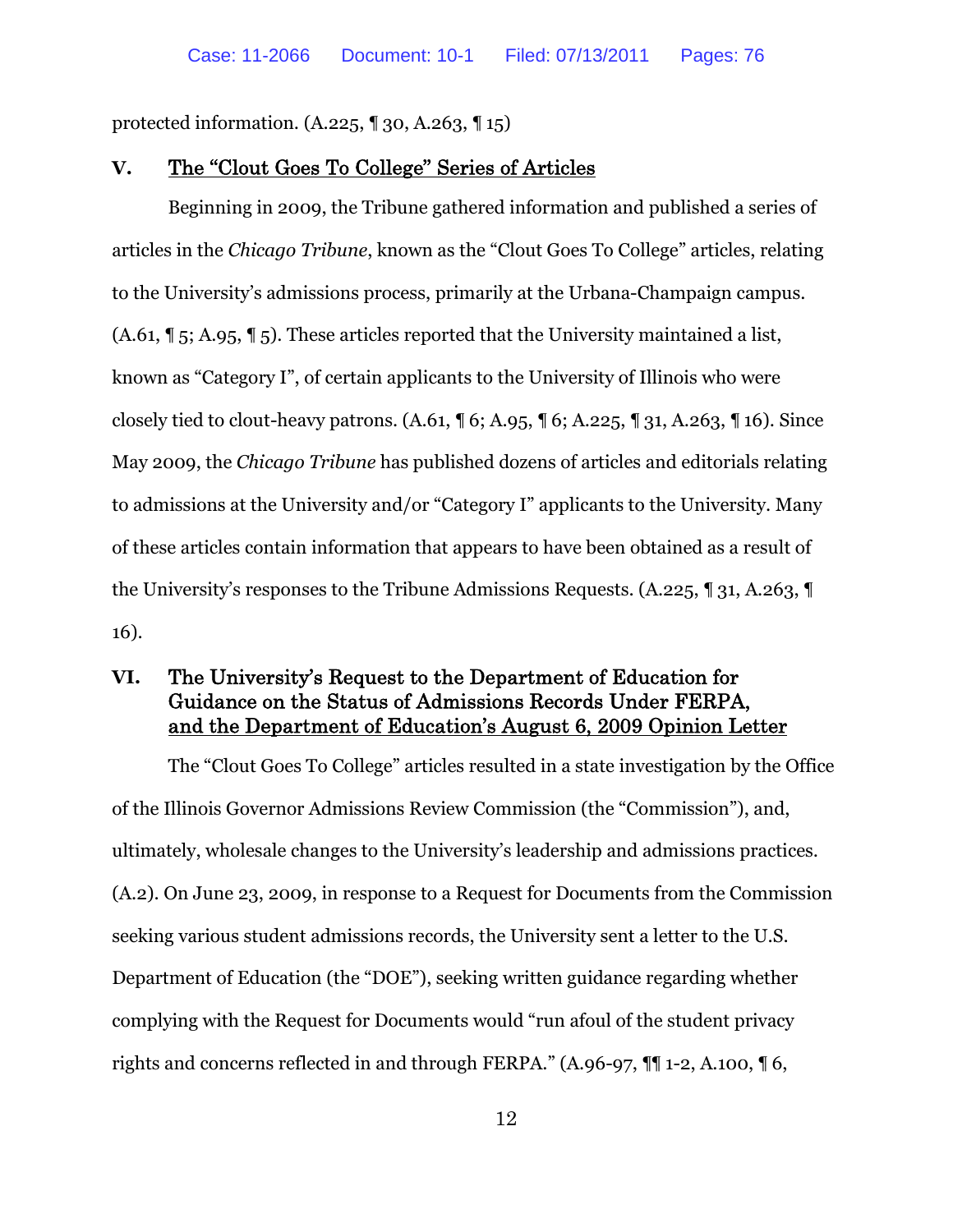A.102-106). The DOE responded with an opinion letter to the University on August 6,

2009. (A.97, ¶ 3, A.101, ¶ 8, A.107-09). The letter states, in relevant part, "Once an

applicant becomes a student in attendance, then *all information* provided in

connection with the admissions process that the institution maintains would be

considered 'education records' subject to FERPA." (A.97, ¶ 4, A.108) (emphasis added).

### **VII.** The December 10, 2009 FOIA Request and the University's Response

In its Request dated December 10, 2009, the Tribune sought additional records from the University. (A.61, ¶ 7; A.95, ¶ 7). The Request asked that the University make

available for inspection and copying:

the following public records with regard to each applicant in Category I (and/or the equivalent designation in the professional schools) who was admitted to the University of Illinois and subsequently attended the University of Illinois: the names of the applicants' parents and the parents' addresses, and the identity of the individuals who made a request or otherwise became involved in the such [sic] applicants' applications. Further, please provide any records about the identity of the University official to whom the request was made, any other university officials to whom the request was forwarded, and any documents which reflect any changes in the status of the application as a result of that request.

 $(A.61, \P 8; A.95-96, \P 8).$ 

In a letter dated December 21, 2009, the University denied the Request. (A.61, ¶ 9; A.96, ¶ 9). The University stated that the requested information is protected by FERPA, and therefore exempt from disclosure under Section 7(1)(a) of FOIA. (A.62, ¶ 10; A.96, ¶ 10).

In a letter dated December 24, 2009, the Tribune appealed the University's

denial of its Request. (A.62, ¶ 11; A.96, ¶ 11). The University denied the Tribune's appeal

in a letter dated December 30, 2009, stating that, "it would not be appropriate for the

University of Illinois to produce the information that you have requested, which in our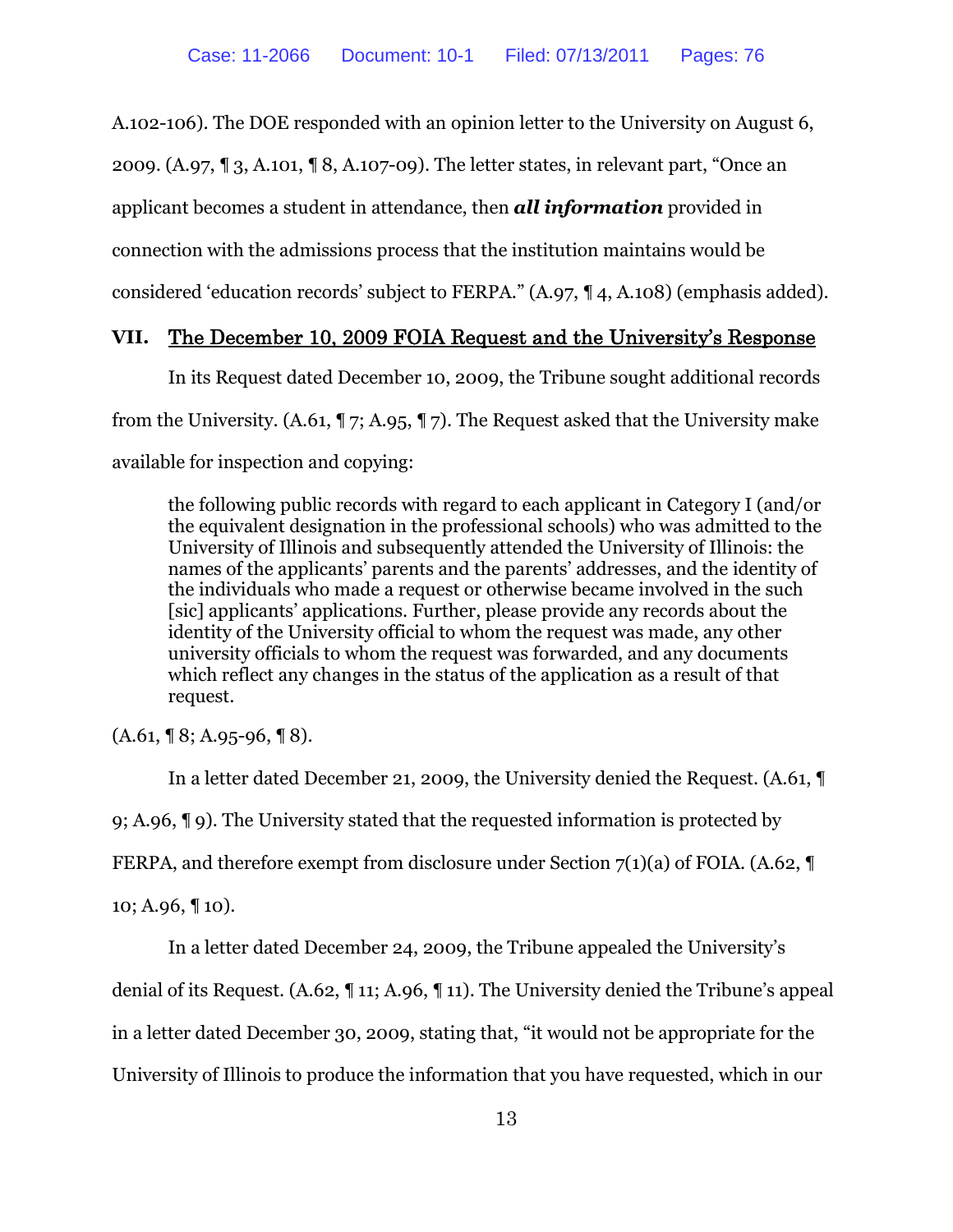opinion would be in violation of FERPA, without receiving direction to do so from either the Family Policy Compliance Officer of the U.S. Department of Education or an appropriate court of law." (A.62, ¶¶ 12-13; A.96, ¶¶ 12-13).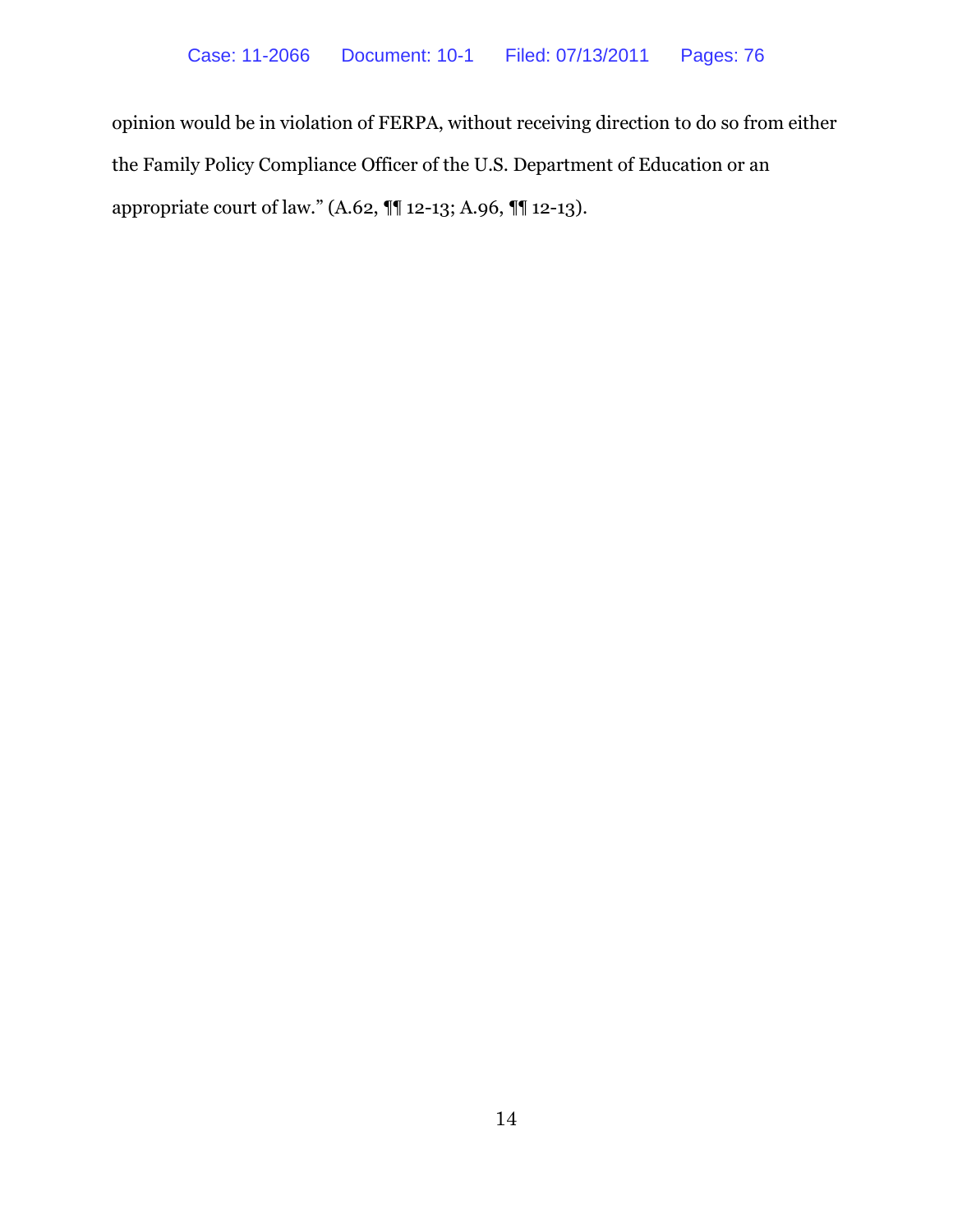#### **SUMMARY OF ARGUMENT**

The district court's ruling that FERPA does not "forbid" or "prevent" the University "from doing anything" because the University "could choose to reject federal education money, and the conditions of FERPA along with it," misconstrues the nature of Congress's authority under the Spending Clause and unnecessarily presents the University with a false Hobson's Choice. When the University agreed to accept federal funds from the DOE, it undertook an affirmative obligation to comply with FERPA's funding conditions. That obligation is mandatory and enforceable, not voluntary. The district court's alternative of having the University "choose" to reject federal funds and the conditions of FERPA--aside from its calamitous implications for student privacy and the University's ability to obtain and provide funding for student tuition and other operations--is not a real "choice" at all, because the University has already accepted the federal funds and is thus required to abide by FERPA's privacy requirements.

The district court's error lies in viewing the University's choice prospectively, as though the University had not already accepted federal funds and FERPA's conditions by the date of the Tribune's Request. In reality, of course, the University made the decision to accept federal funds long before December 10, 2009, and consequently subjected itself to FERPA's privacy requirements and the DOE's statutory authority to enforce those requirements. To suggest that the University is not prohibited by FERPA from violating the privacy terms to which it is already bound, merely because it could make the ruinous choice to withdraw from FERPA-regulated funding going forward, is wrong as a matter of law. The theoretical ability to opt out of Spending Clause legislation in the future does not relieve a recipient from its affirmative obligation to comply with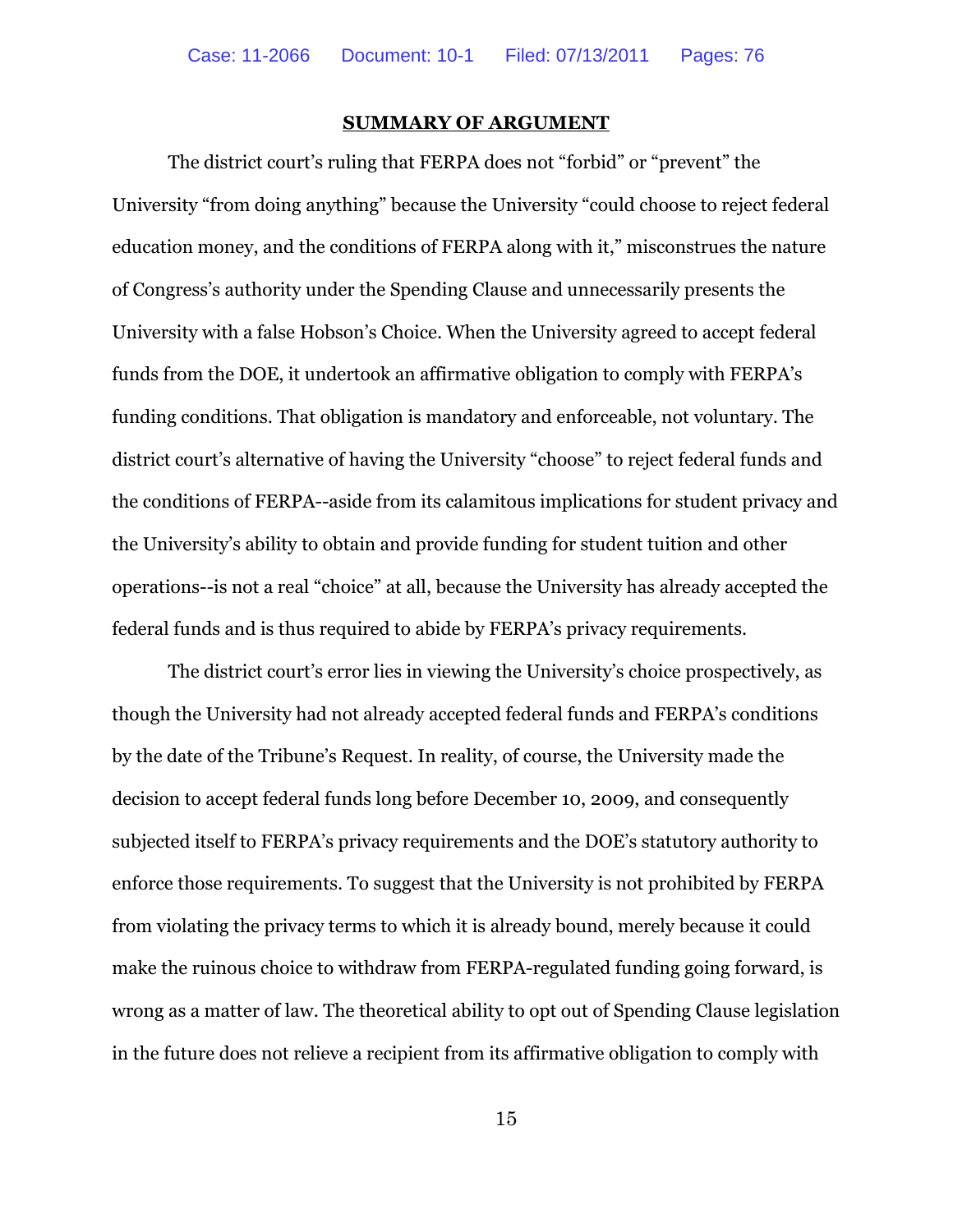the conditions applicable to it for funds that it has already accepted. Once the University accepted federal funds, it became subject to a compulsory, enforceable legal obligation to protect the private records of its students against unauthorized disclosure. Thus, FERPA-protected records are indeed "specifically prohibited from disclosure" within the meaning of FOIA.

As a result of its categorical exclusion of FERPA from FOIA's statutory exemption, the district court never reached the issue that occupied most of the parties' attention below, which was whether the records sought by the Tribune in its Request actually qualify as "education records" containing "personally identifiable information" under FERPA. It is clear, however, that the records sought by the Tribune are in fact subject to FERPA's privacy requirements pursuant to the statute's plain language, implementing regulations, legislative history, and administrative guidance.

Under FERPA, no federal funds shall be made available to any educational institution that has a policy or practice of permitting the release of "education records" or "personally identifiable information" contained in such records, unless there is written consent, a judicial order or lawful subpoena, or an applicable statutory exception. 20 U.S.C.  $\S$  1232g(b)(1)-(2). FERPA and its implementing regulations define "education records" as records containing information "directly related to a student" that are maintained by an educational agency or institution. 20 U.S.C. § 1232g(a)(4)(A); 34 C.F.R. § 99.3. The regulations further define "personally identifiable information" to include "[t]he name of the student's parent or other family members," "[t]he address of the student or student's family[.]" and other information that would enable the student to be identified "with reasonable certainty." 34 C.F.R. § 99.3.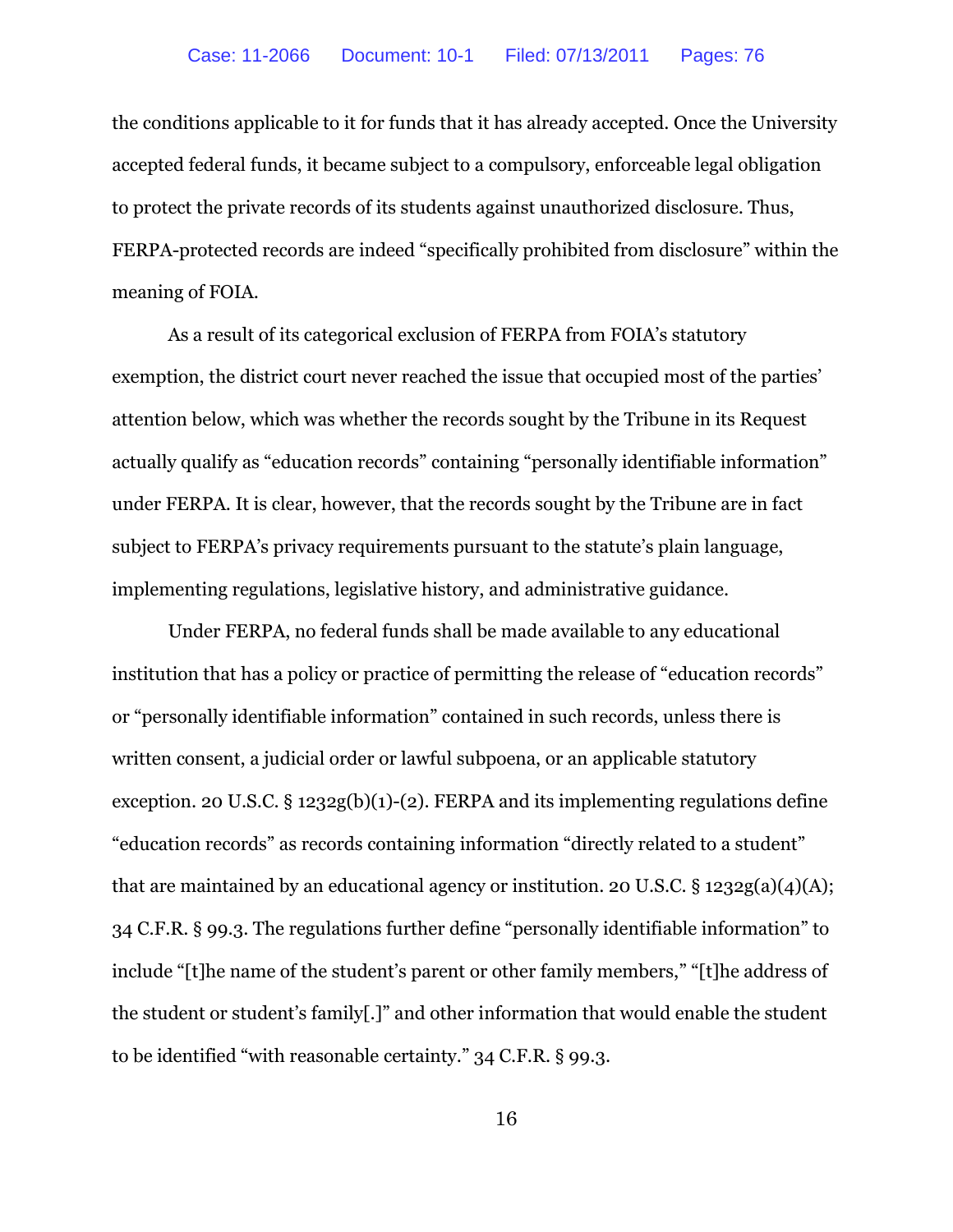Consistent with these definitions, student records of the type sought in the Tribune's Request are clearly "education records," as they directly relate to students who were "admitted to the University of Illinois and subsequently attended the University of Illinois[.]" (A.61, ¶ 8; A.95-96, ¶ 8). Records responsive to the Request could include students' applications for admission, parental financial aid documents, recommendations from any individuals who "became involved in" the students' applications, and internal correspondence relating to each student's admission to the University. Such records are not merely connected or associated with students, but lie at the core of their status as students, defining the very process by which applicants became admitted students at the University. The DOE's well-reasoned August 6, 2009 opinion letter confirms that all records kept in connection with the admissions process are considered "education records" subject to FERPA once an applicant becomes a student. (A.97, ¶ 4, A.108).

Moreover, the Request explicitly seeks "personally identifiable information," including parents' names and addresses, which could readily be used to identify "Category I" students with reasonable certainty. Indeed, the very aim of the Request on its face is to identify the "Category I" students, or at least their parents, and the students' "clout-heavy" sponsors. Such disclosures would subject the "Category I" students to the "catastrophic" injury of public exposure and ridicule that the district court feared when it granted the University's motion to stay. (A.373, A.376). FERPA's legislative history reflects a serious concern on the part of Congress that the privacy rights of students and their parents be defended against such unauthorized disclosures. *See* Joint Statements, 120 Cong. Rec. 39858, 39862-63 (1974).

17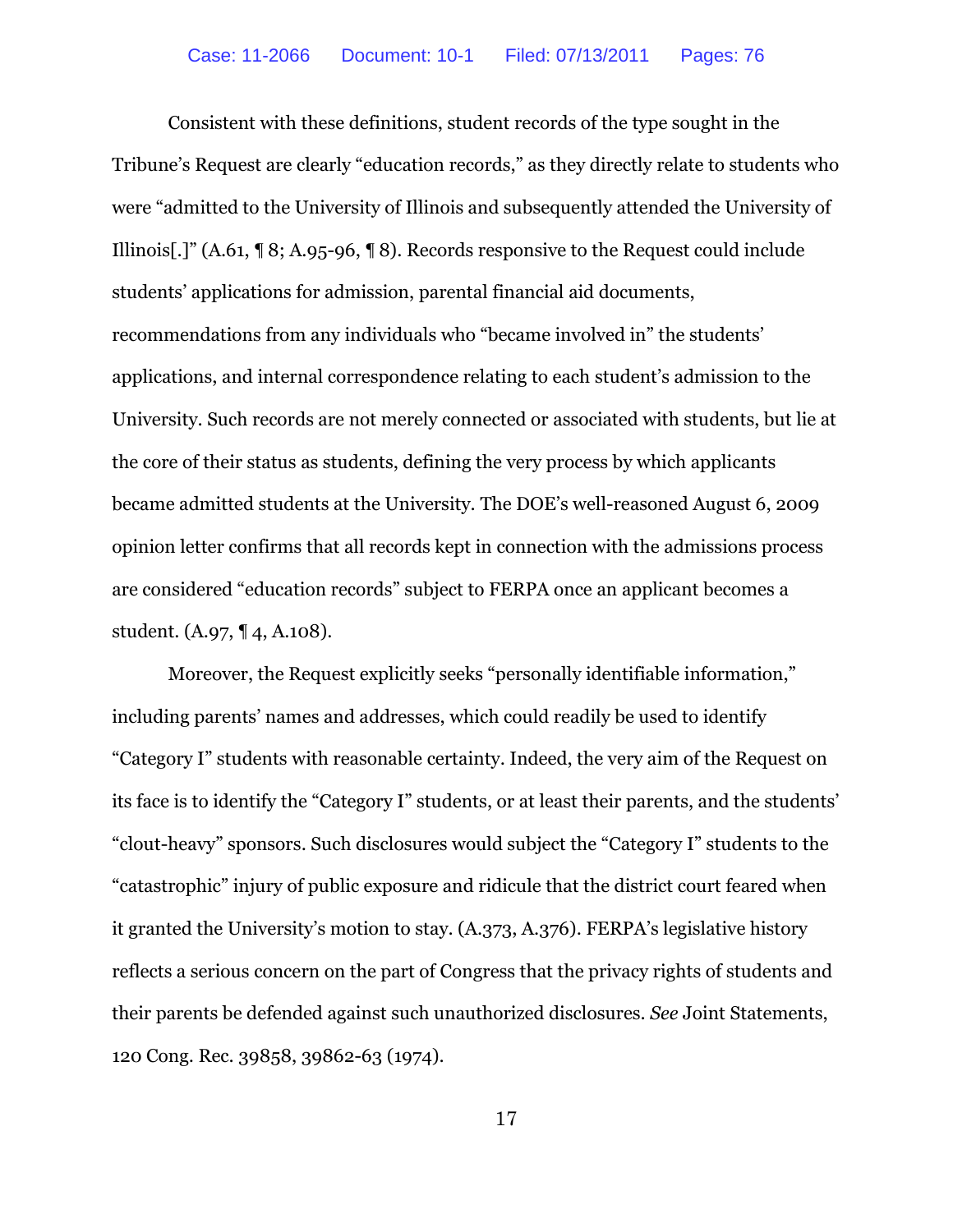The Tribune's other argument below, that it has a First Amendment right of access to student records, is simply inconsistent with longstanding First Amendment precedent in this area. The Supreme Court has long rejected the view presented by the Tribune that the First Amendment creates a broad constitutional right of access to government records or proceedings. The precedent relied upon by the Tribune concerns the public's much more limited right of access to criminal trials, proceedings, and records, which are areas that have historically been open to the press and general public. No similar historical right of public access exists with respect to student records, and the First Amendment does not guarantee the press a constitutional right of access to information that is not available to the public generally. The Constitution is not itself a Freedom of Information Act, and Congress and the state legislatures have reasonable discretion to draw the legislative boundaries defining the scope of public access to government records. FERPA represents a reasonable exercise of Congress' discretion to exclude student education records and personally identifiable information from the public record, and the First Amendment need not and does not override Congress' reasoned judgment in this area.

Although the University certainly takes no issue with FOIA's salutary goal of promoting open government and free access to information, that objective must be balanced carefully against FERPA's assurance of individual privacy. Here, the Tribune's Request seeks public disclosure of personally identifiable information that would enable anyone to identify the "Category I" students with reasonable certainty, subjecting those students to an enormous risk of exposure, ridicule, and public embarrassment. Students applying for admission entrust the University with intimate and private details of their

18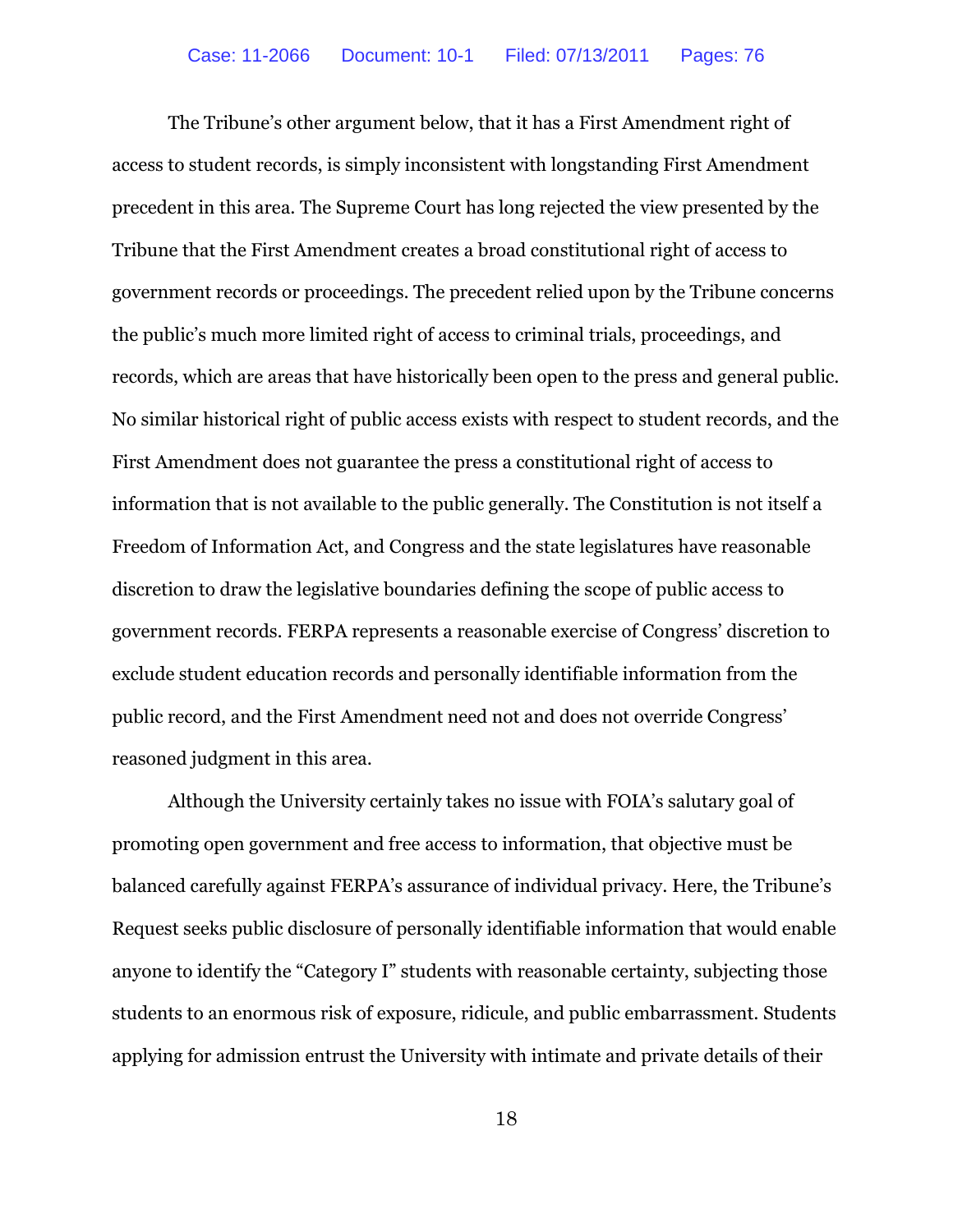lives, including their grades, their test scores, the events (good and bad) that have shaped their characters, and their families' financial circumstances. These students quite reasonably expect that the information they entrust to the University will remain private, and not be shared with the world. The University's obligation under FERPA to honor the trust reposed in it by young people who want to attend college, and the families who encourage and support them in that effort, is no less important to the public good than FOIA's promotion of open government. For these reasons, the district court's decision should be reversed, and judgment should be entered in favor of the University on the grounds that the records the Tribune seeks in its Request are exempted from FOIA because FERPA specifically prohibits their disclosure.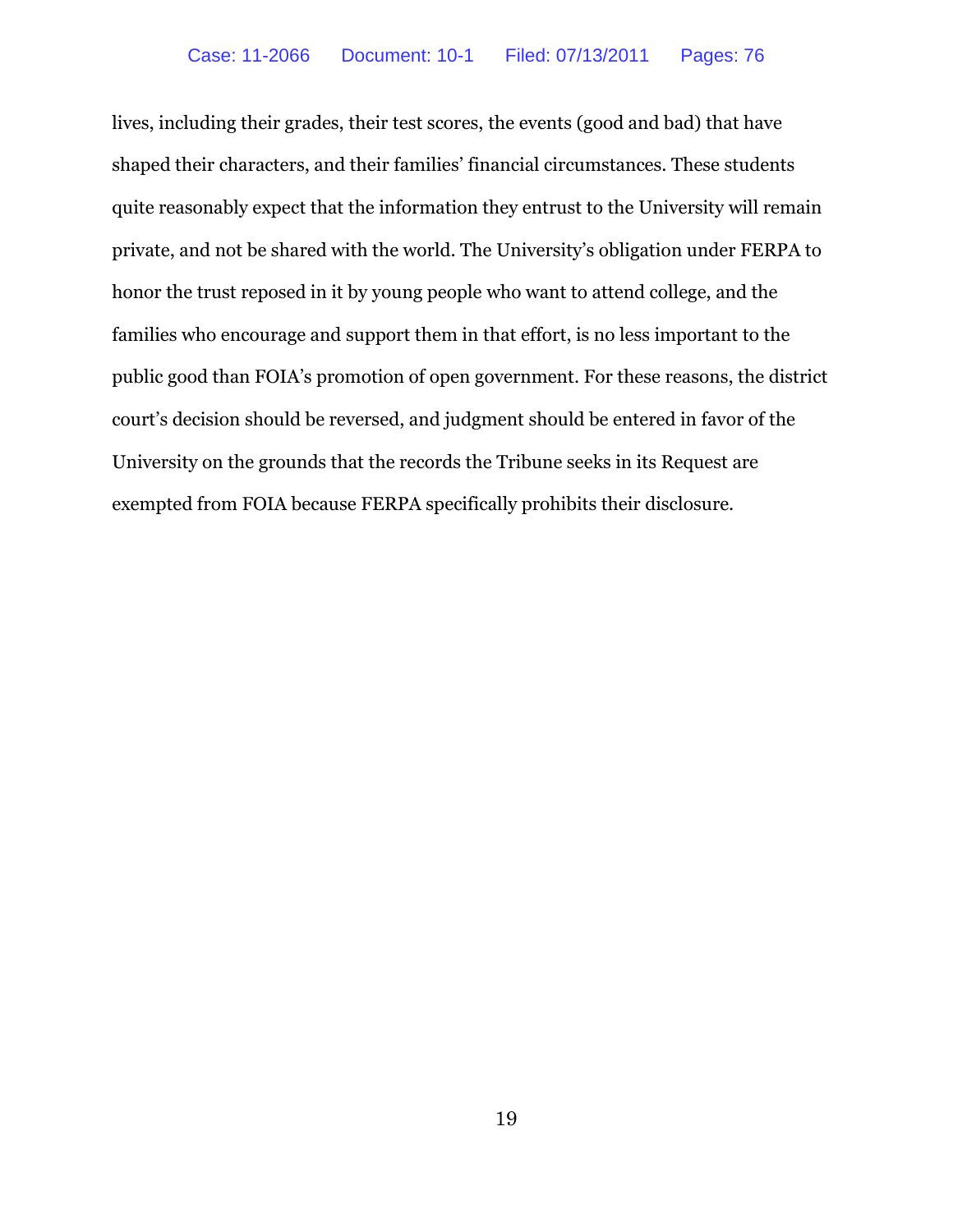#### **ARGUMENT**

#### **I. Standard of Review**

This Court "review[s] the district court's decision on the parties' cross-motions for summary judgment *de novo*, construing all facts and inferences in favor of the party against whom summary judgment was granted." *Gross v. PPG Industries, Inc.*, 636 F.3d 884, 888 (7th Cir. 2011) (*citing Sellers v. Zurich Am. Ins. Co.,* 627 F.3d 627, 631 (7th Cir. 2010)). Summary judgment is appropriate "when there are no genuine issues of material fact and judgment as a matter of law is warranted for the moving party." *Id*. (*citing* Fed. R. Civ. P. 56(a); *Anderson v. Liberty Lobby Inc.,* 477 U.S. 242, 255 (1986)).

# **II.** The District Court Erred in Finding That FERPA Does Not Specifically Prohibit The University from Doing Anything, and in Holding That FERPA Does Not Fall Within FOIA's Exemption for Records Specifically Prohibited from Disclosure Under Federal Law

The district court erroneously concluded that FERPA does not prevent the University "from doing anything," because it "does not forbid Illinois officials from taking any action," but instead "sets conditions on the receipt of federal funds[.]" (A.5- 6). The district court's holding fails to account for the mandatory nature of funding conditions set by Congress under the Spending Clause once the federal funds carrying such conditions have been accepted. FERPA's requirements become compulsory obligations upon the acceptance of federal education funding through the DOE, and having accepted such funding, the University is specifically prohibited from disclosing education records and personally identifiable information in violation of FERPA. Moreover, FERPA's mandate of enforcement action against any educational institution that violates its conditions, up to and including stripping such institutions of hundreds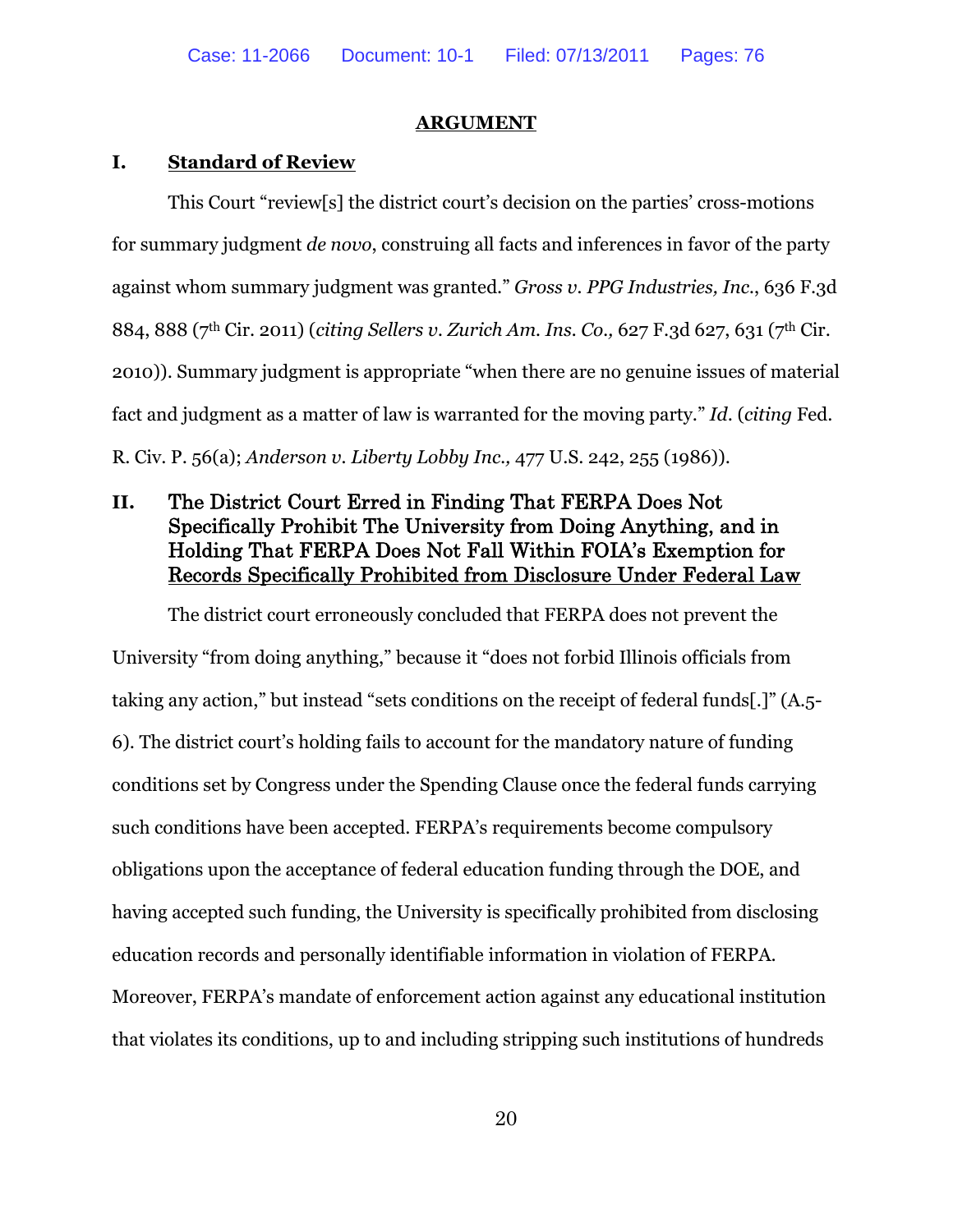of millions of dollars of federal funds on which both the institutions and their students rely, is a "prohibition" under any reasonable interpretation of the statute. Consequently, under both the plain language of Section 7(1)(a) of FOIA and governing precedent construing that provision, FERPA-protected records are within the scope of Section 7(1)(a)'s exemption for records that are "specifically prohibited from disclosure by federal or State law or rules and regulations implementing federal or State law." 5 ILCS  $140/7(1)(a)$ .

# A. FERPA's Statutory Funding Conditions Under the Spending Clause Impose an Enforceable, Affirmative Obligation Upon the University Not to Disclose Records in Violation of FERPA.

FERPA invokes Congress' power under the Spending Clause, U.S. Const., Art. I, § 8, cl. 1, to condition the receipt of federal funds "on certain requirements relating to the access and disclosure of student educational records." *Gonzaga University v. Doe*, 536 U.S. 273, 278 (2002). Sections 444(b)(1) and (2) of FERPA provide that "[n]o funds shall be made available under any applicable program to any educational agency or institution" that has a "policy or practice" of "permitting the release" or "releasing, or providing access to" either "education records" or "personally identifiable information" contained in such records, other than directory information or records falling within ten other defined exceptions, unless there is "written consent" from the parents or student, or such information "is furnished in compliance with judicial order, or pursuant to any lawfully issued subpoena[.]" 20 U.S.C. § 1232g(b)(1)-(2). The statute further "directs the Secretary of Education to enforce this and other of [FERPA's] spending conditions," and to "establish an office and review board within the Department of Education for 'investigating, processing, reviewing, and adjudicating violations of [FERPA].'"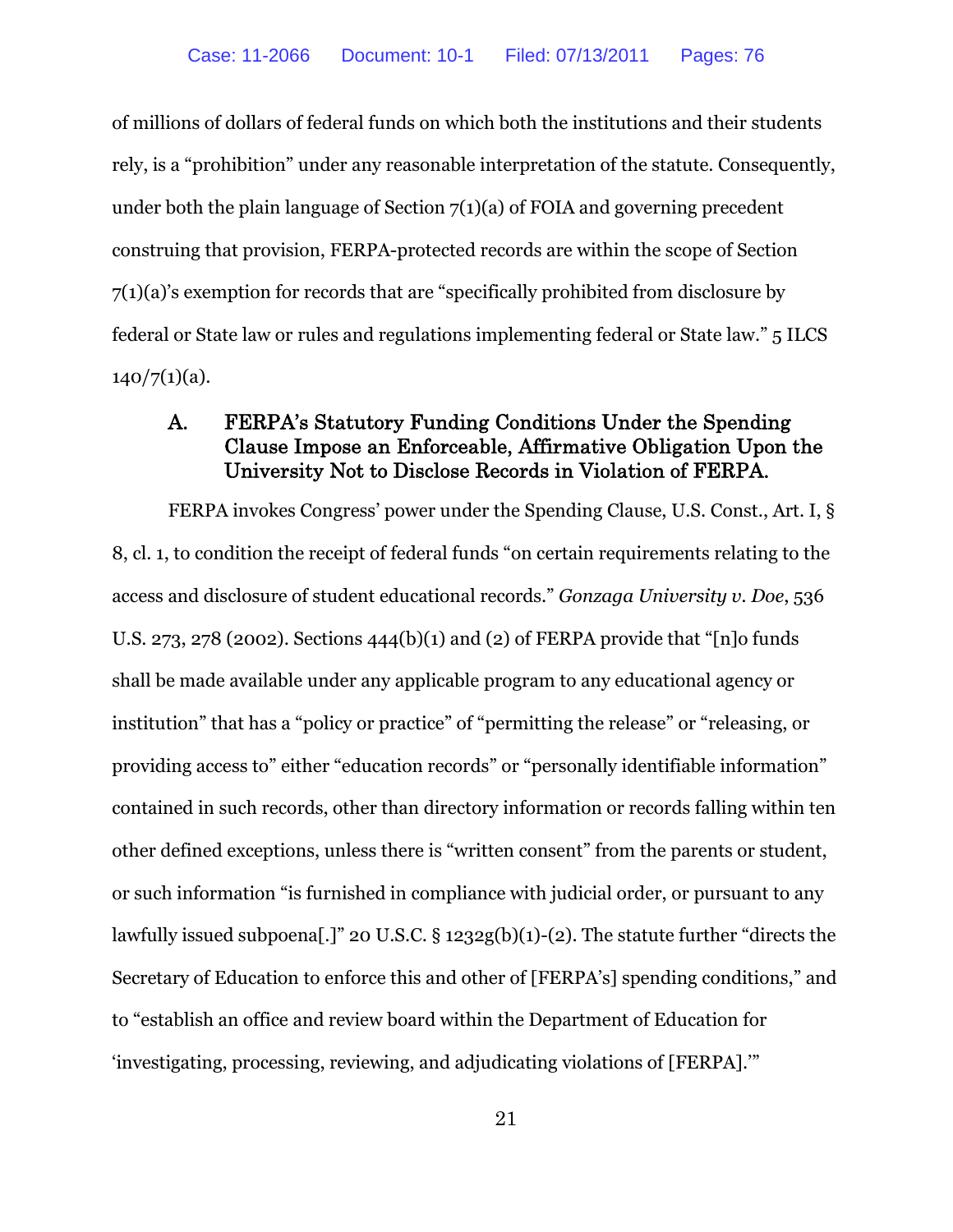*Gonzaga*, 536 U.S. at 278 (*quoting* 20 U.S.C. § 1232g(f)-(g)).

The Supreme Court has long held that Spending Clause legislation like FERPA is "much in the nature of a *contract:* in return for federal funds, the [recipients] agree to comply with federally imposed conditions." *Barnes v. Gorman*, 536 U.S. 181, 186 (2002) (emphasis in original) (*quoting Pennhurst State School and Hospital v. Halderman,* 451 U.S. 1, 17 (1981)). The agreement to comply with these funding conditions subjects the recipient to federal enforcement action in accordance with the unambiguous terms of the statute setting the funding conditions. *See id*. For example, the Supreme Court and this Court have held that a school district that accepts federal funding under the Individuals with Disabilities Education Act ("IDEA") is subject to administrative and judicial action to enforce the legislation's funding conditions. *See Cedar Rapids Community School Dist. v. Garret F. ex rel. Charlene F.*, 526 U.S. 66, 79 (1999) (affirming administrative law judge's determination that school district was required to provide continuous nursing services to a quadriplegic student under IDEA); *Bd. of Educ. of Oak Park and River Forest High School Dist. No. 200 v. Kelly E.*, 207 F.3d 931, 935 (7<sup>th</sup> Cir. 2000) (holding that acceptance of federal funds under IDEA abrogated Eleventh Amendment immunity to federal enforcement actions).

Likewise, the Supreme Court and this Court have held that educational institutions and other state recipients of federal funding under Title IX of the Civil Rights Act of 1964, the Americans With Disabilities Act, or the Rehabilitation Act subject themselves to liability through private suits, because they accepted the funding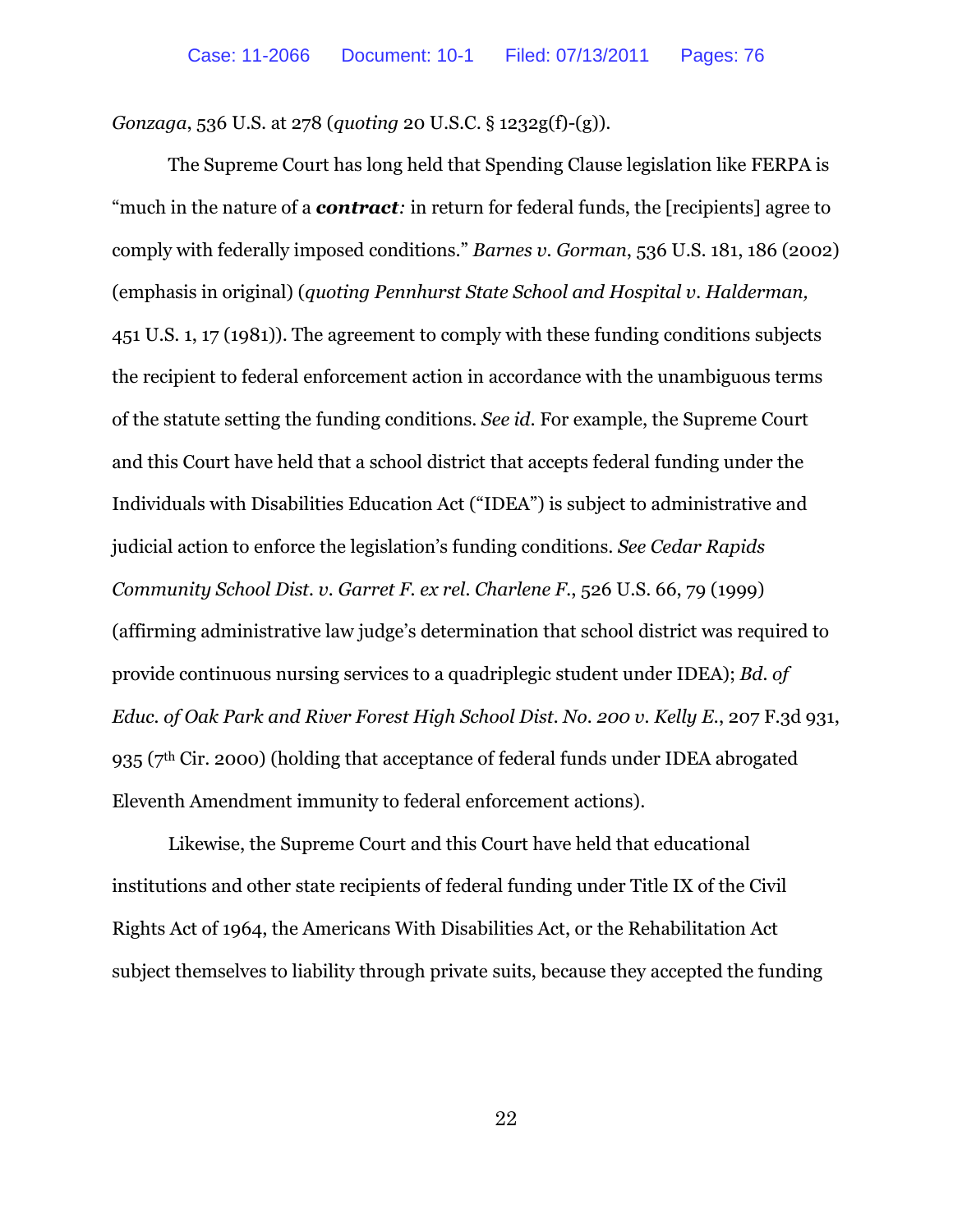with notice that the applicable legislation affords such a remedy.[1](#page-31-0) *See Jackson v. Birmingham Bd. of Educ.*, 544 U.S. 167, 181-82 (2005) (Title IX); *Barnes*, 536 U.S. at 187 (Americans With Disabilities Act and Rehabilitation Act); *Davis Next Friend LaShonda D. v. Monroe Cty. Bd. of Educ.*, 526 U.S. 629, 641 (1999) (Title IX); *Franklin v. Gwinnett Cty. Public Schools*, 503 U.S. 60, 74-75 (1992) (Title IX); *Cherry v. Univ. of Wisconsin System Bd. of Regents, 265 F.3d 541, 555 (7<sup>th</sup> Cir. 2001) (Title IX and Equal* Pay Act). "States that accept federal money, as Illinois has done, must respect the terms and conditions of the grant." *Bd. of Educ. of Oak Park*, 207 F.3d at 935. Recipients of federal funds "must take the bitter with the sweet"; having accepted the money, they must comply with the statutory conditions. *Id*.

In light of these principles, the district court erred when it found that FERPA does not prevent the University "from doing anything." (A.5-6). It is true that, *prior* to accepting federal funds subject to the conditions of FERPA, the University "could choose to reject federal education money, and the conditions of FERPA along with it[.]" (A.6). Once the University accepted funding conditioned on FERPA, however, it agreed to comply with FERPA's conditions. *Barnes*, 536 U.S. at 186. Having knowingly accepted the statutory conditions, FERPA "imposes enforceable, affirmative obligations" upon the University. *United States v. Miami University*, 294 F.3d 797, 809-10 (6th Cir. 2002) (*citing Wheeler v. Barrera*, 417 U.S. 402, 427 (1974), *modified on another ground*, 422 U.S. 1004 (1975)). These contractual obligations may be enforced through, among other remedies, the exercise of a court's equitable powers. *See Miami University*, 294 F.3d at

<span id="page-31-0"></span><sup>&</sup>lt;sup>1</sup> FERPA, by comparison, does not contain a private right of action, and is instead enforced by the DOE. See Gonzaga, 536 U.S. at 278; United States v. Miami University, 294 F.3d 797, 809 n. 11 (6th Cir. 2002).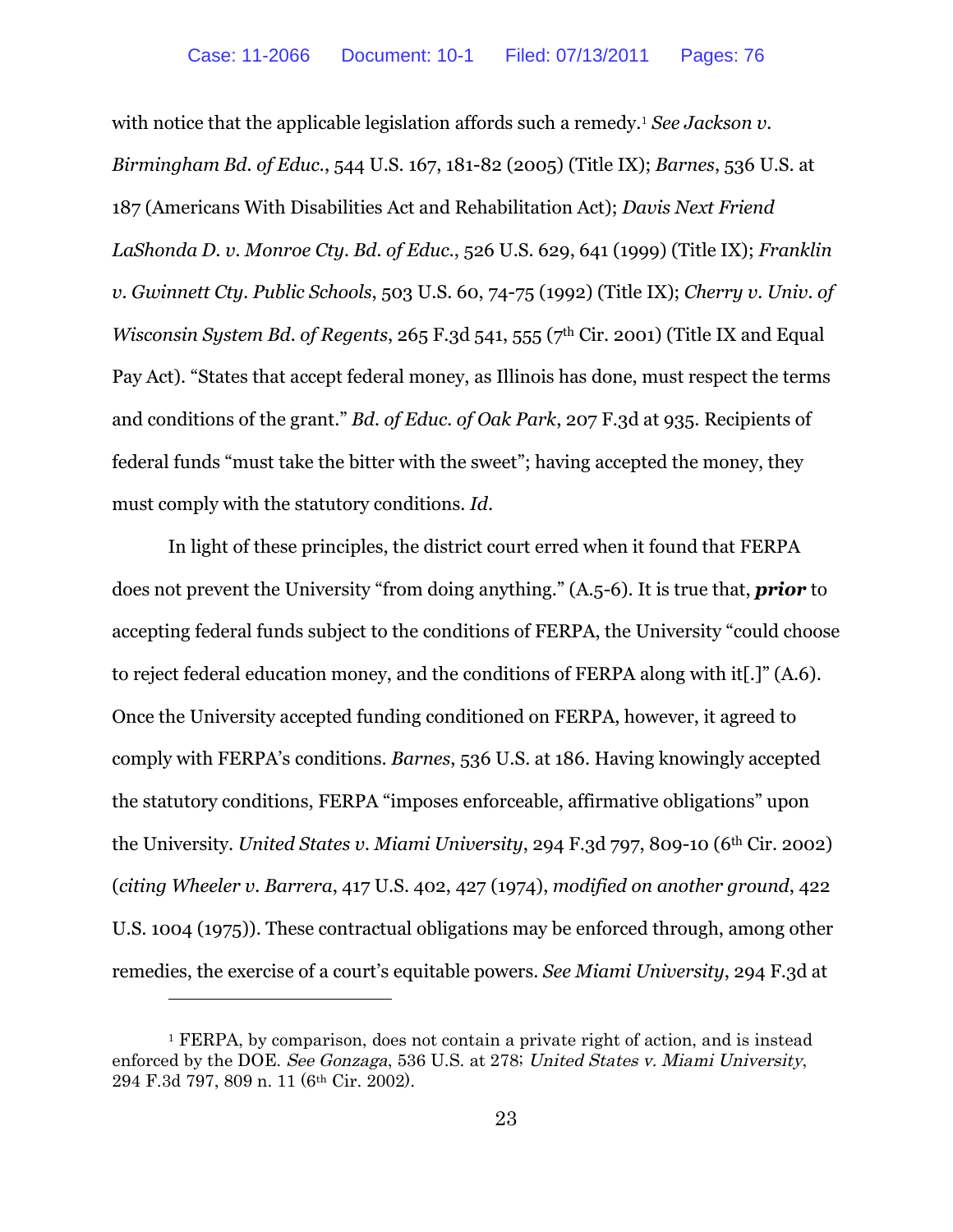809 (*citing Rosado v. Wyman*, 397 U.S. 397, 420-22 (1970); *Pennhurst*, 451 U.S. at 29).

The district court's decision in this case is directly contrary to the ruling in *Miami University*. In that case, the Sixth Circuit carefully reviewed the text and legislative history of FERPA, and concluded that Miami University of Ohio and The Ohio State University should be enjoined under FERPA from disclosing student disciplinary records to *The Chronicle of Higher Education*, a national weekly newspaper that requested the records under the Ohio Public Records Act, Ohio Rev. Code § 149.43 (the "Ohio Act"). *Id*. at 811-15. Like Illinois' FOIA, the Ohio Act provides for broad, open access to all public records upon request, but contains an exception for records "the release of which is prohibited by state or federal law." *Id*. at 803 (*citing* Ohio Rev. Code § 149.43(A)(1)(*o*)). The Sixth Circuit concluded that the privacy restrictions contained in FERPA constitute a prohibition on the disclosure of a student's education records and personally identifiable information, and not merely a funding condition. FERPA "unambiguously conditions the grant of federal education funds on the educational institutions' obligation to respect the privacy of students and their parents." *Id*. at 809 (*citing* 20 U.S.C. § 1232g(b)(2)). Thus, "[o]nce the conditions and the funds are accepted, the school *is indeed prohibited* from systematically releasing education records without consent." *Id*. (emphasis added).

The district court did not address *Miami University* at length, but simply stated that, "[e]ven if this court were to accept the Sixth Circuit's reasoning … the opinion in *Miami University* included an important caveat: 'We limit this conclusion, that the FERPA imposes a binding obligation on schools that accept federal funds, to federal government action to enforce FERPA.'" (A.6 (*quoting Miami University*, 294 F.3d at

24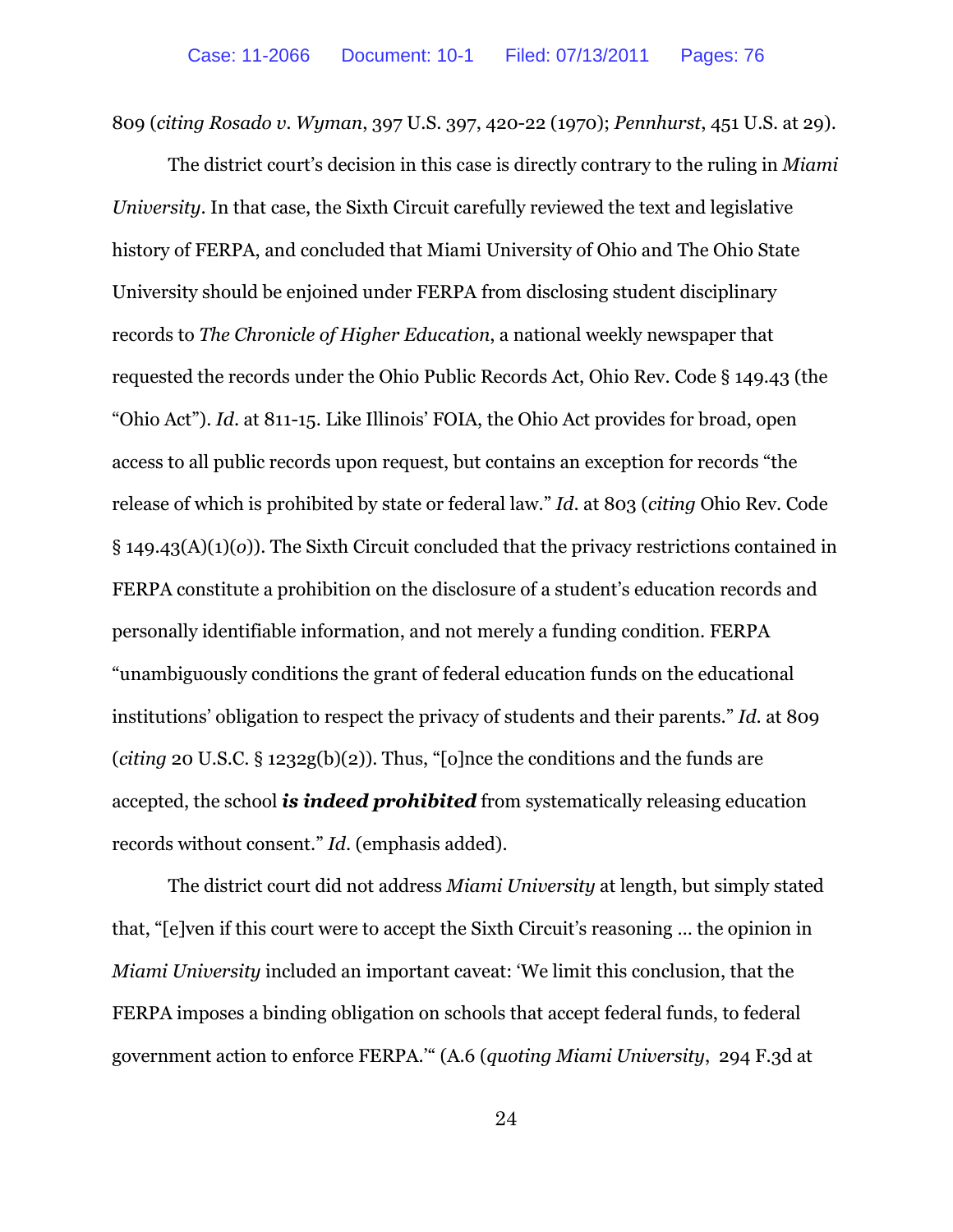809 n. 11)). That "caveat" is not a relevant distinguishing characteristic. The footnote that the district court quotes from *Miami University* was simply reinforcing the point that "FERPA does not create *personal rights* that an *individual* may enforce through 42 U.S.C. § 1983." 294 F.3d at 809 n. 11 (*citing Gonzaga*, 536 U.S. 273) (emphasis added). That is immaterial to the present case, which does not involve an individual action to enforce FERPA. Like Miami University of Ohio and The Ohio State University, the University of Illinois "accept[s] federal funds," and is thus subject to FERPA's "binding obligation," regardless of whether or not the University is the subject of an enforcement action.

The sizeable majority of courts to consider this issue have held, as the Sixth Circuit did, that FERPA forbids the disclosure of education records and personally identifiable information. *See, e.g., Sherry v. Radnor Township School Dist.*, No. 265 C.D. 2010, \_\_ A.3d \_\_\_, 2011 WL 1226262, \*7-8 (Commonwealth Ct. Pa. Apr. 4, 2011) (holding that FERPA "preclude[s]" and "exempt[s] from disclosure" even de-identified student disciplinary records, because such records are "education records"); *Rim of the World Unified School Dist. v. Superior Ct. of San Bernardino Cty.*, 104 Cal.App.4th 1393, 1398-99 (Cal. Ct. App.  $4<sup>th</sup>$  Dist. 2002) (recognizing that it is "quite foreseeable that a federal court acting under authority of FERPA could issue an order enjoining the release" of education records by a recipient of federal funds, and therefore holding that FERPA preempts state law that conflicts with FERPA's privacy requirements); *Unincorporated Operating Div. of Indiana Newspapers, Inc. v. Trustees of Indiana*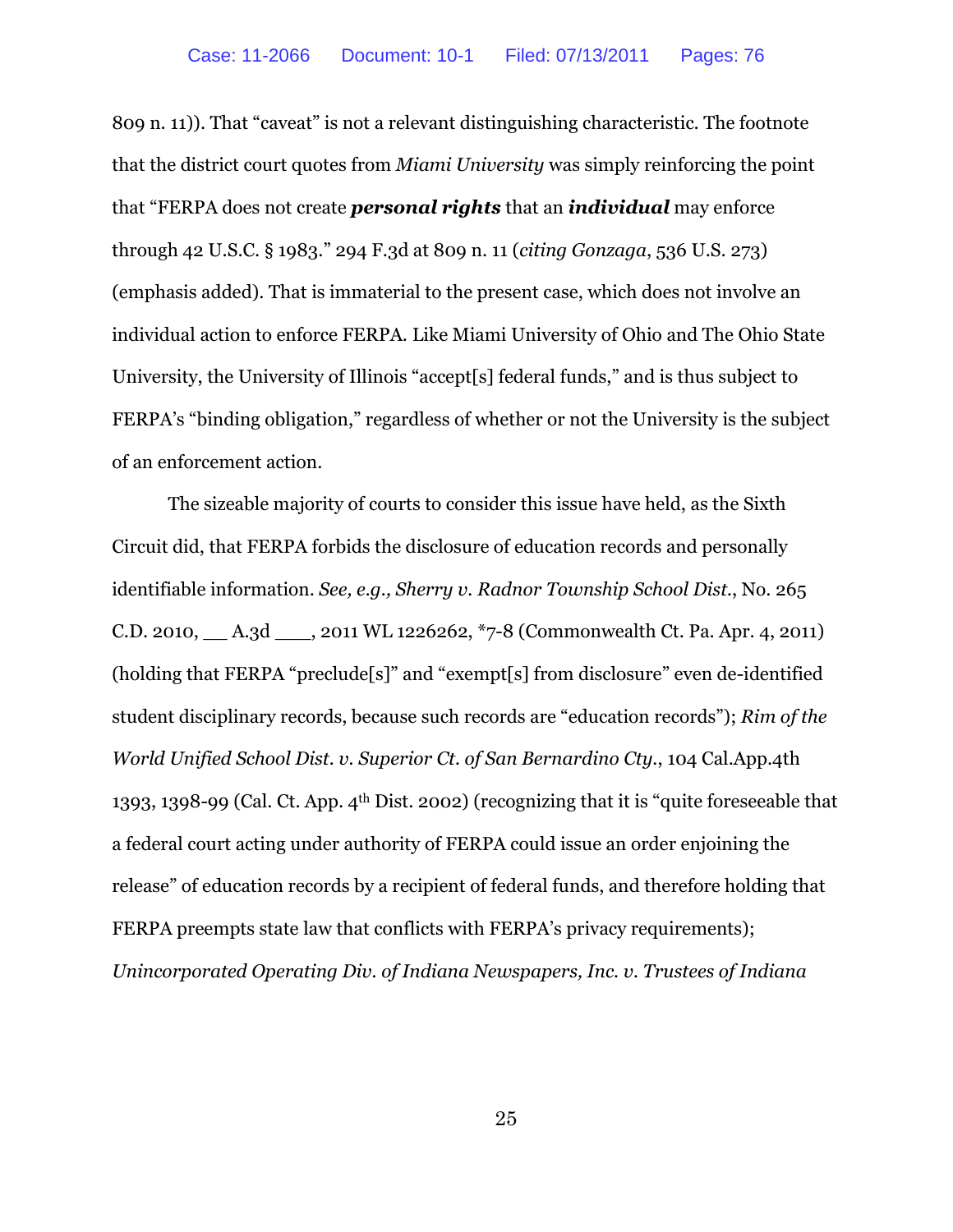*University*, 787 N.E.2d 893, 903-04 (Ind. App. 2003).[2](#page-34-0) In fact, at least one of the authorities cited by the Tribune to the district court acknowledged that FERPA is compulsory. *See Board of Education of Colonial School Dist. v. Colonial Educ. Ass'n*, No. 14383, 1996 WL 104231, \*5 (Del. Ch. Feb. 28, 1996) (finding that FERPA "does impose a binding obligation on the government unit that accepts designated federal funds," and that its language "reveals a congressional intent to impose obligations directly on educational agencies or institutions") (*quoting Belanger v. Nasua, New Hampshire School Dist.*, 856 F. Supp. 40, 46 (D.N.H. 1994)).

Although a handful of cases have suggested that FERPA is just a funding condition and not an explicit prohibition on the release of FERPA-protected records, these cases are sparse in their discussion and make the same mistake as the district court in this case; they do not address the mandatory and enforceable nature of a Spending Clause condition once funding has been accepted. *See United States v. Haffner*, No. 3:09-cr-337-J-34-TEM, 2010 WL 5296920, \*15 (M.D. Fla. Aug. 31, 2010); *Bauer v. Kincaid*, 759 F. Supp. 575, 591 (W.D. Mo. 1991) .

### B. FERPA's Prohibition on the Disclosure of Private Student Records Is Within the Scope of Section 7(1)(a) of FOIA.

Due to its misunderstanding of the mandatory and enforceable nature of Spending Clause conditions upon acceptance of federal funds, the district court further erred in its conclusion that the requirements of FERPA are outside the scope of Section

<span id="page-34-0"></span><sup>2</sup> See also Disability Law Center of Alaska, Inc. v. Anchorage School Dist., 581 F.3d 936, 939 (9th Cir. 2009) ; A.B. v. Clarke County School Dist. No. 3:08-CV-041, 2009 WL 902038, \*9 & \*12 (M.D. Ga. March 30, 2009); Interscope Records v. Does 1-14, 558 F. Supp.2d 1176, 1180 (D. Kan. 2008); MacKenzie v. Ochsner Clinic Foundation, No. Civ. A. 02-3217, 2003 WL 21999339, \*3-5 (E.D. La. Aug. 20, 2003); DTH Publishing Corp. v. University of N. Carolina, 496 S.E.2d 8, 12 (N.C. 1998).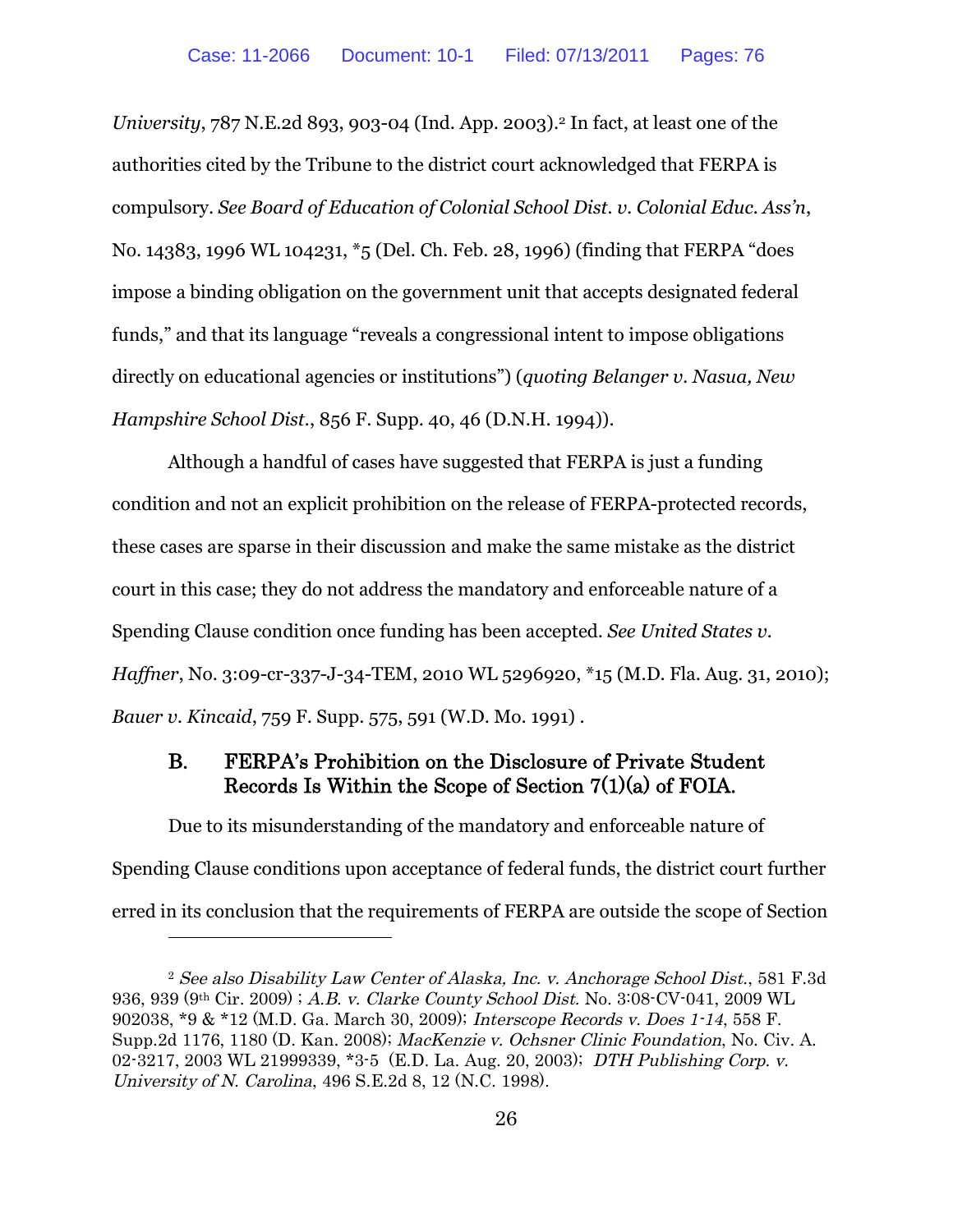7(1)(a) of FOIA, which exempts records that are "specifically prohibited from disclosure by federal or State law or rules and regulations implementing federal or State law." 5 ILCS 140/7(1)(a). The district court observed that Section 7(1)(a) "applies only when a federal or state law 'specifically prohibit[s]' a certain disclosure." (A.5). Finding that "[t]he ordinary meaning of 'prohibit' is 'to forbid by authority' or 'to prevent from doing something," the court found Section  $7(1)(a)$  inapplicable based on its finding that FERPA "does not forbid Illinois officials from taking any action." (*Id*. (*quoting Webster's Ninth New Collegiate Dictionary* 940 (1985))). That conclusion is erroneous, because the University was forbidden by FERPA from disclosing education records and personally identifiable information once it accepted federal funds.

A court's "primary objective" in construing a statute "is to ascertain and give effect to the intent of the legislature." *People ex rel. Madigan v. Kinzer,* 232 Ill.2d 179, 184 (2009). The "best indication of legislative intent is the language employed by the General Assembly, which must be given its plain and ordinary meaning." *Id*. Thus, "[w]hen statutory language is plain and unambiguous, the statute must be applied as written without resort to aids of statutory construction." *Id*. As the district court found, the ordinary meaning of "prohibit" is "to forbid by authority or command." *Webster's Third New Int'l Dictionary* 1813 (1993). *See also Black's Law Dictionary* (9th ed. 2009) (defining "prohibit" as **"**[t]o forbid by law" or "[t]o prevent or hinder").

By declaring that "[n]o funds shall be made available" to any educational institution that has a policy or practice of "permitting the release" or "releasing, or providing access to" education records or personally identifiable information, 20 U.S.C. § 1232g(b)(1)-(2), FERPA forbids by authority and command the disclosure of such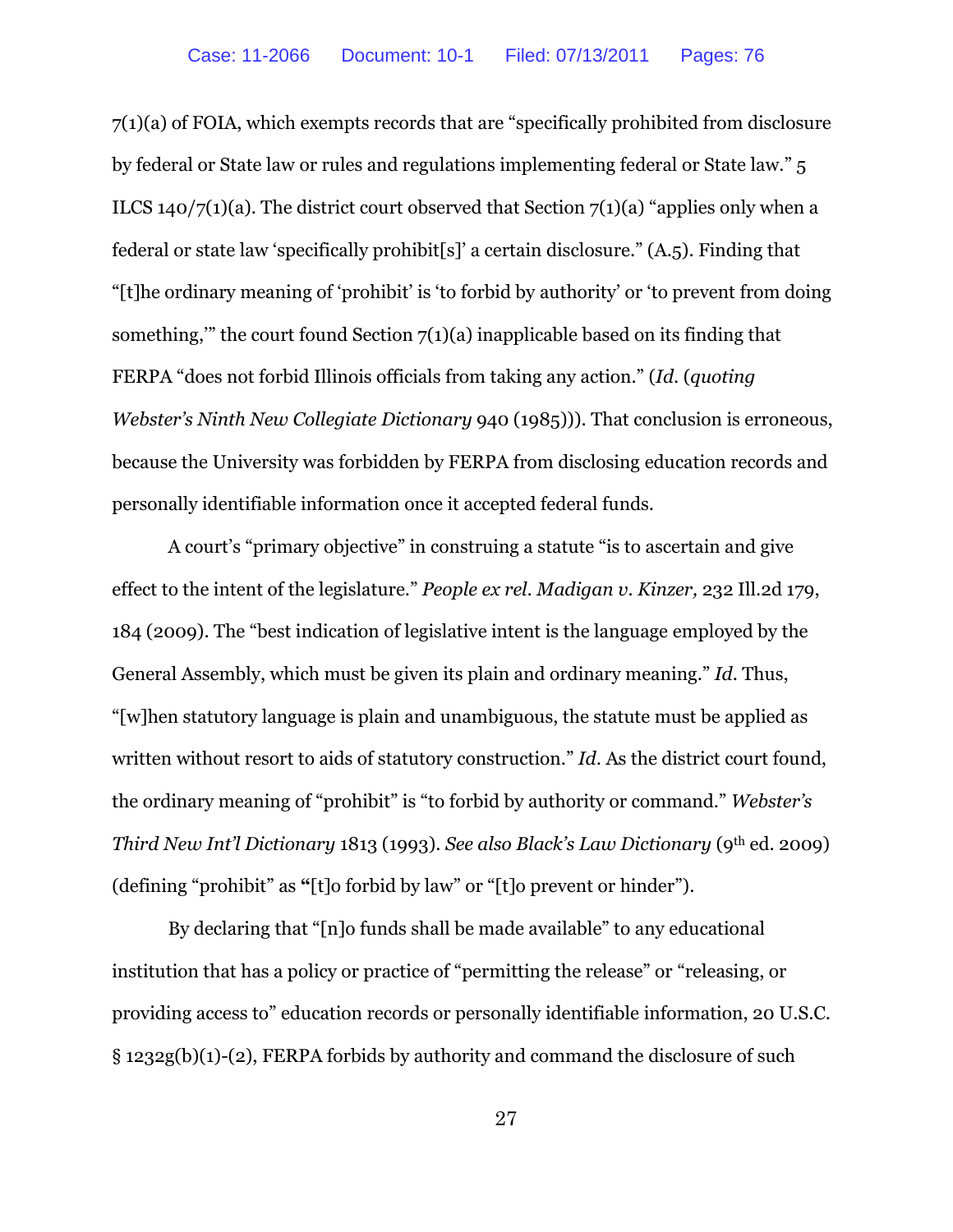records and information by any educational institution that accepts federal funds subject to FERPA's conditions. By accepting such funds, the University agreed to comply with FERPA's statutory conditions. *Barnes*, 536 U.S. at 186; *Board of Educ. of Oak Park*, 207 F.3d at 935. Therefore, the University "is indeed prohibited" from releasing student education records and personally identifiable information in contravention of FERPA's privacy requirements. *Miami University*, 294 F.3d at 809. That is why, consistent with the ordinary meaning of "prohibit," many courts, including this Court, have described FERPA's privacy requirements as a *prohibition* on the disclosure or dissemination of covered education records. *See Shockley v. Svoboda*, 342 F.3d 736, 738 (7th Cir. 2003) (observing that FERPA "prohibits certain disseminations of student academic files"); *Disability Law Center of Alaska, Inc. v. Anchorage School* Dist., 581 F.3d 936, 939 (9<sup>th</sup> Cir. 2009) ("FERPA and IDEA prohibit education agencies from disclosing 'educational records' or 'personally identifiable information contained therein' without parental consent or court order."); *Miami University*, 294 F.3d at 809 ("Once the [FERPA] conditions and the funds are accepted, the school is indeed prohibited from systematically releasing education records without consent.").[3](#page-36-0)

<span id="page-36-0"></span><sup>3</sup> See also A.B. v. Clarke County School Dist., No. 3:08-CV-041 (CDL), 2009 WL 902038, \*9 (M.D. Ga. Mar. 30, 2009) ("IDEA and FERPA prohibit dissemination of educational records to third parties without consent."); Arista Records LLC v. Does 1-19, 551 F. Supp.2d 1, 5 (D.D.C. 2008) ("Although FERPA generally prohibits disclosure of certain records by federally-funded educational institutions, the act expressly authorizes disclosure of a student's 'directory information' pursuant to a lawfully-issued subpoena or court order."); Interscope Records v. Does 1-14, 558 F.Supp.2d 1176, 1180 (D. Kan. 2008) ("FERPA generally prohibits disclosure by federally-funded educational institutions of certain student records[.]"); Jennings v. University of North Carolina at Chapel Hill, 340 F.Supp.2d 679, 681 (M.D.N.C. 2004) ("FERPA prohibits institutions that receive federal funding from releasing a student's educational records without written parental consent."); Storck v. Suffolk County Dept. of Social Services, 122 F. Supp.2d 392, 402 (E.D.N.Y. 2000)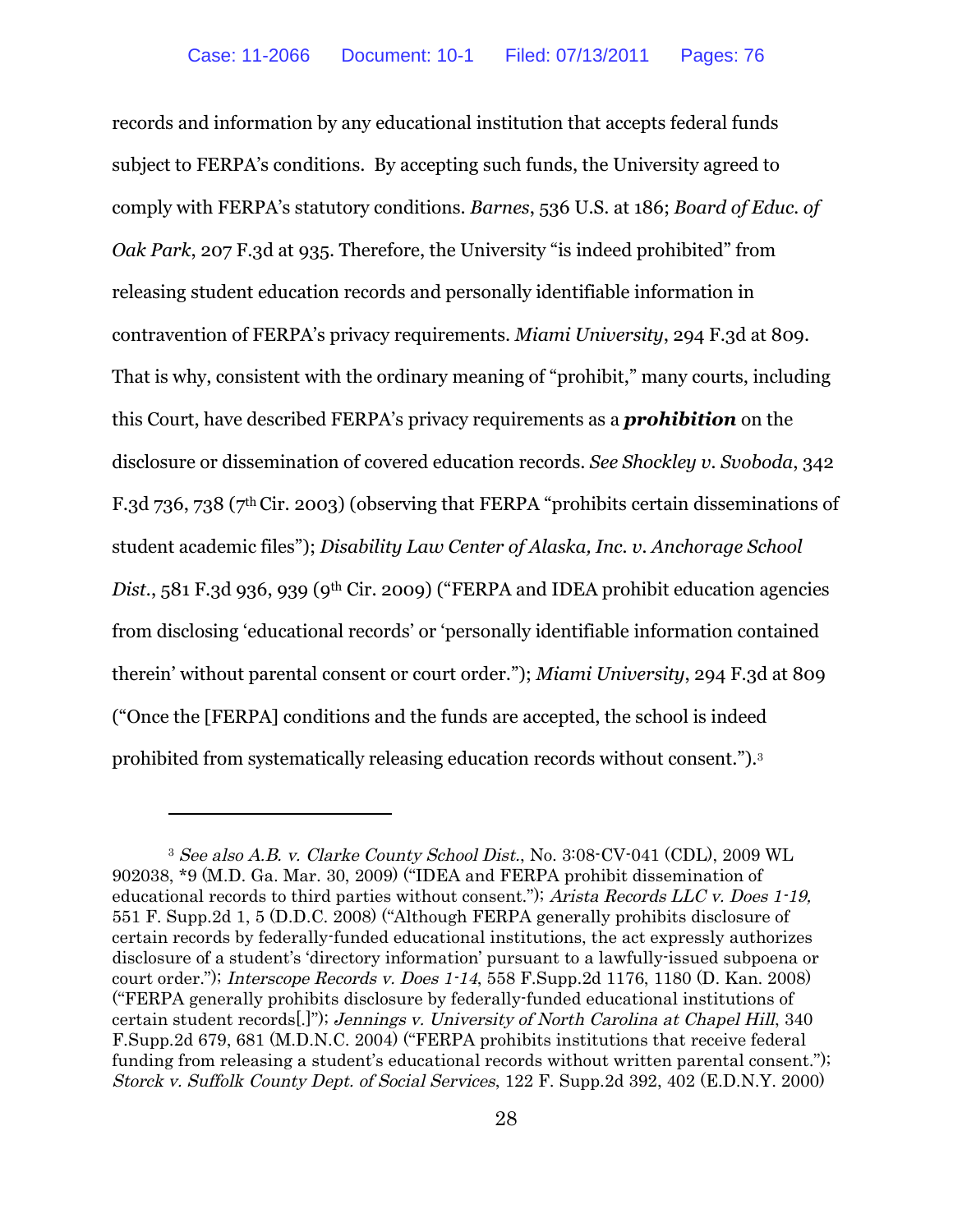Indeed, even if the only consequence of disclosing FERPA-protected records would be to force the University to "choose to reject federal education money," that is still a prohibition under any reasonable, practical construction of the term. FERPA mandates that the DOE take "appropriate actions" to enforce its terms and to deal with violations, up to and including "action to terminate assistance" where the Secretary of Education determines that there has been a "failure to comply" and that "compliance cannot be secured by voluntary means." 20 U.S.C. § 1232g(f). Requiring the University to forego hundreds of millions of dollars in funding, including student loans and financial assistance that the University's students rely upon to attend college at all, is so harsh a consequence that it is simply implausible to view FERPA's conditions as anything short of a prohibition. "[T]he intent of Congress to withhold millions of federal dollars from universities that violate [FERPA] is ample prohibition, regardless of how the word 'prohibit' is construed by the plaintiffs." WILLIAM A. KAPLIN & BARBARA A. LEE, THE LAW OF HIGHER EDUCATION § 8.7.2, p. 509 (2007) (*quoting Shreveport Professional Chapter of Society of Professional Journalists v. Louisiana State University, Shreveport*, No. 393, 332 (1st Jud. Dist. Ct., Caddo Parish, La., Mar. 4, 1994)).

In addition to the plain language of the statute, Illinois precedent makes clear that an explicit textual prohibition on disclosure is not required to invoke the exemption under Section 7(1)(a) of FOIA. In *Kibort v. Westrom*, 371 Ill.App.3d 247, 249-50 (2nd Dist. 2007), the plaintiff brought an action under FOIA to examine certain election

<sup>(&</sup>quot;One section of FERPA, 20 U.S.C. § 1232g(b)(2), prohibits educational institutions that receive federal funds from releasing educational information unless, inter alia, such information is furnished in compliance with a lawfully issued subpoena, and the parents are made aware of the subpoena prior to disclosure.").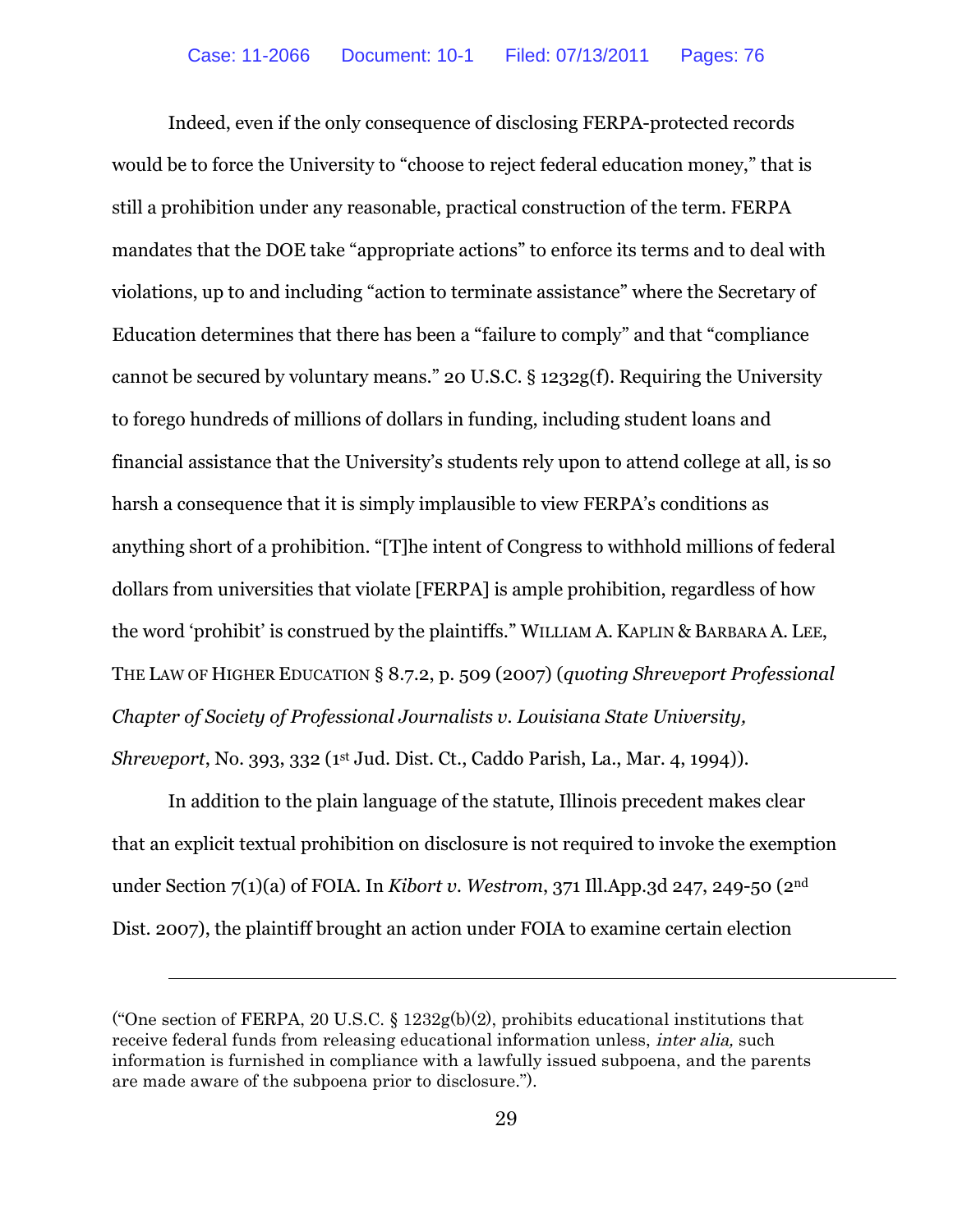records that the Illinois Election Code requires to be sealed and preserved. *Id*. at 250. In addressing Section 7(1)(a), the plaintiff argued that the cited provisions of the Election Code do not, by their terms, specifically prohibit the public disclosure of such sealed records. *Id*. at 255 (*citing* 10 ILCS 5/17-20, 17-22). The appellate court "reject[ed] plaintiff's assertion that section  $7(1)(a)$  of [FOIA] applies only in instances where the relevant statute specifically provides that it is exempt from the provisions of [FOIA] or otherwise contains an explicit prohibition against public disclosure." *Id*. at 256. Instead, the court interpreted the plain language of section  $7(1)(a)$  "to mean that records are exempt from disclosure under [FOIA] in instances where the plain language contained in a State or federal statute reveals that public access to the records was not intended." *Id*. (*citing Roulette v. Department of Central Management Services*, 141 Ill.App.3d 394, 400 (1st Dist. 1996)).

Here, as in *Kibort*, the plain language of FERPA is quite clear that public access to "education records" and "personally identifiable information" was not intended, except under limited circumstances not applicable to this case. *See* 20 U.S.C. § 1232g(b)(1)-(2). Thus, consistent with *Kibort*, such records are exempt from disclosure under Section 7(1)(a). The district court sought to distinguish *Kibort* on the theory that, although the election code at issue there "did not specifically state that disclosure was prohibited under FOIA," it still "directed state officials to handle the ballots in a manner which would not have been consistent with permitting inspections under FOIA." (Dkt. No. 31: Opinion, p. 6 (*citing Kibort*, 862 N.E.2d at 614-15). The court found that FERPA "can be distinguished" from *Kibort*, because, "[u]nlike the state election code, FERPA does not impose any requirement on state officials," insofar as "[t]he state has the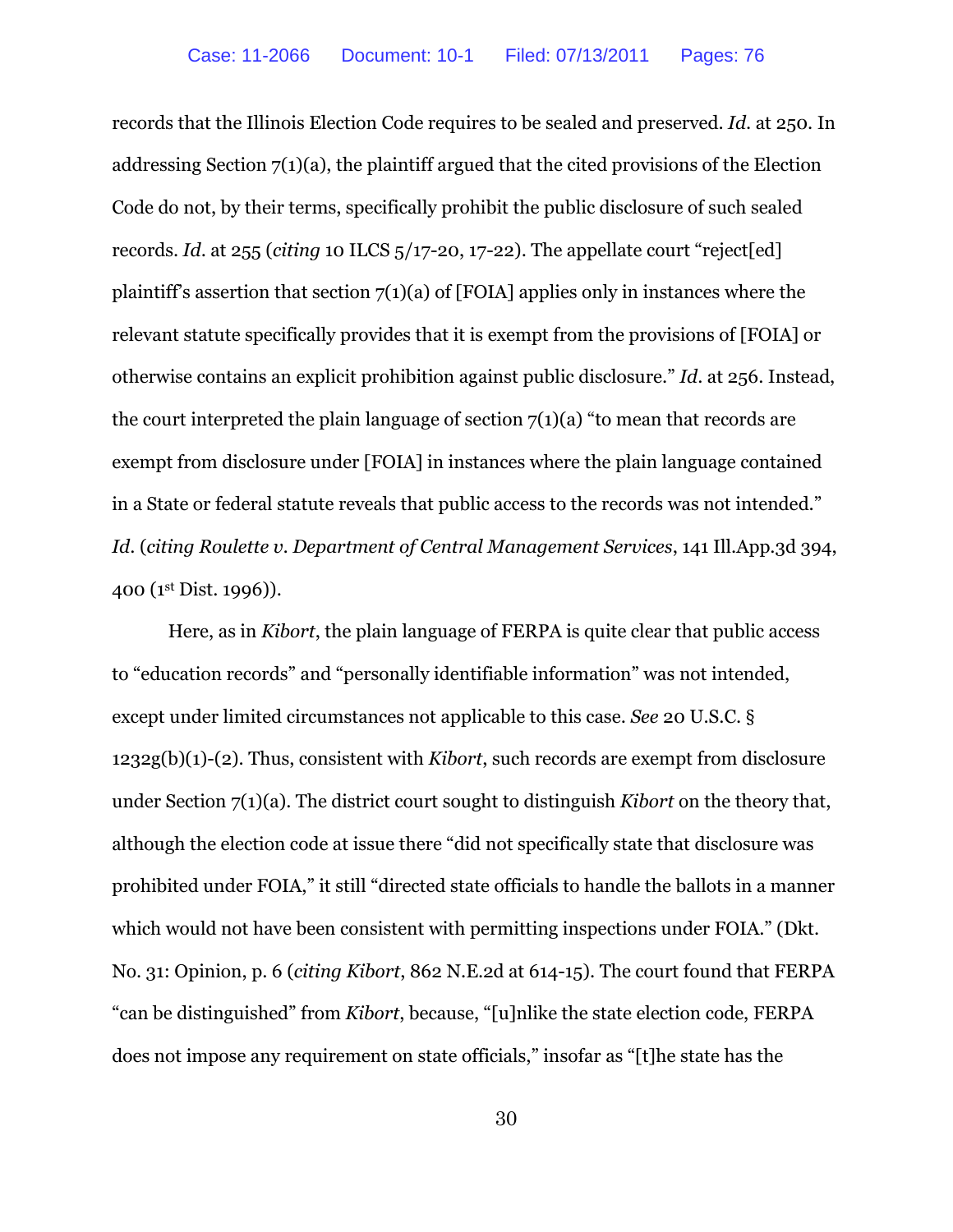option to choose whether or not to accept FERPA's conditions." (A.7). That is just another expression of the district court's flawed premise that FERPA's conditions are non-binding, when in fact those conditions are mandatory and enforceable against an educational institution, like the University, that has accepted federal funds. FERPA, much like the election code, directs educational institutions who accept federal funds to preserve student education records and personally identifiable information in a manner that would not be consistent with permitting inspections under FOIA.

### C. The District Court's Ruling Is Neither Narrow Nor Limited.

The district court characterized its ruling as "narrow." (A.4, A.6). Its implications, however, are anything but narrow. Indeed, it is difficult to overstate how far-reaching the consequences of the ruling are with respect to both student privacy and University funding. By its own terms, the district court's opinion states that the University's "choice" in responding to FOIA requests seeking FERPA-protected records is "to reject federal education money, and the conditions of FERPA along with it." (A.6). Thus, the opinion eliminates FERPA altogether as an exemption to disclosure under FOIA, notwithstanding that FERPA has defined the national standard to protect the privacy of education records for the past 37 years. The district court evidently believed that the enormous consequences of such a "choice" might be mitigated, because there are "other provisions of FOIA" that may "prevent the disclosure of portions" of the records sought by the Tribune's Request. (A.7).

The problem, however, is that there is no other FOIA exemption whose protections correspond with FERPA's privacy requirements, particularly after the amendment of FOIA in January 2010 to remove the *per se* privacy exemption for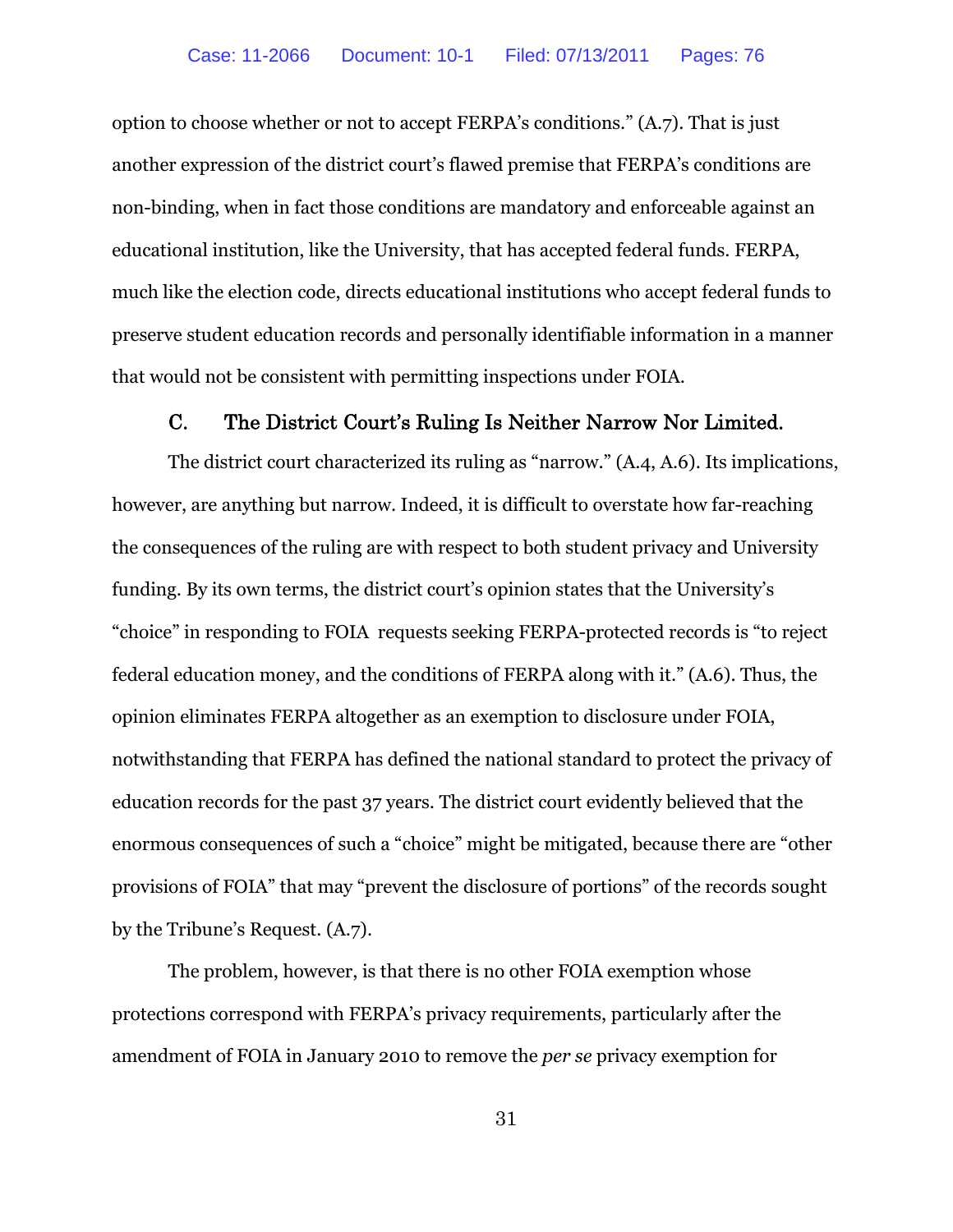student information. *See* 5 ILCS 140/7. Today, the nearest equivalent is the exemption for "[p]rivate information[.]" 740 ILCS 140/7(1). The definition of "private information," however, is limited to "unique identifiers" like social security numbers and driver's license numbers. 740 ILCS 140/2(c-5). FERPA defines the "education records" and "personally identifiable information" that are subject to its protections much more broadly, to include all records that "contain information directly related to a student," as well as "[t]he name of the student's parent or other family members," "[t]he address of the student or student's family," and "[o]ther information that, alone or in combination, is linked or linkable to a specific student that would allow a reasonable person in the school community, who does not have personal knowledge of the relevant circumstances, to identify the student with reasonable certainty." 20 U.S.C. §  $1232g(a)(4)(A); 34 C.F.R. § 99.3. The effect of the district court's ruling is therefore$ quite expansive. It leaves the University in the position of being compelled to produce private, FERPA-protected education records and personally identifiable information (aside perhaps from "unique identifiers") in violation of its own privacy policies when responding to FOIA requests, even at the cost of "choos[ing] to reject" hundreds of millions of dollars in student loans, financial assistance, and other federal funds.

The Tribune also argued below, based on the Supreme Court's ruling in *Gonzaga* and related authority, that a single instance of responding to the Tribune's Request would not be sufficiently "systemic" to constitute a "policy" of disclosing education records in violation of FERPA, and therefore likely would not subject the University to liability or penalty under FERPA. (A.47-49). Even if that were to turn out to be correct- a heavy risk to ask the University to shoulder--the Tribune's argument misses the point.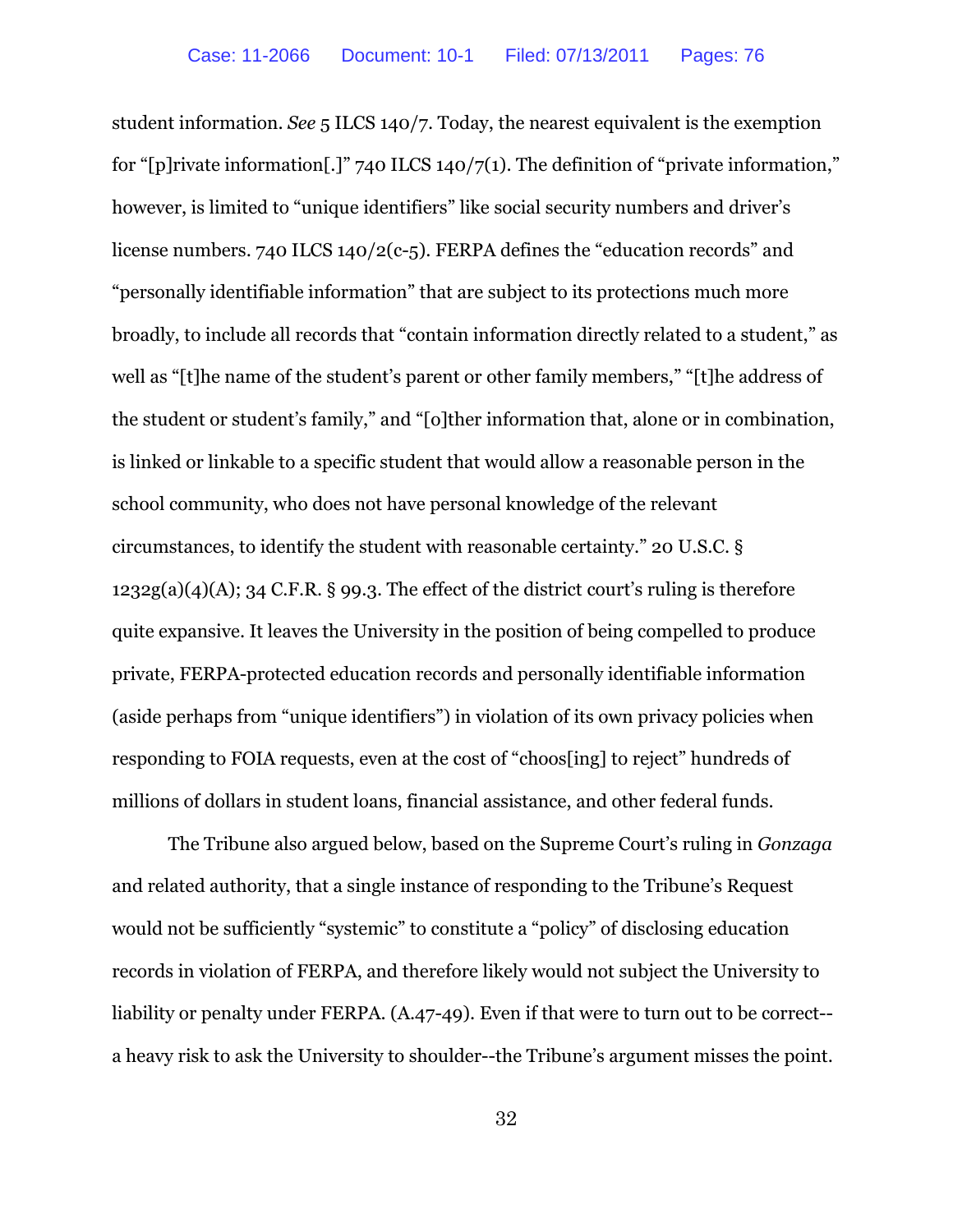As observed in *Indiana Newspapers*, any single party seeking disclosure of education records under FERPA could argue that its individual request constitutes a "singular instance" of releasing information, and therefore is not "systemic" and does not constitute a "policy" of violating FERPA. 787 N.E.2d at 904. Yet if this Court were to endorse that argument, "public disclosure of such materials could soon become a commonplace occurrence." *Id*. It cannot be the case that FOIA and FERPA were designed to reward the first requestor seeking confidential education records by granting public disclosure in response to the first request, then denying all subsequent requests for the same information. By holding categorically that FERPA never provides a basis to withhold education records or personally identifiable information in response to a FOIA request, the district court has effectively imposed upon the University a "policy or practice" of disclosing FERPA-protected records in response to FOIA requests.

# **III.** The District Court's Ruling Is Not Defensible on Any Other Basis Argued by the Tribune in the Proceedings Below

Although the district court did not reach any of the Tribune's other arguments, this Court may consider "any basis" for summary judgment "supported in the record." *Omnicare, Inc. v. UnitedHealth Group, Inc.*, 629 F.3d 697, 723 (7<sup>th</sup> Cir. 2011). The Tribune presented several other arguments below in support of its motion for summary judgment, primarily that the records sought in the Request do not qualify as "education records" under FERPA. The Tribune asserted that the materials it seeks do not contain "the academic and educationally-related information that [FERPA] was intended to protect." (A.41-42). That is wrong as a matter of law. FERPA prohibits the University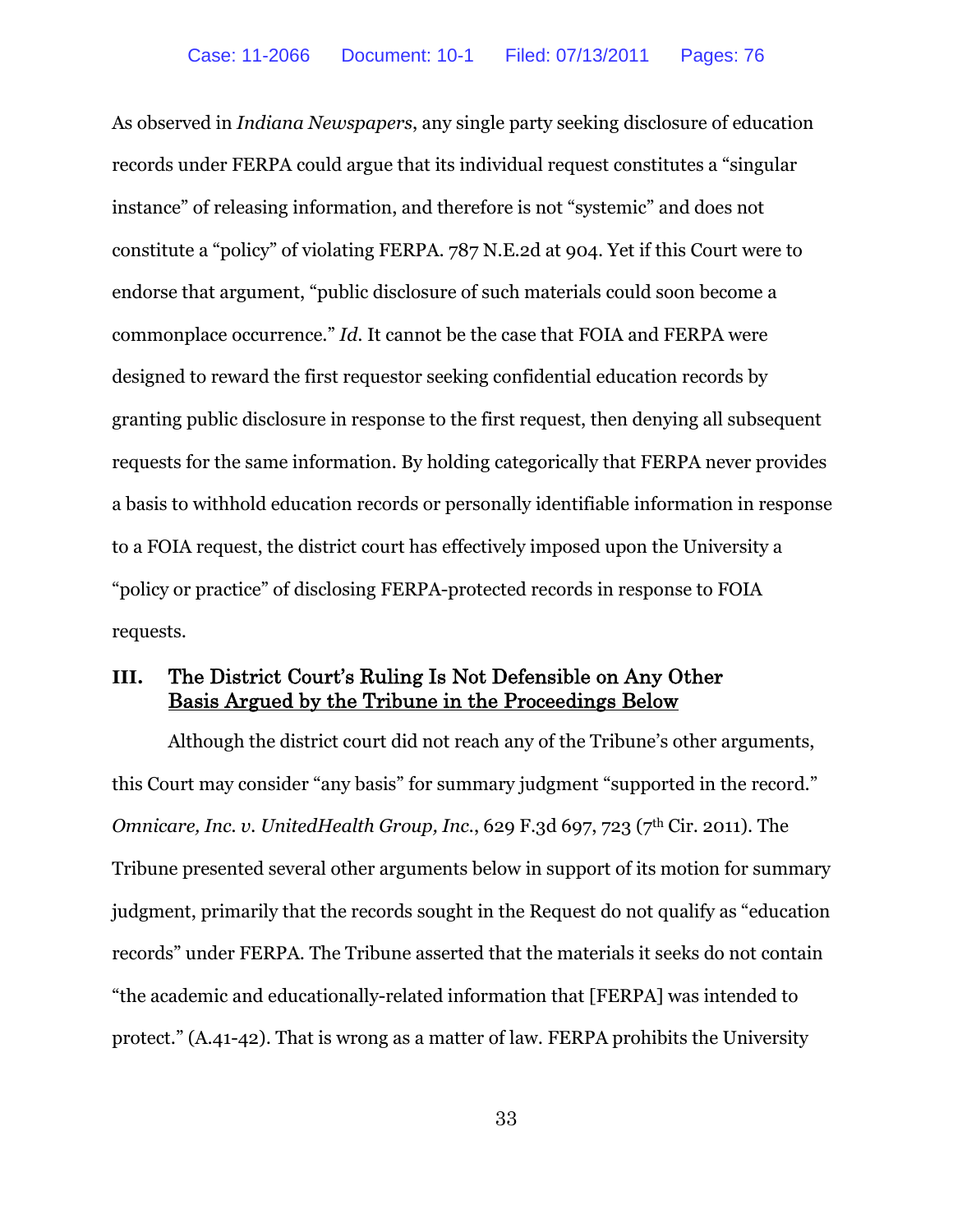from disclosing those documents in its possession that are "directly related to" students, as well as personally identifiable information (including parents' names and addresses) contained in such documents. 20 U.S.C.  $\S 1232g(a)(4)(A)$ . The statute does not, by its plain language, confine the meaning of "education records" to "academic and educationally-related information," nor is it at all clear how such ambiguous, contentbased exceptions could ever provide meaningful guidance to students, parents, educational institutions, or the courts. There is no colorable basis in the text, regulations, precedent, legislative history, or administrative interpretation of FERPA to insert an exception for student admissions records, which clearly are "directly related to" the admitted students in question, and by the very terms of the Tribune's Request contain personally identifiable information.

# A. Student Admissions Records Are "Education Records" and Parental Information Is "Personally Identifiable Information" Under the Plain Language of FERPA and the Regulations Implementing Its Terms.

The plain language of FERPA and its implementing regulations are unambiguous in prohibiting disclosure of precisely the categories of information sought by the Tribune in its Request. "Statutory interpretation begins with the plain language of the statute." *United States v. Ye*, 588 F.3d 411, 414 (7th Cir. 2009) (*quoting United States v. Berkos*, 543 F.3d 392, 396 (7<sup>th</sup> Cir. 2008)). This Court "assumes that the purpose of the statute is communicated by the ordinary meaning of the words Congress used; therefore, absent any clear indication of a contrary purpose, the plain language is conclusive." *Id*. To the extent there is any ambiguity in the statutory language, the DOE, as the agency tasked with administering FERPA, is entitled to deference in its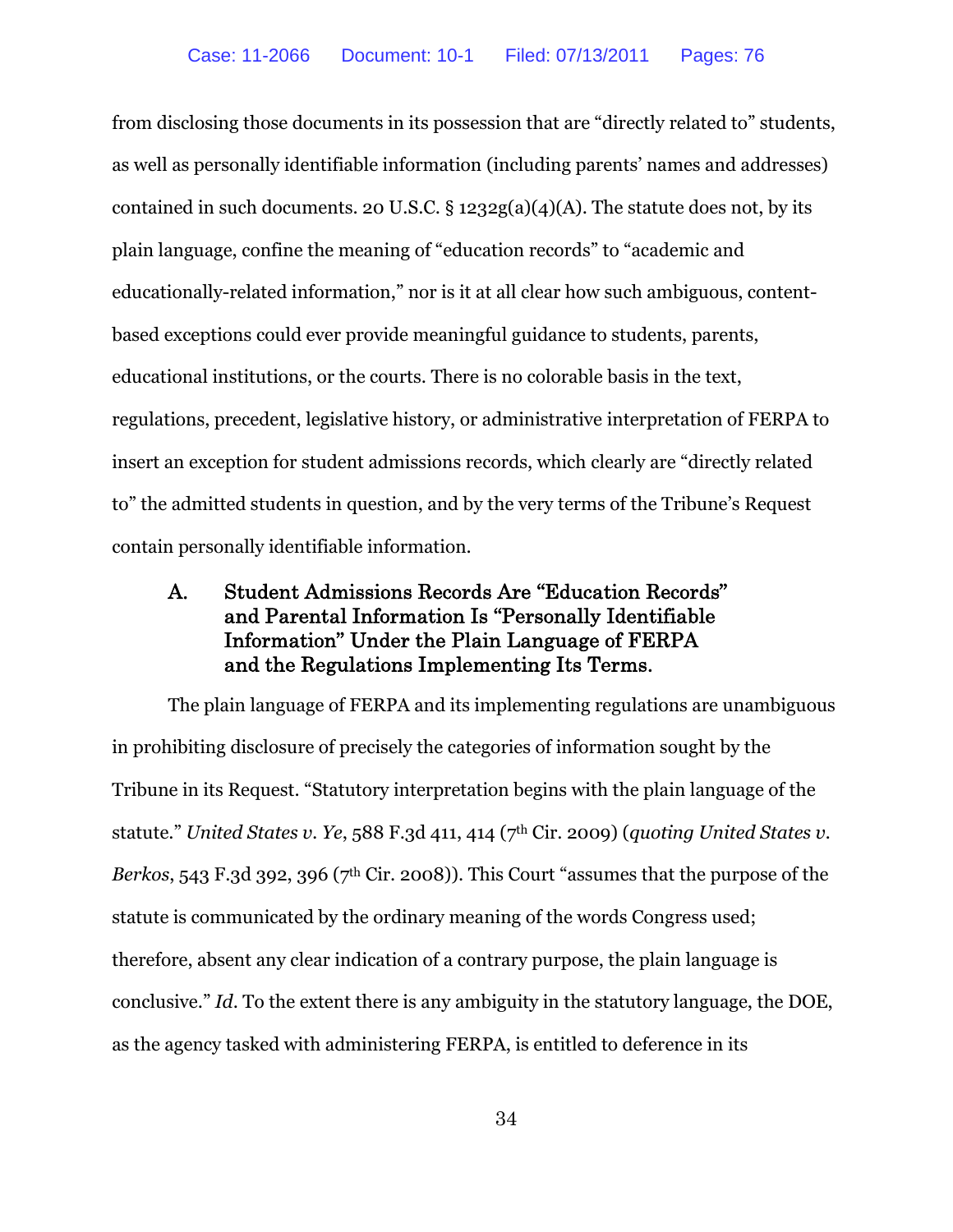interpretation of the statute "so long as the statute itself is silent or ambiguous on the issue and the agency's interpretation is not arbitrary or capricious." *Disability Law Center of Alaska, Inc. v. Anchorage School Dist.*, 581 F.3d 936, 939-40 (9th Cir. 2009) (*citing Chevron v. Natural Res. Def. Council*, 467 U.S. 837, 842-43 (1984)).

Section 444(b)(1) of FERPA provides: "No funds shall be made available under any applicable program to any educational agency or institution which has a policy or practice of permitting the release of *education records* (or *personally identifiable information* contained therein other than directory information, as defined in paragraph (5) of subsection (a) of this section) of students" without parent or student consent, other than ten defined exceptions not applicable here. 20 U.S.C. § 1232g(b)(1) (emphasis added). Section 444(b)(2) similarly provides: "No funds shall be made available under any applicable program to any educational agency or institution

which has a policy or practice of releasing, or providing access to, any *personally identifiable information* in *education records* other than directory information," unless there is "written consent" from the parents or student, or such information "is furnished in compliance with judicial order, or pursuant to any lawfully issued subpoena[.]" 20 U.S.C. § 1232g(b)(2) (emphasis added).

FERPA defines "education records" as "those records, files, documents, and other materials which—(i) contain information directly related to a student; and (ii) are maintained by an educational agency or institution or by a person acting for such agency or institution," with certain exceptions that do not apply in this case, such as law enforcement and medical records. 20 U.S.C.  $\S$  1232g(a)(4)(A); 34 C.F.R.  $\S$  99.3. The regulations implementing FERPA further define "personally identifiable information" to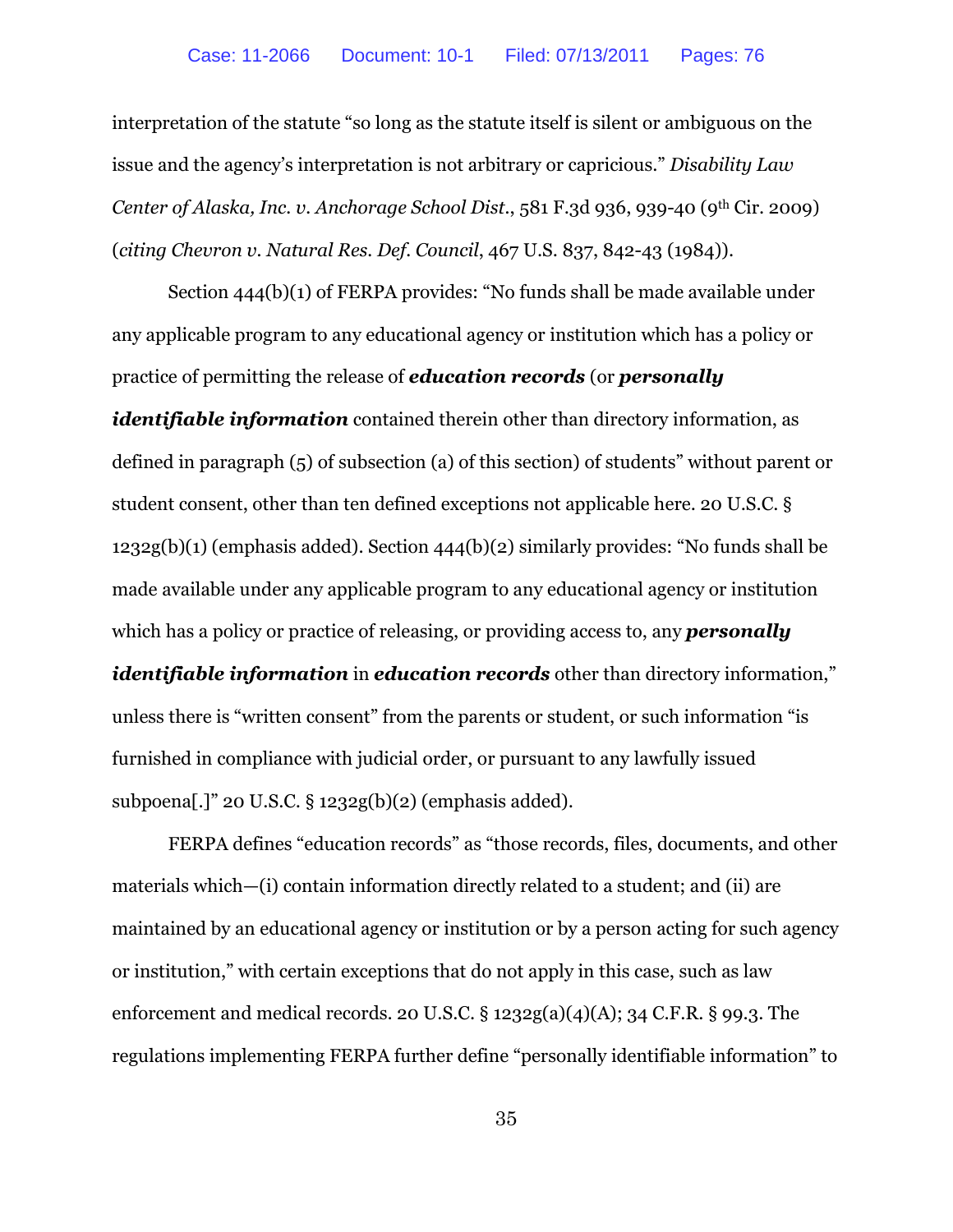include, *inter alia*, "[t]he name of the student's parent or other family members," "[t]he address of the student or student's family," and "[o]ther information that, alone or in combination, is linked or linkable to a specific student that would allow a reasonable person in the school community, who does not have personal knowledge of the relevant circumstances, to identify the student with reasonable certainty." 34 C.F.R. § 99.3.

The Tribune does not dispute that its Request includes categories of "personally identifiable information." The Request seeks "names of the applicants' parents" and "the parents' addresses," both of which are expressly incorporated in the definition of "personally identifiable information," and either of which would easily enable a reasonable person in the community to identify putative "Category I" students with reasonable certainty. *See* 34 C.F.R. § 99.3. The Tribune asserts, however, that the records it seeks are not "education records." (A.42-47). That interpretation cannot prevail.

The statutory definition of "education records" includes three elements: (1) "records, files, documents, and other materials," that (2) "contain information directly related to a student," and (3) "are maintained by an educational agency or institution or by a person acting for such agency or institution." 20 U.S.C. § 1232g(a)(4)(A). The first and third elements are not in dispute; the Request seeks "records" and is directed to the University, which all parties agree is an "educational institution." (SUF, ¶ 9). *See* 20 U.S.C.  $\S$  1223g(a)(3) (defining "educational institution"); 34 C.F.R.  $\S$  99.1 (same). The Request is also directed to "students," as it only seeks records for applicants who were "admitted to the University of Illinois and subsequently attended the University of Illinois." (A.61, ¶ 8; A.95-96, ¶ 8).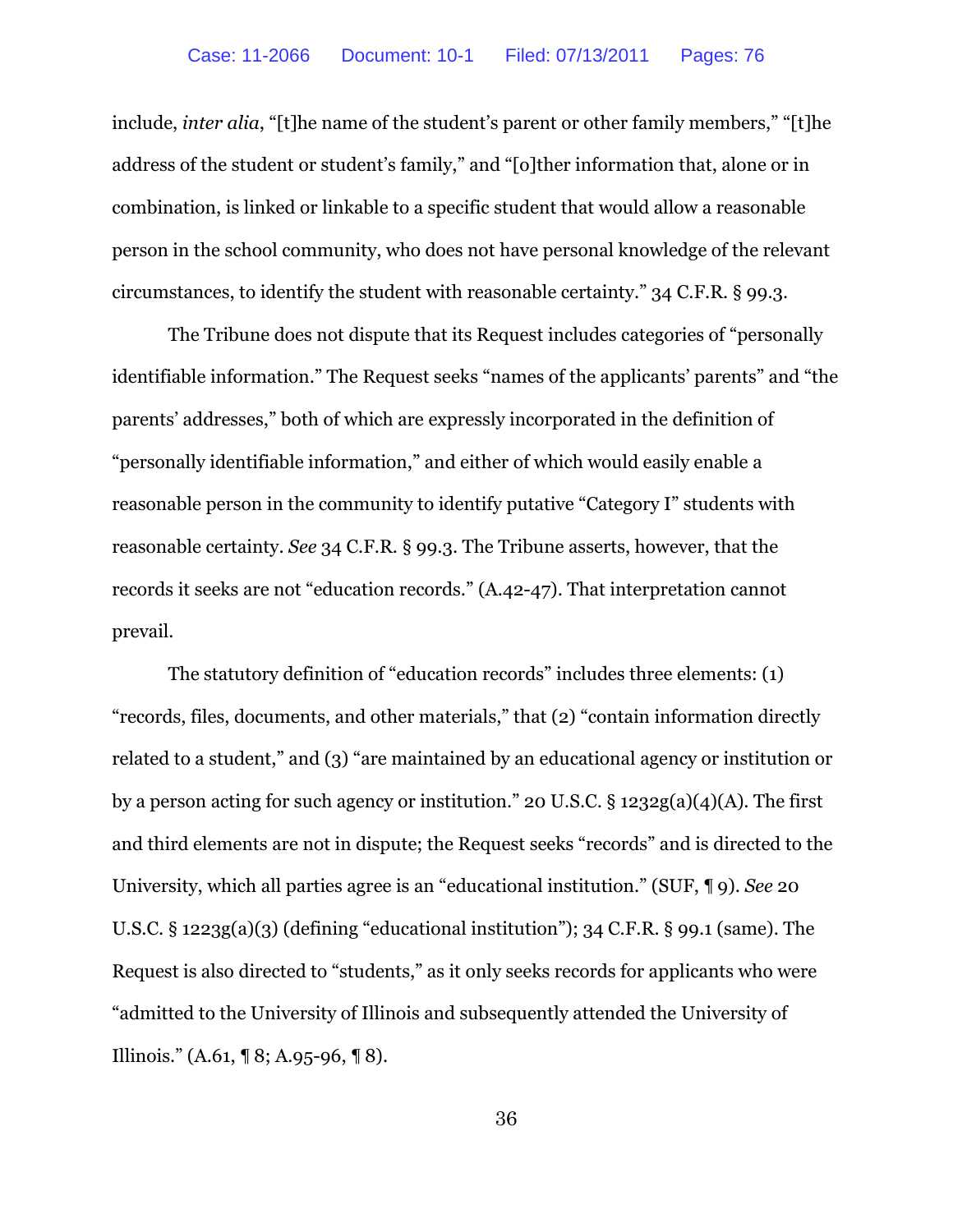The Tribune focused its efforts below solely on the second element, asserting that student records containing parents' names and addresses are not "education records," because they purportedly do not contain "the academic and educationally-related information that [FERPA] was intended to protect[.]" (Dkt. No. 15: Memo, p. 4). The most basic problem with the Tribune's position is that FERPA's definition of "education records," by its own plain language, is not limited to "academic and educationallyrelated information." Rather, it encompasses all information "directly related to a student." 20 U.S.C. § 1232g(a)(4)(A). "Related" means "[b]eing connected; associated." *American Heritage Dictionary of the English Language* (4th ed. 2006). That meaning has remained essentially unchanged since Congress passed FERPA in 1974. *See American Heritage Dictionary of the English Language* (1973) (defining "related" as "[c]onnected; associated"). Thus, pursuant to FERPA's own definition, "education records" include all records, files, documents, and other materials that are directly connected or associated with a student.

The Tribune asserted below that it has not made an "abstract request" for "legitimate" records, but rather a more targeted request for "Category I" information reflecting "illegitimate deal making" under a "shadow process" that operated under a "different set of rules" from the University's official admissions process. (Dkt. No. 27: Reply, p. 3). The Tribune characterizes the records it seeks as a "ledger of political favors." (*Id*., p. 14). The Tribune neglects to mention that it has filed and is currently pursuing a separate, state court action seeking, among other information, students' grade point averages and ACT scores. *See Chicago Tribune Company v. University of Illinois Board of Trustees*, No. 09-MR-431 (7<sup>th</sup> Jud. Cir. Sangamon Cty.). Regardless,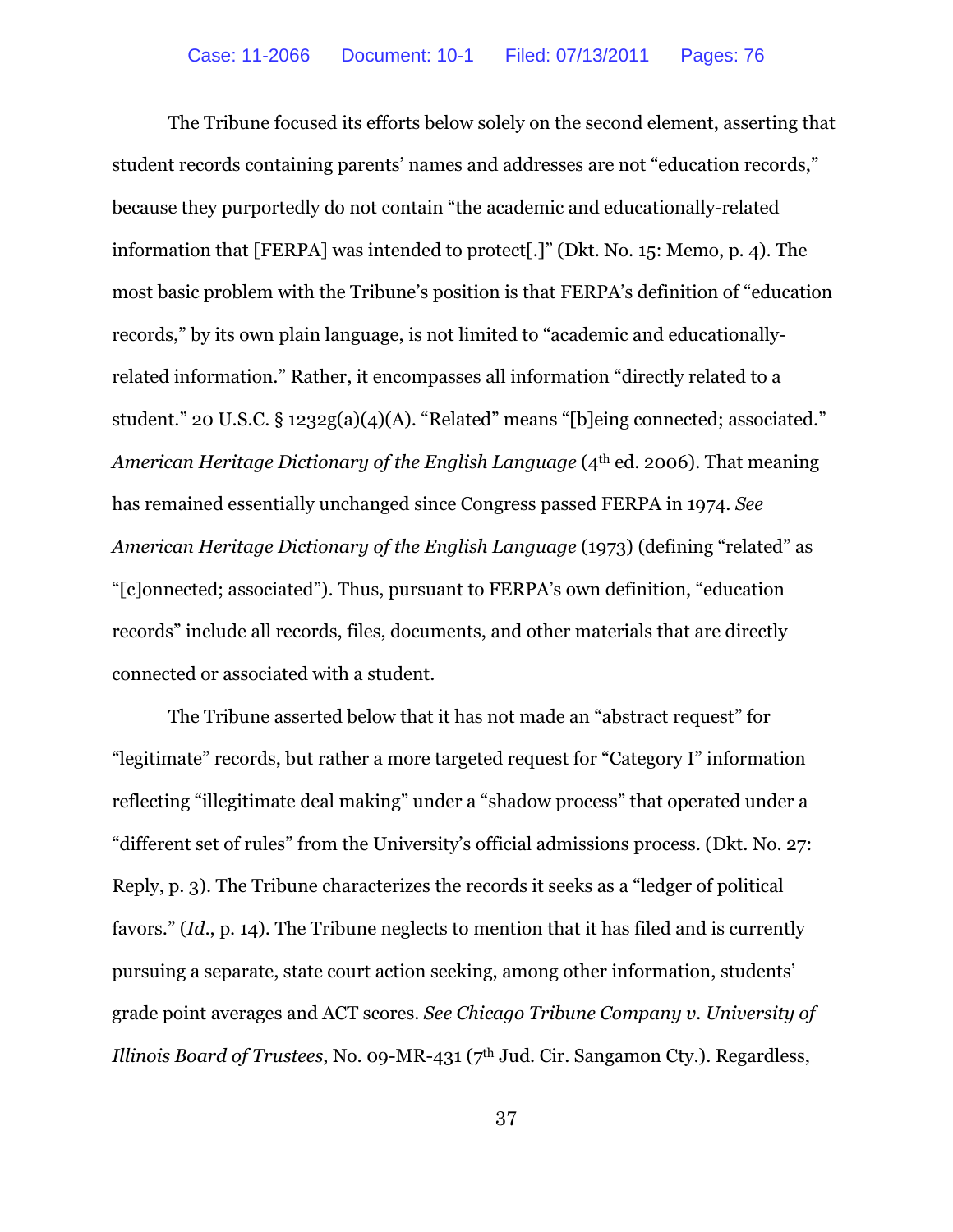even looking only to the Request in this case, the Tribune seeks, *inter alia*, *all* records for "Category I" students containing the names of applicants' parents and parents' addresses, the identity of individuals who "made a request or otherwise became involved in" the students' applications, the identity of the University official to whom the request was made, and any other University official to whom the request was forwarded. (A.61, ¶ 8; A.95-96, ¶ 8).

These search terms sweep far beyond a mere "ledger of political favors," which is the type of record that the University has already produced in response to the Tribune's prior FOIA requests. Rather, the current Request encompasses numerous categories of "legitimate" records disclosing personally identifiable information. Records responsive to the Tribune's Request could include students' applications for admission, parental financial aid documents, recommendations from any individuals who "became involved in" the students' applications, and internal correspondence relating to each student's admission to the University. Whether or not such documents are deemed to be "academic" or "educationally-related," which they certainly appear to be, they plainly are connected and associated with individual students, and therefore satisfy FERPA's definition of "education records." The Tribune's interpretation cannot be reconciled with the text of the statute, and suggests no meaningful criteria that students, parents, educational institutions, or the courts could employ in distinguishing which documents are "academic and educationally-related," and which are not.

This plain language construction of "education records" under FERPA is supported by the *Miami University* decision, which is the leading authority interpreting FERPA in the context of a newspaper's request for documents containing students'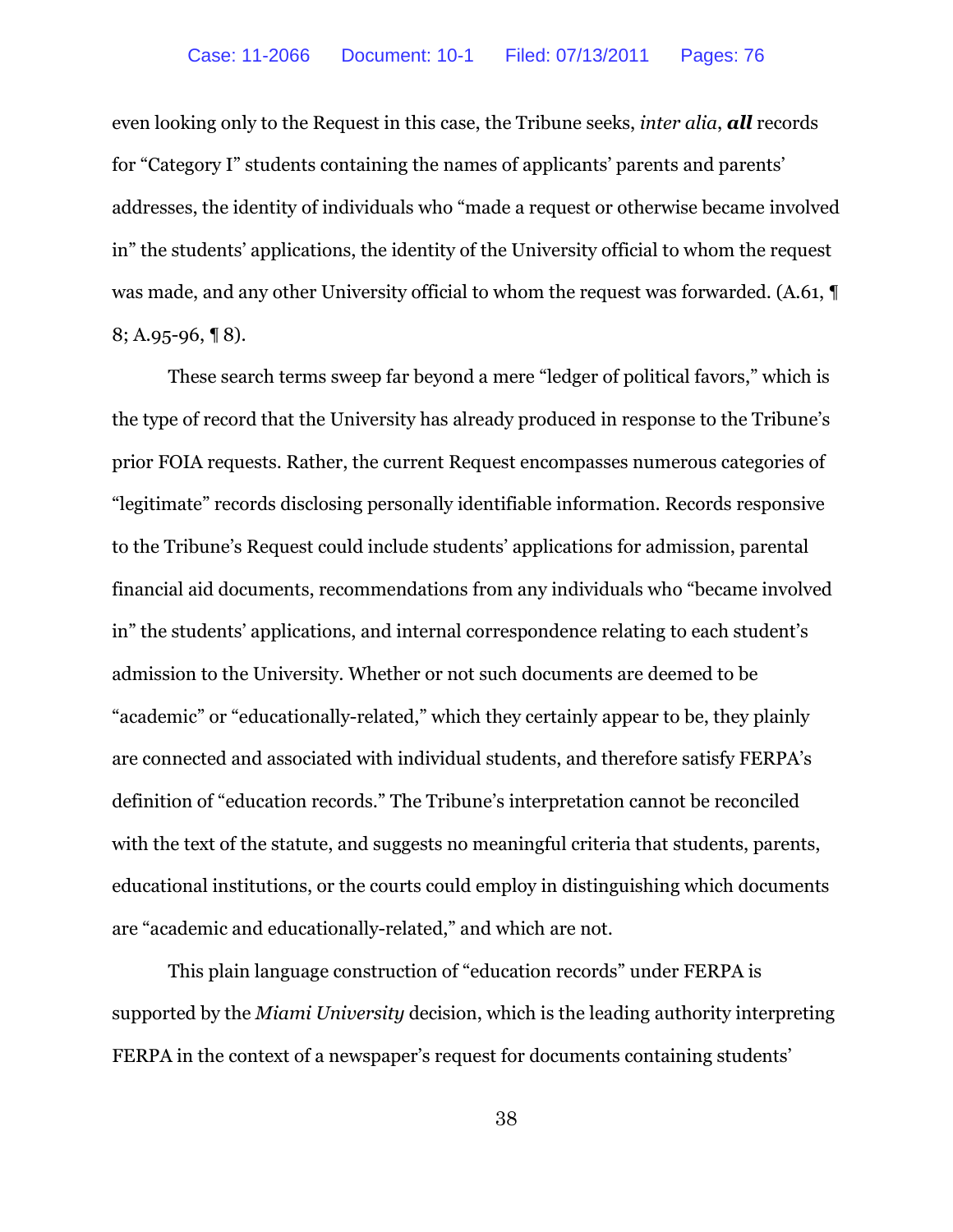personally identifiable information. *See Miami University*, 294 F.3d at 811-15. Similar to the Tribune's argument in the present case, the *Chronicle of Higher Education* in *Miami University* asserted that Congress did not intend FERPA "to protect records other than those records relating to individual student academic performance, financial aid or scholastic probation." *Id*. at 811. The Sixth Circuit disagreed, finding that, "[u]nder a plain language interpretation of the FERPA, student disciplinary records are education records because they directly relate to a student and are kept by that student's university." *Id*. at 812. Regarding the proposed alternative definition limiting education records to certain academic and educationally-related categories, the Sixth Circuit responded: "Notably, Congress made no content-based judgments with regard to its 'education records' definition. We find nothing in the statute or its legislative history to the contrary, and the various state court and federal district court cases cited by *The Chronicle* do not sway our conclusion." *Id*. *See also Connoisseur Communication of Flint v. Univ. of Michigan*, 584 N.W.2d 647, 649 (Mich. App. 1998) (holding that a Student-Athlete Automobile Information Sheet is an "education record" because it is "directly related to a university student" and "maintained by the university in its files").

The Tribune further argued below that its Request is narrowly tailored, because the records it seeks are for "applicants," not "students" at the University, and pertain to identities of parents and public officials rather than students' academic standing or performance. (Dkt. No. 15: Memo, pp. 8-9). The distinction between "applicants" and "students" is misleading, because the Request on its face seeks records "with regard to each applicant in Category I … who was admitted to the University of Illinois *and subsequently attended the University of Illinois*." (A.61, ¶ 8; A.95-96, ¶ 8)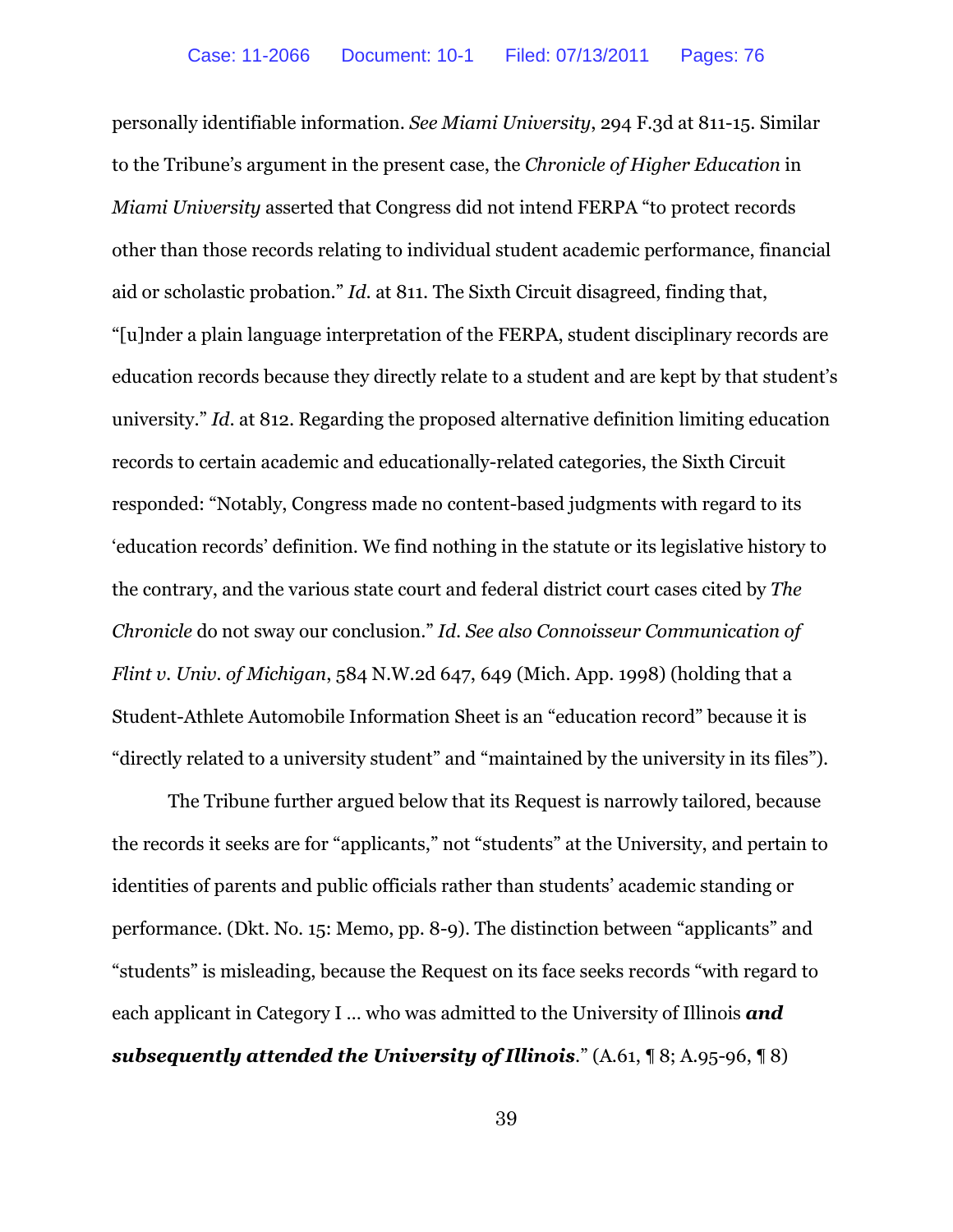(emphasis added). Thus, by its own terms, the Request is directly *solely* to those applicants who became students of the University.

Likewise, the fact that the Request asks for parents' identities rather than students' identities is a distinction without a difference. The definition of "personally identifiable information" expressly includes parents' names and addresses. 34 C.F.R. § 99.3. The Tribune cannot credibly suggest that disclosing the names of Category I students' parents and the parents' addresses would not allow a reasonable person in the school community to identify the student with reasonable certainty, or the Tribune itself to identify the Category I students and publish their identities and alleged relationships to individuals such as Tony Rezko.

# B. The Tribune's Authorities Do Not Support Disclosure of the Education Records and Personally Identifiable Information Sought by the Tribune.

In an effort to support its content-based definition of "education records," the Tribune offered a number of inapposite and erroneous authorities below. (*See* Dkt. No. 15: Memo, pp. 4-9). Notably, most of these authorities are part of the line of case law that the Sixth Circuit repudiated in *Miami University*, when the court held that the definition of "education records" does not involve "content-based judgments," and is not limited to documents "relating to individual student academic performance, financial aid or scholastic probation." *See* 294 F.3d at 811. *Compare with State ex rel. The Miami Student v. Miami University*, 680 N.E.2d 956, 958-59 (Ohio 1997) (finding that "education records" are those relating to "student academic performance, financial aid, or scholastic probation"); *Bd. of Education of Colonial School Dist. v. Colonial Educ. Ass'n*, No. 14383, 1996 WL 104231, \*6 (Del. Ch. Feb. 28, 1996) (same); *Red & Black*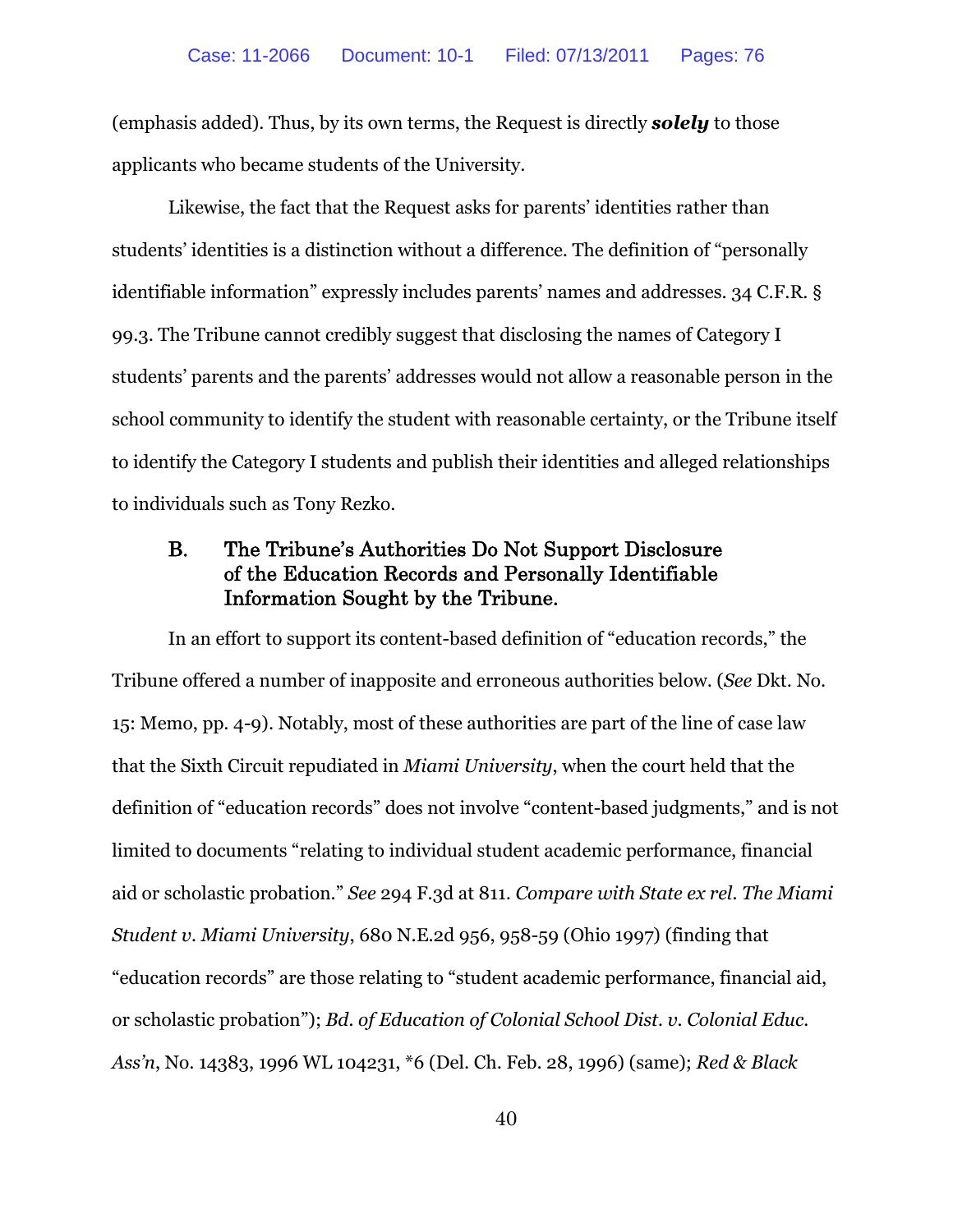*Publishing Co., Inc. v. Bd. of Regents*, 262 Ga. 848, 852, 427 S.E.2d 257, 261 (Ga. 1993) (same); *Bauer*, 759 F. Supp. at 591.

*Miami University* was unequivocal, and correct, in its rejection of this line of cases. It commenced as a result of the Ohio Supreme Court's ruling in *The Miami Student*, relying on the Georgia Supreme Court's ruling in *Red & Black Publishing*, that disciplinary records are not "education records" as defined by FERPA. *See* 294 F.3d at 803 (*citing The Miami Student*, 680 N.E.2d at 958; *Red & Black Publishing*, 427 S.E.2d 257). Based on its plain language construction of FERPA, described above, the Sixth Circuit concluded that the Ohio Supreme Court "misinterpreted a *federal* statute erroneously concluding that student disciplinary records were not 'education records' as defined by the FERPA[.]" 294 F.3d at 810 (emphasis in original). Describing this as an "erroneous conclusion," the Sixth Circuit observed that "federal courts owe no deference to a state court's interpretation of a federal statute," and therefore declined to follow *The Miami Student* line of cases. *Id*. at 810-11.

In addition to the erroneous statutory analysis in the Tribune's precedent, its cases are also inapposite on the facts, the law, or both. Several involve circumstances in which the courts found FERPA inapplicable because the requested records either never contained or had redacted all personally identifiable information. *See National Collegiate Athletic Ass'n v. Associated Press*, 18 So.3d 1201, 1211 (Fla. App. 2009); *Bd. of Trustees, Cut Bank Public Schools v. Cut Bank Pioneer Press*, 337 Mont. 229, 236, 160 P.3d 482, 487-88 (Mont. 2007); *The Miami Student*, 680 N.E.2d at 959.

The remaining cases involve records that either expressly fall outside the statutory definition of "education records" or are subject to a specific statutory exclusion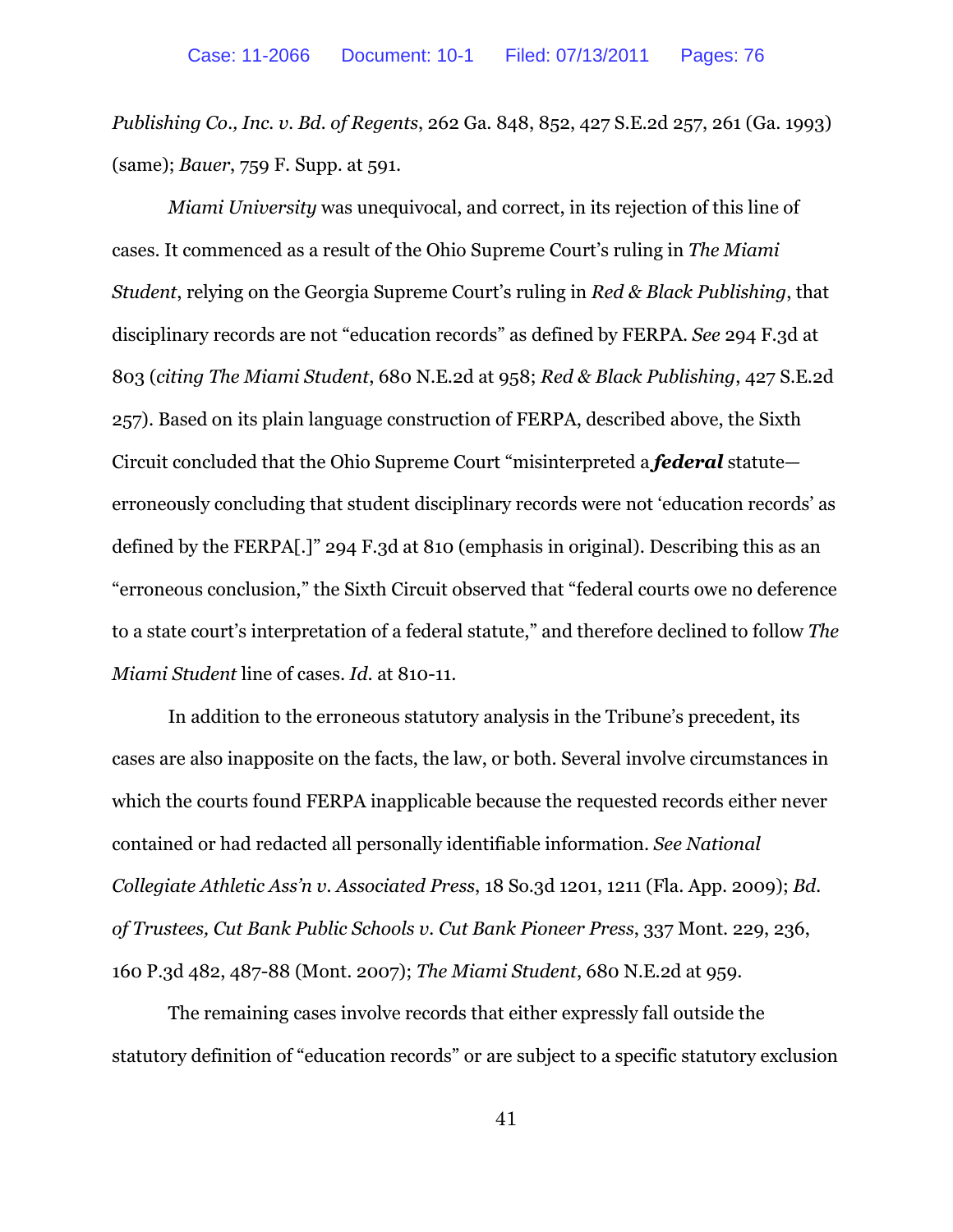under FERPA. In *National Collegiate Athletic Ass'n*, the court held that the requested documents were not "education records," because they pertain to allegations of misconduct by the university athletic department, and "do not contain information directly relating to a student[.]" 18 So.3d at 1211 (*citing* 20 U.S.C. § 1232g(a)(4)(A)). In *Red & Black Publishing*, the court found that the requested student disciplinary records were not "education records," because they were not "maintained by an educational agency or institution[.]" 427 S.E.2d at 261. In *BRV, Inc. v. Superior Court*, 49 Cal.Rptr.3d 519 (Cal. App. 2006), the court concluded that the requested investigative report was not a "pupil record" under California's counterpart to FERPA, because it was not an "institutional record[] maintained in the normal course of business by a single, central custodian of the school[.]" *Id*. at 526. In *Bauer*, the court found that the requested criminal investigation and incident report records sought from campus police were not "education records," because FERPA "specifically exempts" such records under its "law enforcement" exception. 759 F. Supp. at 589-91 (*citing* 20 U.S.C. § 1232g(b)(4)(B)(ii)). In *Colonial School Dist.*, the court concluded that the requested disclosure was outside the scope of FERPA, because the requested information did not "constitute a file, document, paper, etc.," and was akin to "criminal investigation reports," which are specifically excluded from "education records" under FERPA. 1996 WL 104231, at \*5-6 (*citing* 20 U.S.C. § 1232g(a)(4)(A); *Bauer*, 759 F. Supp. at 590). *See also Hampton Bays Union Free School Dist. v. Public Employment Relations Bd.*, 878 N.Y.S.2d 485, 488 (N.Y. App. Div. 2009) (holding that teacher disciplinary records cannot be equated with student disciplinary records, because they do not contain "information directly related to a student").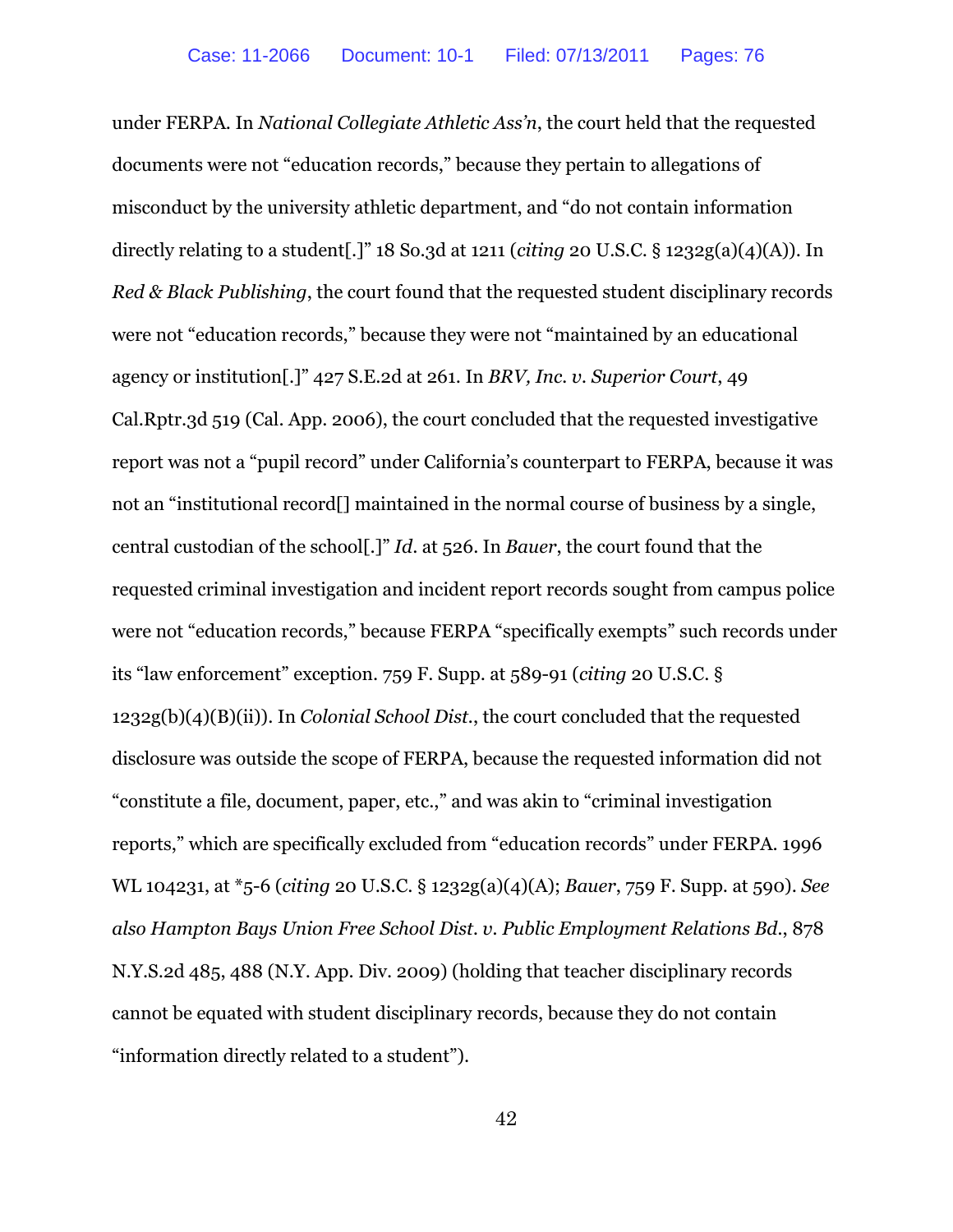One of the Tribune's principal authorities, *Kirwan v. The Diamondback*, 721 A.2d 196 (Md. 1998), involved a request for records relating to parking tickets accumulated by student-athletes on the basketball team. The court found that such records are not "education records," because they do not "relate to academic matters or status as a student." *Id*. at 204 (emphasis added). Thus, *Kirwan* involves another "content-based judgment" of the type rejected by the Sixth Circuit in *Miami University*. But even accepting *Kirwan*'s construction *arguendo*, its reasoning would still hold the records requested by the Tribune in this case to be "education records." Unlike parking tickets, the Request seeks documents and information going to the very heart of one's "status as a student," as they involve the process by which an applicant became an admitted student attending the University. Indeed, *Kirwan* recognized that, in passing FERPA, Congress "was greatly concerned with the systematic violation of students' privacy." *Id*. (*citing* 120 Cong. Rec. 13951 (1974)). The production of a student's personal records cannot help but implicate that privacy concern.

Finally, the Tribune sought to invoke *Disability Rights Wisconsin, Inc. v. State of Wisconsin Dept. of Public Instruction, 463 F.3d 719 (7<sup>th</sup> Cir. 2006), for the propositions* that FERPA does not support a "blanket nondisclosure policy," that it "requires a balancing of privacy and public interests," and that the Tribune's "watchdog" role as a member of the press outweighs the students' privacy interests under FERPA. (Dkt. No. 15: Memo, p. 8). The University has never asserted a "blanket nondisclosure policy," but it undoubtedly has a duty to comply with the plain language of FERPA. *Disability Rights Wisconsin* does not create a broad "balancing" test to replace the textual definition of "education records" under FERPA. It involved a narrow set of circumstances and a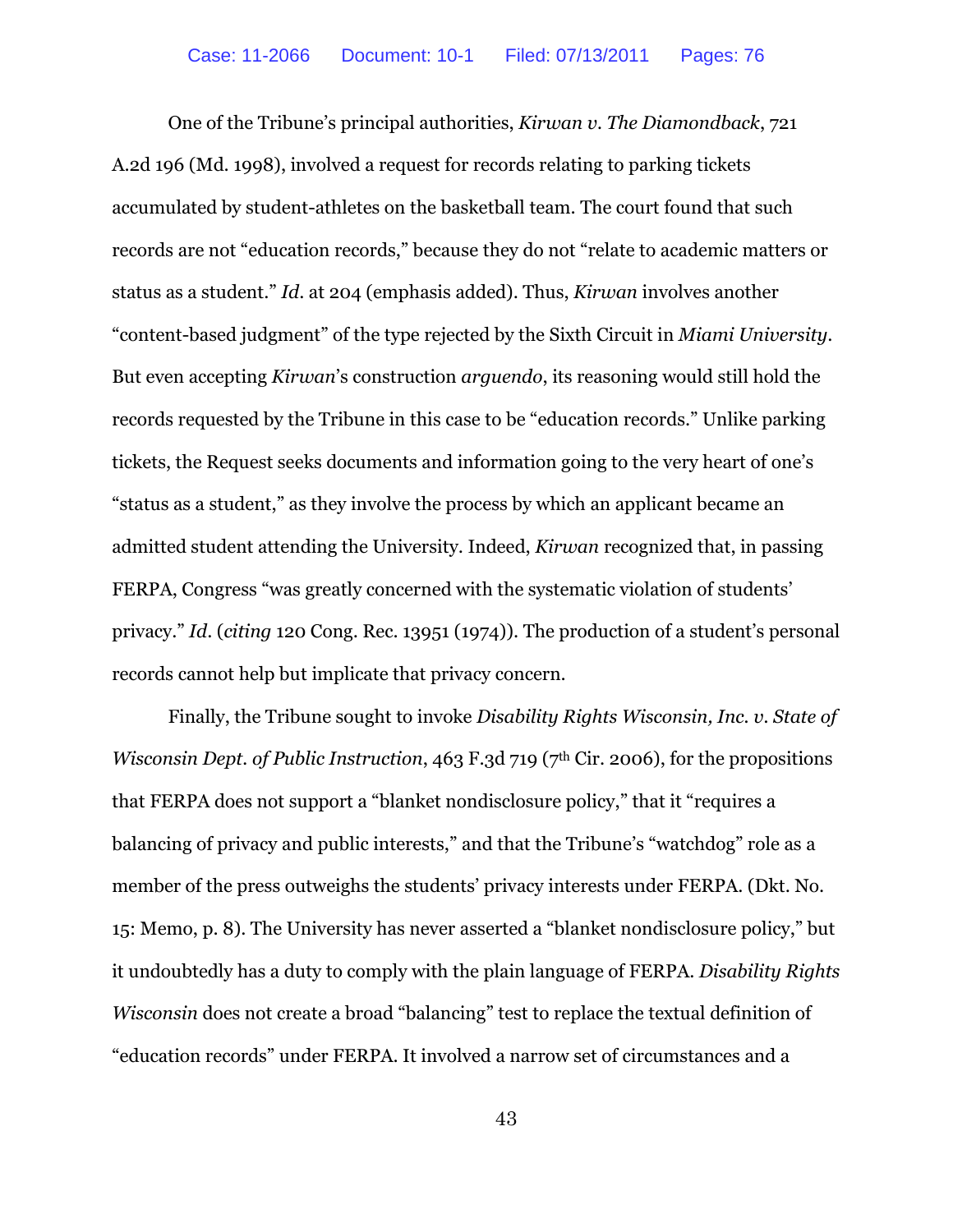narrow solution. This Court held that FERPA did not preclude the Wisconsin Department of Public Instruction from turning over records of its own investigation of student abuse to a state-designated protection and advocacy agency whose mandate was to protect mentally ill students. *See id*. at 723-24. The Court noted that, because the information sought was limited to student names, it may be "directory information" that is subject to disclosure without consent under FERPA. *Id*. at 730 (*citing* 20 U.S.C. §  $1232g(b)(1)-(2)$ ; 34 C.F.R. § 99.3). To the extent that the disclosure "might implicate" FERPA," however, the Seventh Circuit concluded that the disclosure of such information to a state-designated agency charged with protecting the very students about whom the information is sought harms neither the students nor their parents, and thus whatever privacy interests there are "are frequently outweighed by [the agency's] broad mandate to investigate and remedy suspected abuse or neglect." *Id*. (*citing Ala. Disabilities Advocacy Prog*. *v. J.S. Tarwater Developmental Ctr.*, 97 F.3d 492, 497 (11th Cir. 1996)). *Disability Rights Wisconsin* does not create a broad carve-out to FERPA that permits a news organization, as a putative "watchdog" for the public's "right to know," to obtain access to private student records.

## C. The Legislative History of FERPA Confirms that the Tribune Is Seeking Private Information Protected by FERPA.

The Tribune made several selective references to the legislative history of FERPA to support its case before the district court, asserting that Congress wanted to "take the lid off secrecy in our schools," and intended to "prevent educational institutions from operating in secrecy." (Dkt. No. 15: Memo, pp. 5-7 (*citing Kirwan*, 721 A.2d at 204; 120 Cong. Rec. at 13952)). Notably, however, the portion of the legislative record on which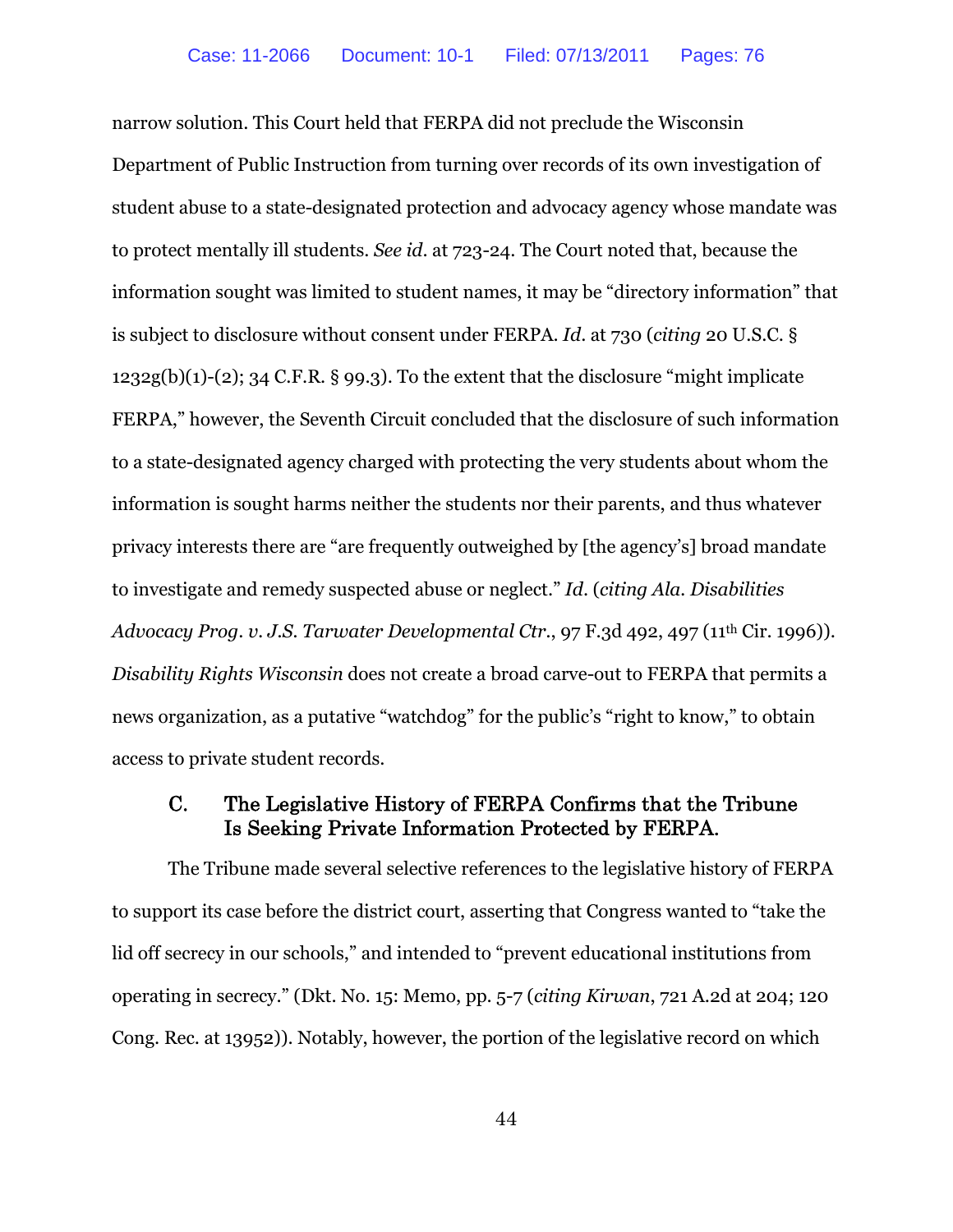the Tribune relies is the May 9, 1974 record when FERPA was first introduced, seven months *before* Congress amended FERPA to clarify its terms and to include the defined term "education records." (*See* Dkt. No. 15: Memo, Exh. 1). Even in the May 1974 legislative history, Senator Buckley expressed grave concerns regarding the "larger problem of the violation of privacy and other rights of children and their parents that increasingly pervades our schools," and emphasized that one of the purposes of FERPA was to "affirm the privacy and rights of children and their parents" so that children would not be "exclude[d]" from the protection of a "'personal shield for every American' against all invasions of privacy." 120 Cong. Rec. at 13951-52. (Dkt. No. 15: Memo, Exh. 1). Senator Buckley's statement regarding taking "the lid off secrecy in our schools" was made in regard to the provisions of FERPA requiring that parents be given access to their own children's educational records; he did not advocate offering a similar right to newspapers and the public. *Id*. at 13952.

The legislative history when Congress amended FERPA on December 13, 1974 (the "December Amendments") is even more explicit in stating the intent of Congress to protect student privacy. *See* Joint Statements, 120 Cong. Rec. 39858-66 (1974) (Dkt. No. 23: Response Memo, Exh. 1). The December 1974 joint statement explained that the purpose of FERPA "is two-fold—to assure parents of students, and students themselves if they are over the age of 18 … access to their education records and *to protect such individuals' rights to privacy by limiting the transferability of their records without their consent*." *Id*. at 39862 (emphasis added). The statement also expressed the legislators' intent that, with the adoption of the December Amendments, "parents and students may properly begin to exercise their rights under the law, and *the*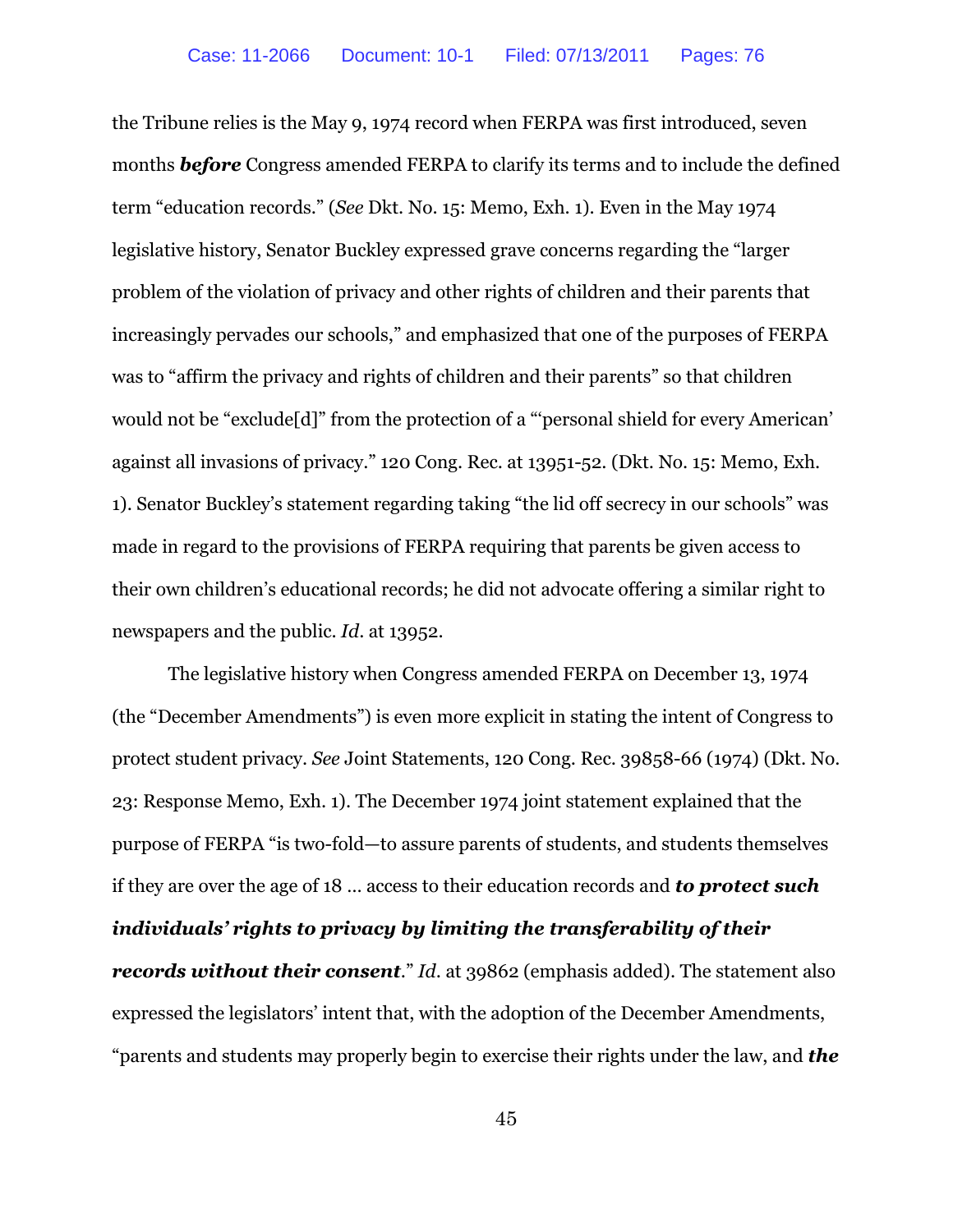**protection of their privacy may be assured.**" Id. at 39863 (emphasis added).

With regard to the inclusion of the term "education records" in the December Amendments, the statement explained that its inclusion was a "key element" in the amendment, and expressed the intention that the term include "*all information* with certain limited exceptions—that an institution keeps" on a student, "particularly when the institution may make important decisions affecting his future, or may transmit such personal information to parties outside the institution." *Id*. (emphasis added). That statement supports *Miami University*'s broad construction of "education records," rather than the content-based restrictions suggested by the Tribune.

Indeed, the Sixth Circuit closely examined the legislative history of FERPA, including the December Amendments, when it construed "education records" in *Miami University*. The court noted that Congress "enacted the FERPA 'to protect [parents' and students'] rights to privacy by limiting the transferability of their records without their consent." 294 F.3d at 806 (*citing* 120 Cong. Record at 39862). Moreover, the court conducted a "detailed study of the statute and its evolution by amendment," and found that Congress intended to include student disciplinary records within the meaning of "education records," because FERPA developed statutory exemptions allowing the release of certain student disciplinary records in several discrete situations. *Id*. at 812. Those exemptions would be rendered superfluous if "education records" excluded all disciplinary records. *Id*. at 812-813.

A similar analysis applies here. Even as Congress passed the December Amendments to add the defined term "education records," it also added an exception to prevent parents and students from reviewing a limited subset of records as "education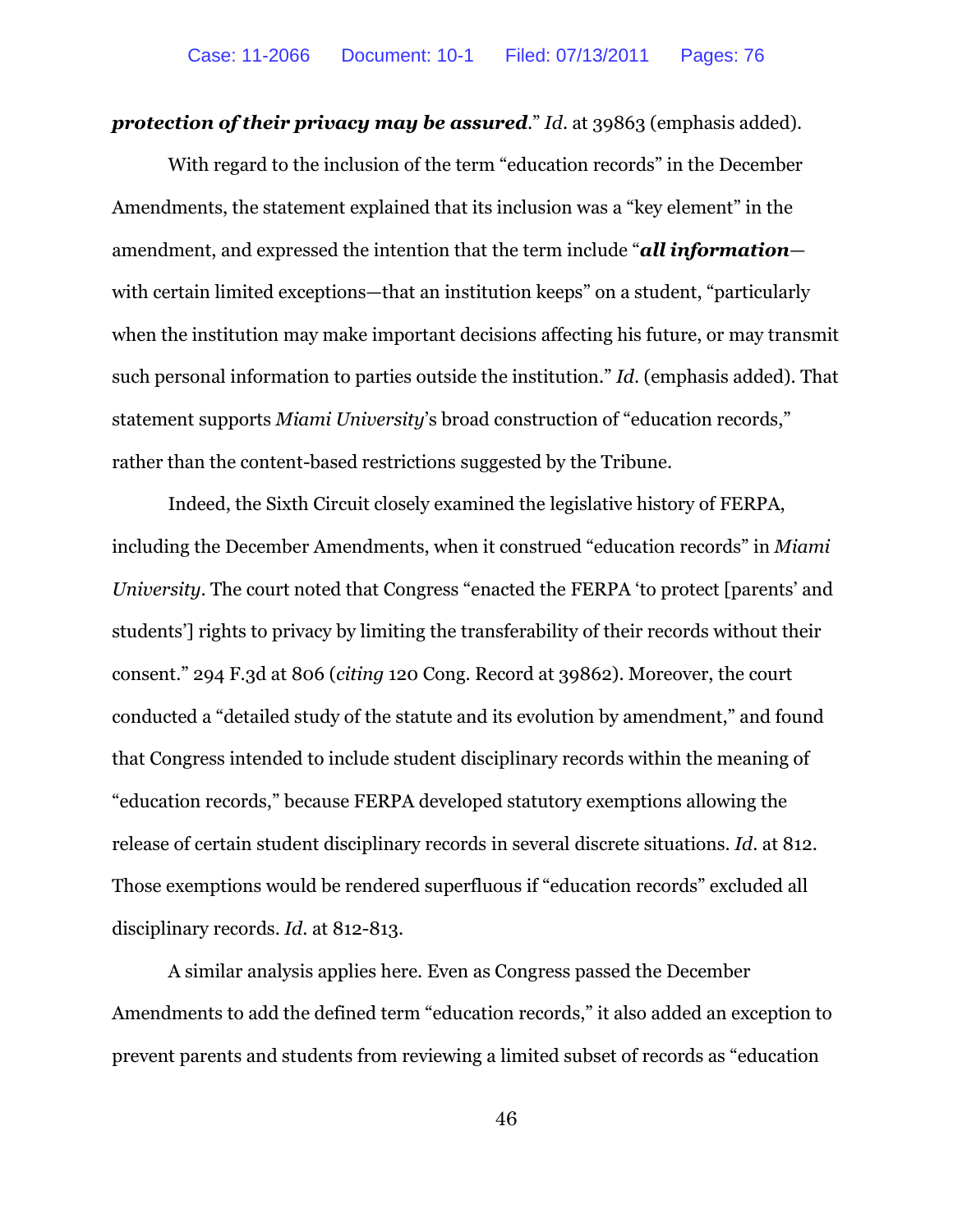records" under FERPA. Specifically, as amended by the December Amendments, FERPA states that the right of parents and students to review their own education records "shall not operate to make available to students in institutions of postsecondary education … confidential letters and statements of recommendation, which were placed in the education records prior to January 1, 1975, if such letters or statements are not used for purposes other than those for which they were specifically intended[.]" 20 U.S.C. §  $1232g(a)(1)(C)(ii)$ . In addition, if the student has signed a waiver of his right of access, the December Amendments also exclude from disclosure "confidential recommendations … respecting admission to any educational agency or institution." 20 U.S.C. § 1232g(a)(1)(C)(iii)(I). The legislative history explains that this exception was added to address a concern expressed by institutions of higher education, who typically solicit "letters of recommendation *for admission* … under a promise that such letters will not be available to the student, to his parents, or to third parties not associated with the purpose of the recommendation." 120 Cong. Rec. at 39863 (emphasis added).

Just as the Sixth Circuit found that the inclusion of exemptions for a subset of disciplinary records would be rendered superfluous if no disciplinary records were "education records," so too the inclusion by Congress of an exception for one type of admissions record--letters of recommendation--would be rendered superfluous if Congress intended for all admissions records to be excluded from the definition of "education records." "It is well established that a court must avoid an interpretation of a statutory provision that renders other provisions superfluous." *Miami University*, 294 F.3d at 813 (*citing Freytag v. Commissioner of Internal Revenue*, 501 U.S. 868, 877 (1991)). Here, the existence of the letter of recommendation exemption only makes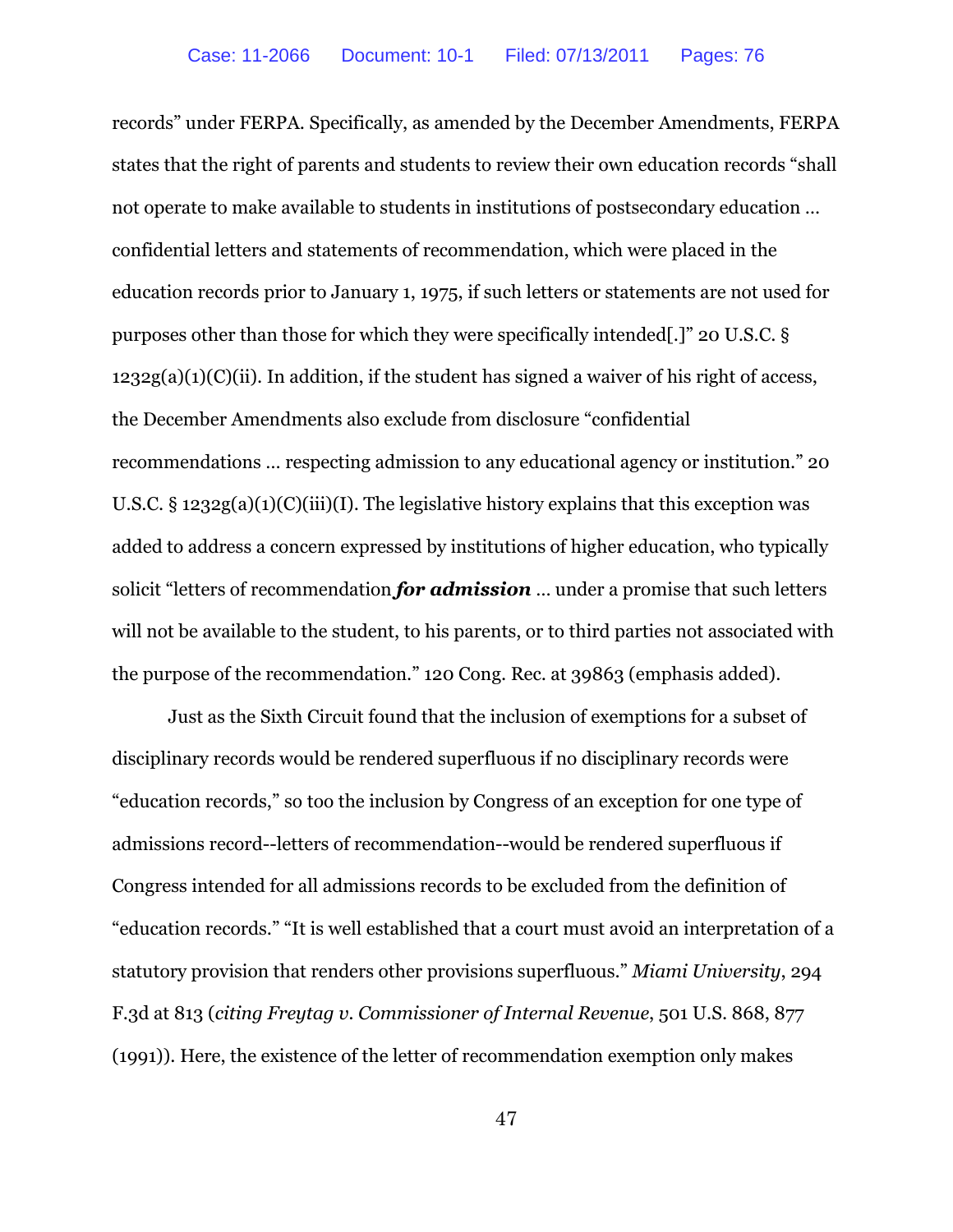sense if the term "education records" includes admissions records. Moreover, the fact that Congress excluded even students and parents from reviewing letters of recommendation under FERPA speaks to the protected status of such records in connection with the Tribune's demand for records containing "the identity of the individuals who made a request or otherwise became involved in" applicants' applications. (A.61, ¶ 8; A.95-96, ¶ 8). The Tribune cannot obtain records by FOIA request that even the students and parents themselves are not permitted to see.

# D. The DOE's August 6, 2009 Opinion Letter Interpreting FERPA Further Confirms that the Tribune's Request for Information Runs Afoul of FERPA's Statutory Protections.

In addition to the statutory text, precedent, and legislative history, the DOE has also provided guidance to the University in the form of its August 6, 2009 opinion letter in response to the University's June 23, 2009 inquiry. (A.97, ¶ 3, A.101, ¶ 8, A.107-09). The response letter states, in relevant part, "Once an applicant becomes a student in attendance, then all information provided in connection with the admissions process that the institution maintains would be considered 'education records' subject to FERPA." (A.97, ¶ 4, A.108). Although agency opinion letters do not receive *Chevron* deference, they are "'entitled to respect' … to the extent that [they] have the 'power to persuade.'" *Centra, Inc. v. Central States, Southeast and Southwest Areas Pension Fund*, 578 F.3d 592, 601 (7th Cir. 2009) (*quoting Christensen v. Harris County*, 529 U.S. 576, 587 (2000) (internal citation omitted)). Here, the DOE's opinion letter is wellreasoned, taking into account the applicable statutory text and controlling regulations, and makes a persuasive case for the inclusion of information provided in connection with the admissions process as part of the institution's education records. That opinion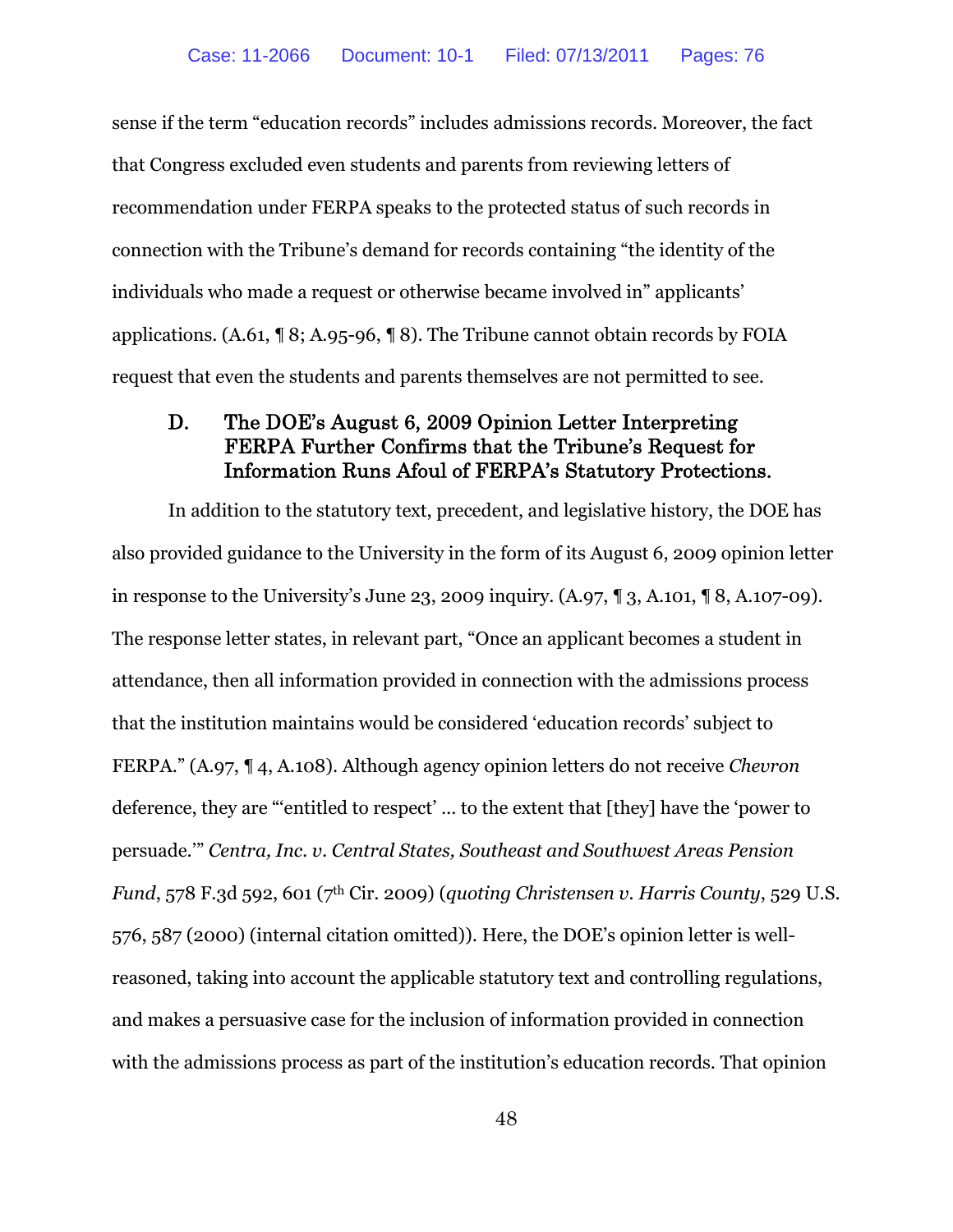is entitled to this Court's respect.

# **IV.** Applying FERPA to Preserve the Privacy of Student Records Does Not Violate the First Amendment

For its final argument to the district court, the Tribune relied on the Missouri district court's opinion in *Bauer* to assert that applying FERPA to deny the Tribune's Request would be unconstitutional under the First Amendment, on the theory that one purpose of the First Amendment is to combat "secrecy" and "to enable the public to scrutinize the actions of government through access to government information." (A.49- 51 (*citing Bauer*, 759 F. Supp. at 594; *New York Times Co. v. Sullivan*, 376 U.S. 254, 270 (1964)). The Supreme Court, however, has long rejected the view that the First Amendment creates a broad constitutional right of access to government information. *See Houchins v. KQED, Inc.*, 438 U.S. 1, 11 (1978). The present case presents no circumstances requiring this Court to depart from decades of precedent to create a new constitutional right of access.

*Bauer* involved a request for access to records relating to criminal investigation and incident reports, which are expressly exempted from FERPA. *See Bauer*, 759 F. Supp. 589-91. Its First Amendment analysis focused entirely on constitutional precedent involving the public's right of access to information "concerning crime in the community" and "activities of law enforcement agencies." *Id*. at 593-94 (*citing Richmond Newspapers, Inc. v. Virginia*, 448 U.S. 555, 576 (1980); *Houston Chronicle Publishing Co. v. Houston*, 531 S.W.2d 177, 186 (Tex. Civ. App. 1975)). Even in that context, other courts have declined to follow *Bauer*. *See Norwood v. Slammons*, 788 F.Supp. 1020, 1027 (W.D. Ark. 1991). While it is true that the Supreme Court has at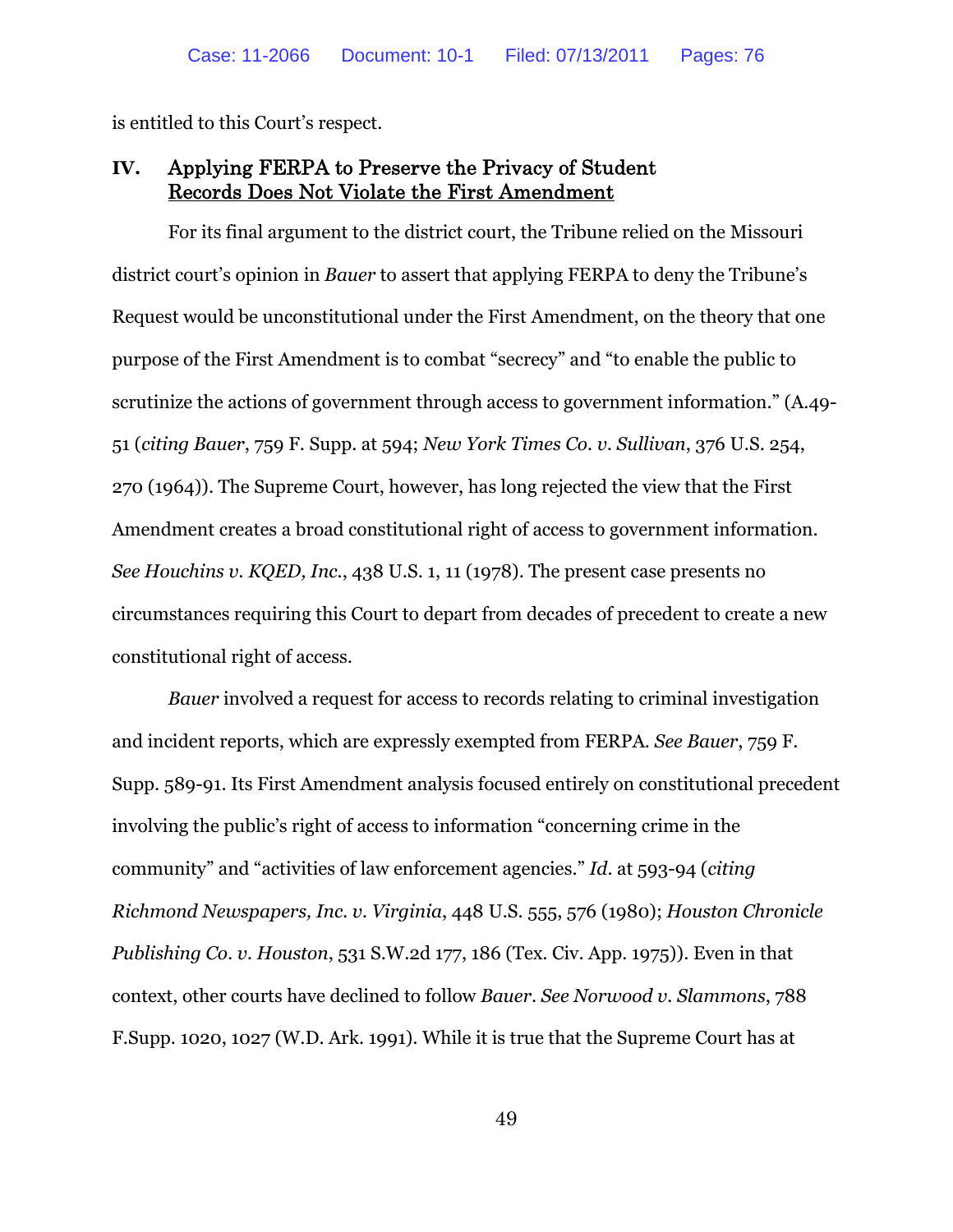times recognized "a First Amendment right of access to criminal trials, proceedings, and records," it has never extended that right into a general right of access to any and all information of public concern. *Miami University*, 294 F.3d at 820-21 (*citing Richmond Newspapers*, 448 U.S. at 580). Thus, in *Miami University*, the Sixth Circuit held that the denial of access to student disciplinary records under FERPA does not violate the First Amendment. *Id*. at 820-24.

The First Amendment "does not guarantee the press a constitutional right of special access to information not available to the public generally[.]" *Houchins*, 438 U.S. at 11 (*quoting Branzburg v. Hayes*, 408 U.S. 665, 684-85 (1972)). Notwithstanding the Supreme Court's recognition of our "profound national commitment" to the principle of "uninhibited" public debate in *Sullivan*, 376 U.S. at 270, appeals to the need for "informed public debate" do not create a constitutional rationale for a broad First Amendment right of access. *See Houchins*, 438 U.S. at 13-15. "There is no discernible basis for a constitutional duty to disclose, or for standards governing disclosure of or access to information. Because the Constitution affords no guidelines, absent statutory standards, hundreds of judges would … be at large to fashion *ad hoc* standards, in individual cases, according to their own ideas of what seems 'desirable' or 'expedient.'" *Id*. at 14. In short, "[t]he Constitution itself is neither a Freedom of Information Act nor an Official Secrets Act." *Id*. (*citing* Stewart, "Or of the Press," 26 Hastings L.J. 631, 636 (1975)). The Constitution "establishes the contest, not its resolution," and Congress "may provide a resolution, at least in some instances, through carefully drawn legislation." *Id*. at 14-15. That is what Congress did when it enacted FERPA. It resolved the contest by declaring that education records and personally identifiable information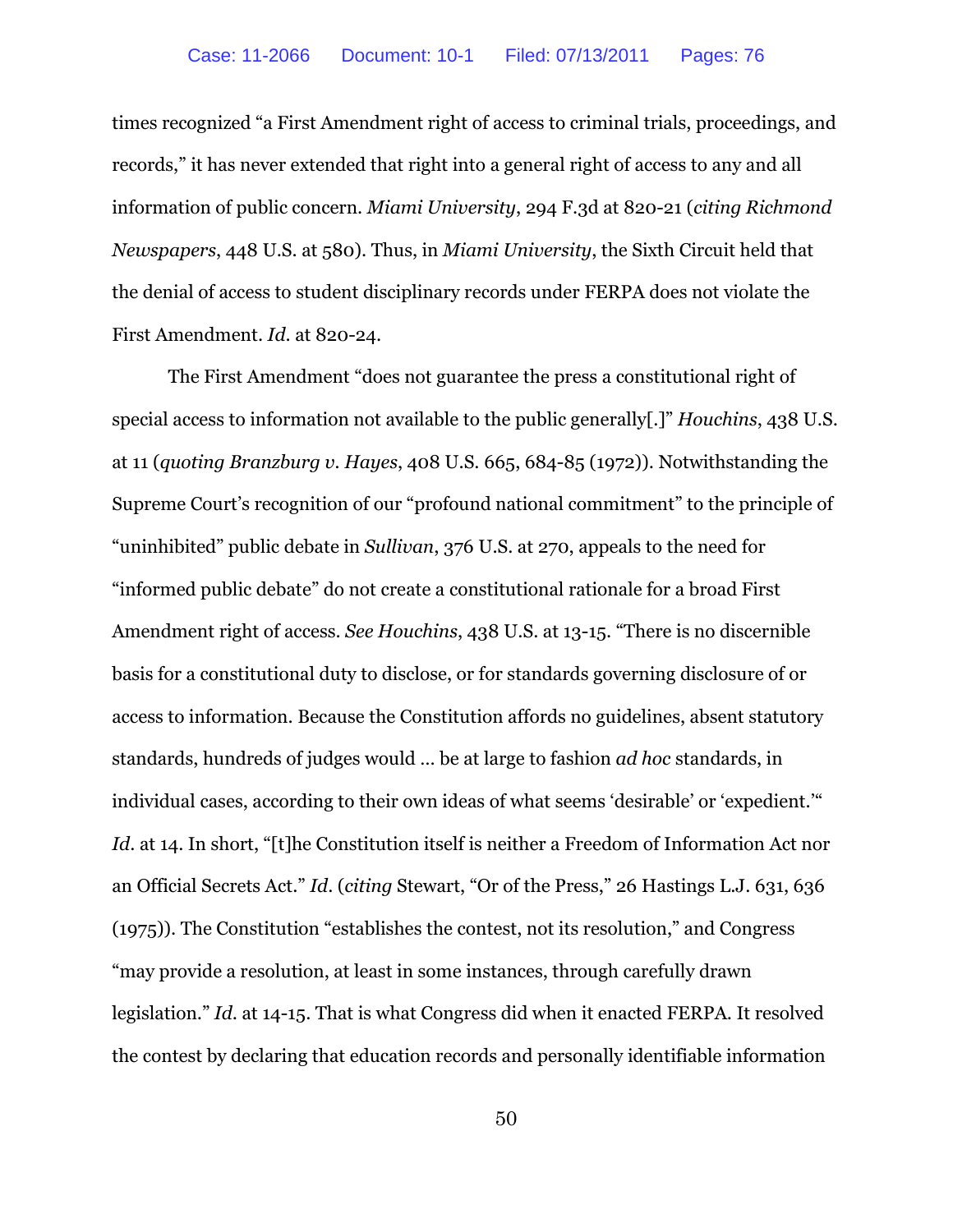would not be subject to public disclosure. *See Miami University*, 294 F.3d at 820-24.

In its reply brief below, the Tribune questioned the "continued vitality" of *Houchins*, in light of the Supreme Court's decision in *Richmond Newspapers, Inc. v. Virginia*, 448 U.S. 555, 576 (1980). (A.213). In *Richmond Newspapers*, however, the Court merely recognized that media representatives "enjoy the same right of access as the public" to criminal trials, and that "a presumption of openness inheres in the very nature of a criminal trial under our system of justice." *Id*. at 572-73. That is an issue that the Court had previously recognized remained open following *Houchins*. *See Gannett Co., Inc. v. DePasquale*, 443 U.S. 368, 391-92 (1979). Yet the Supreme Court has never departed from nor diluted its unambiguous conclusion in *Houchins* that the press is entitled to no general, constitutional right of special access to information that is not available to the public generally.

Even in those narrow instances where the Supreme Court has recognized a qualified right of access, *i.e.* in the context of access to criminal proceedings, the Court has required a showing that "the place and process have historically been open to the press and general public." *Press-Enterprise Co. v. Superior Court of California for Riverside County*, 478 U.S. 1, 8 (1986). The Tribune has not made and cannot make any showing that student records have historically been open to the press and general public. To the contrary, as the Eighth Circuit recognized in *Webster Groves School Dist. v. Pulitzer Pub. Co.*, 898 F.2d 1371, 1375 (8th Cir. 1990), FERPA reflects the state's interest in protecting students' personally identifiable information from public disclosure, and is sufficient to deny a qualified right of access to student education records containing personally identifiable information.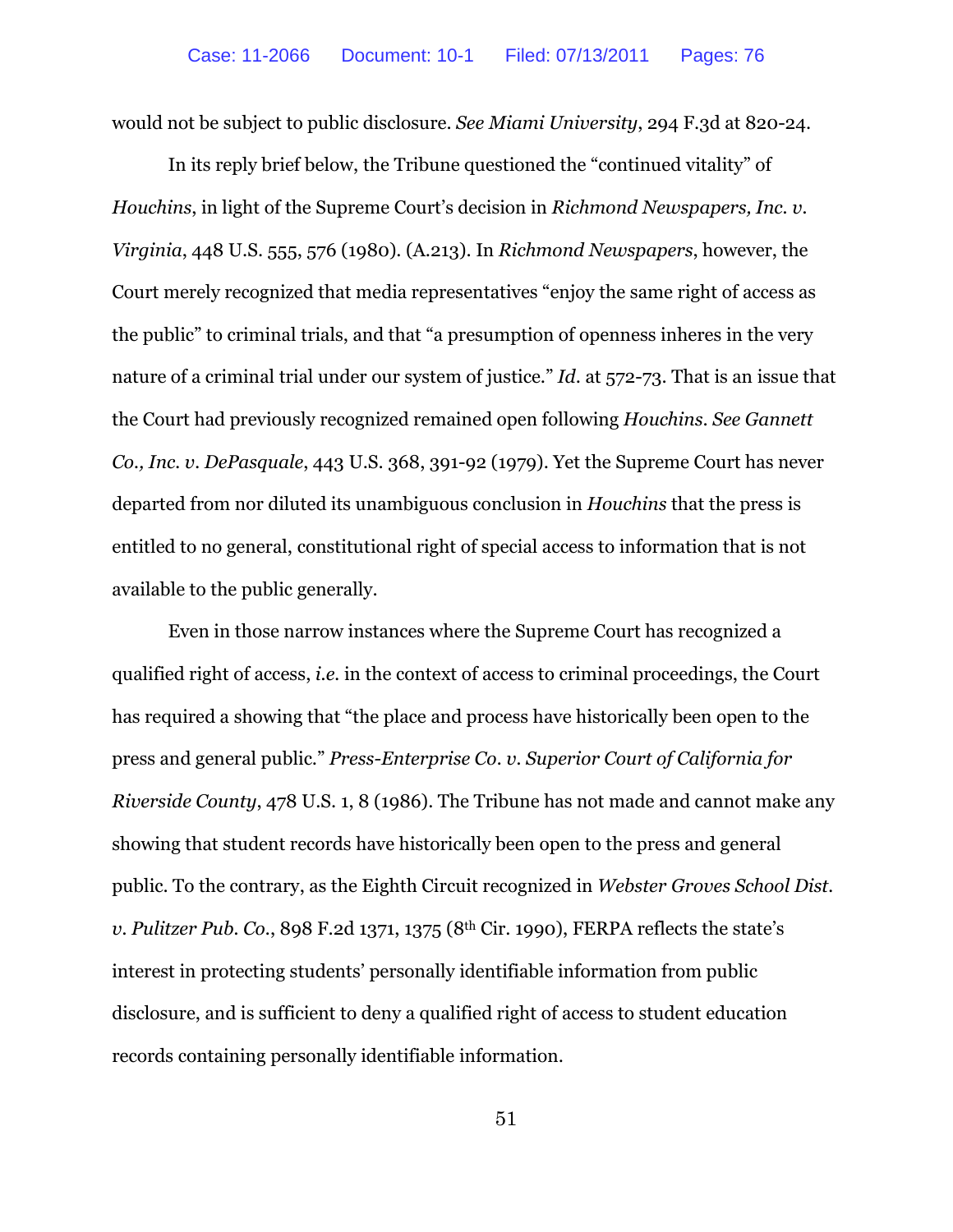Congress made a reasoned determination almost four decades ago regarding how best to balance the public's right to know against the individual privacy rights of students and parents, and concluded that students' education records containing personally identifiable information should be protected from disclosure. That legislative judgment has stood the test of time, and the circumstances of this case do not warrant the extraordinary remedy of granting the Tribune a new constitutional right of access to students' records.

#### **CONCLUSION**

For the reasons stated herein, the University respectfully requests that this Court reverse the order of the district court, enter judgment in favor of the University on the Tribune's declaratory judgment claim, declare that the University is not required to produce the requested records in response to the Tribune's Request, because such production is specifically prohibited by FERPA and is therefore exempted from disclosure under section  $7(1)(a)$  of FOIA, 5 ILCS 140/7(1)(a), and grant such other and further relief as the Court finds to be necessary and appropriate.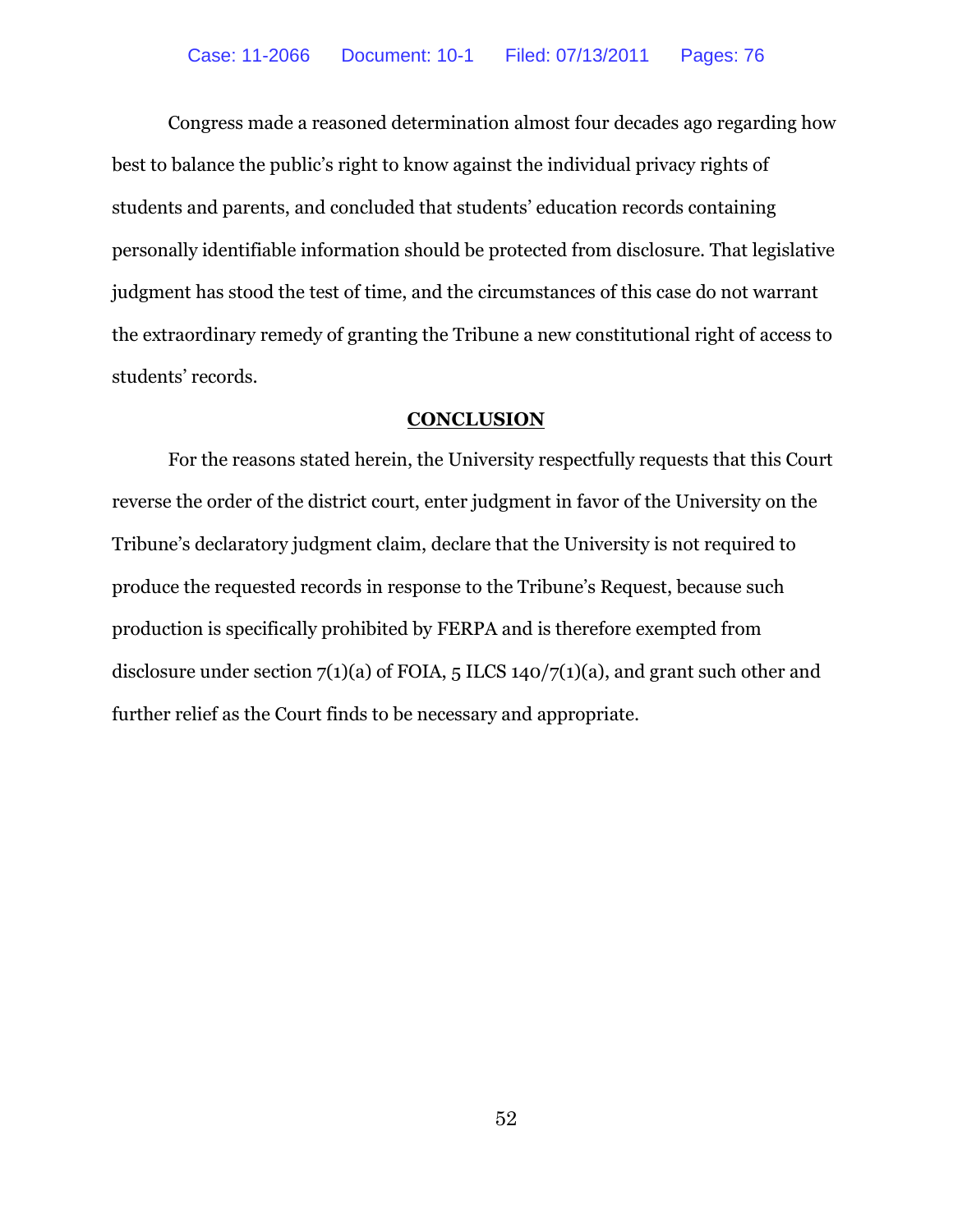Dated: July 13, 2011 Respectfully submitted,

s/Gregory E. Ostfeld

Samuel K. Skinner Gregory E. Ostfeld Greenberg Traurig, LLP 77 West Wacker Drive, Suite 3100 Chicago, Illinois 60601 Telephone: (312) 456-8400 Facsimile: (312) 456-8435 E-mail: skinners@gtlaw.com ostfeldg@gtlaw.com

*Attorneys for Appellant The Board of Trustees of the University of Illinois*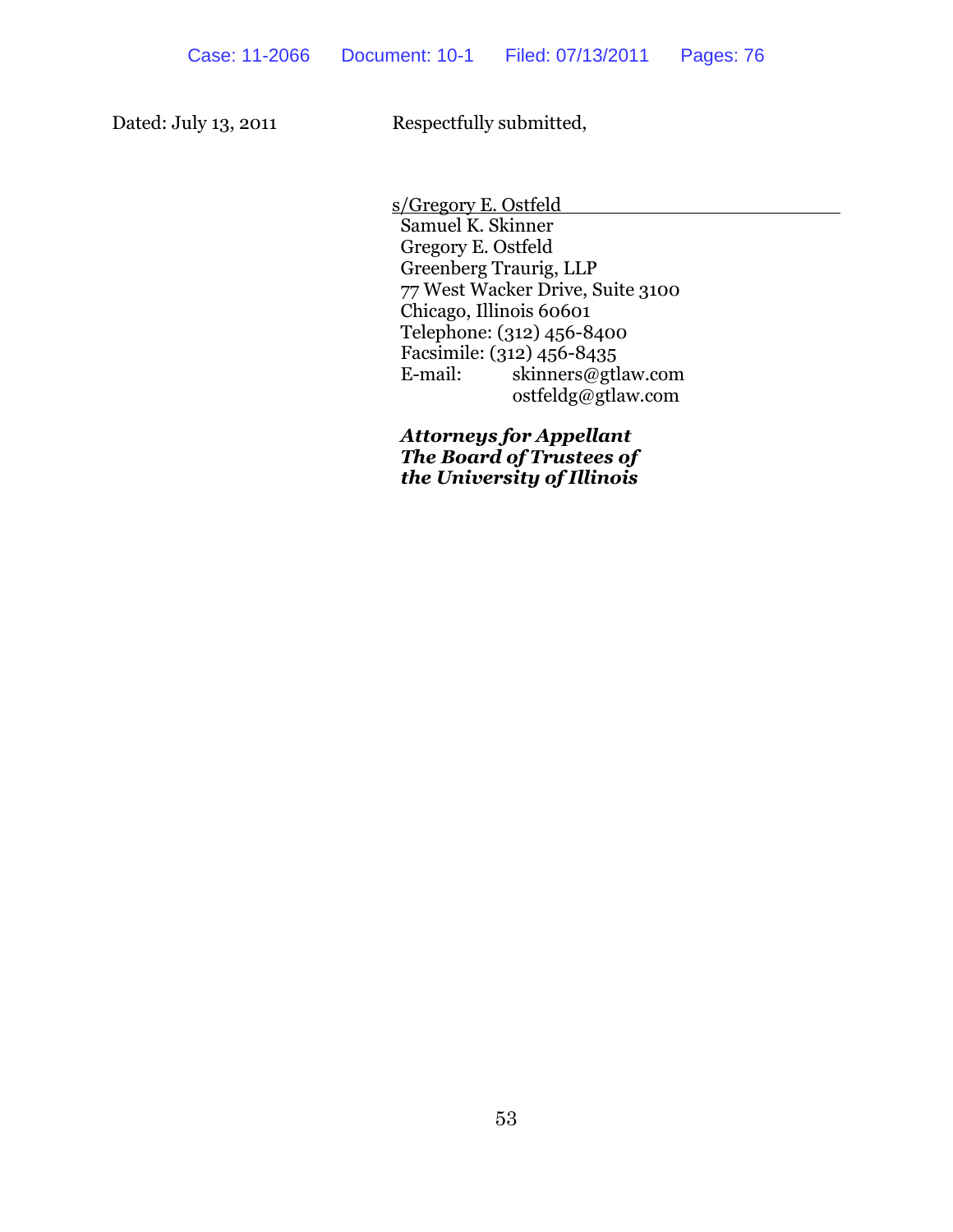### **CERTIFICATE OF COMPLIANCE WITH F.R.A.P RULE 32(A)(7)**

The undersigned counsel for Appellant The Board of Trustees of the University of Illinois certifies that the foregoing Brief of Appellant The Board of Trustees of the University of Illinois complies with the type-volume limitations of Federal Rule of Appellate Procedure 32(a)(7)(B). According to the word count function of Microsoft Word 2000, the word-processing system used to prepare this brief, there are 13,987 words, including footnotes, from pages 1-53 in this brief.

s/Gregory E. Ostfeld

### **CERTIFICATE OF COMPLIANCE WITH CIRCUIT RULE 30**

The undersigned counsel for Appellant The Board of Trustees of the University of Illinois certifies that the Required Short Appendix and Separate Appendix of Appellant The Board of Trustees of the University of Illinois contain and include all materials required by Circuit Rule 30(a) and (b) of the United States Court of Appeals for the Seventh Circuit.

s/Gregory E. Ostfeld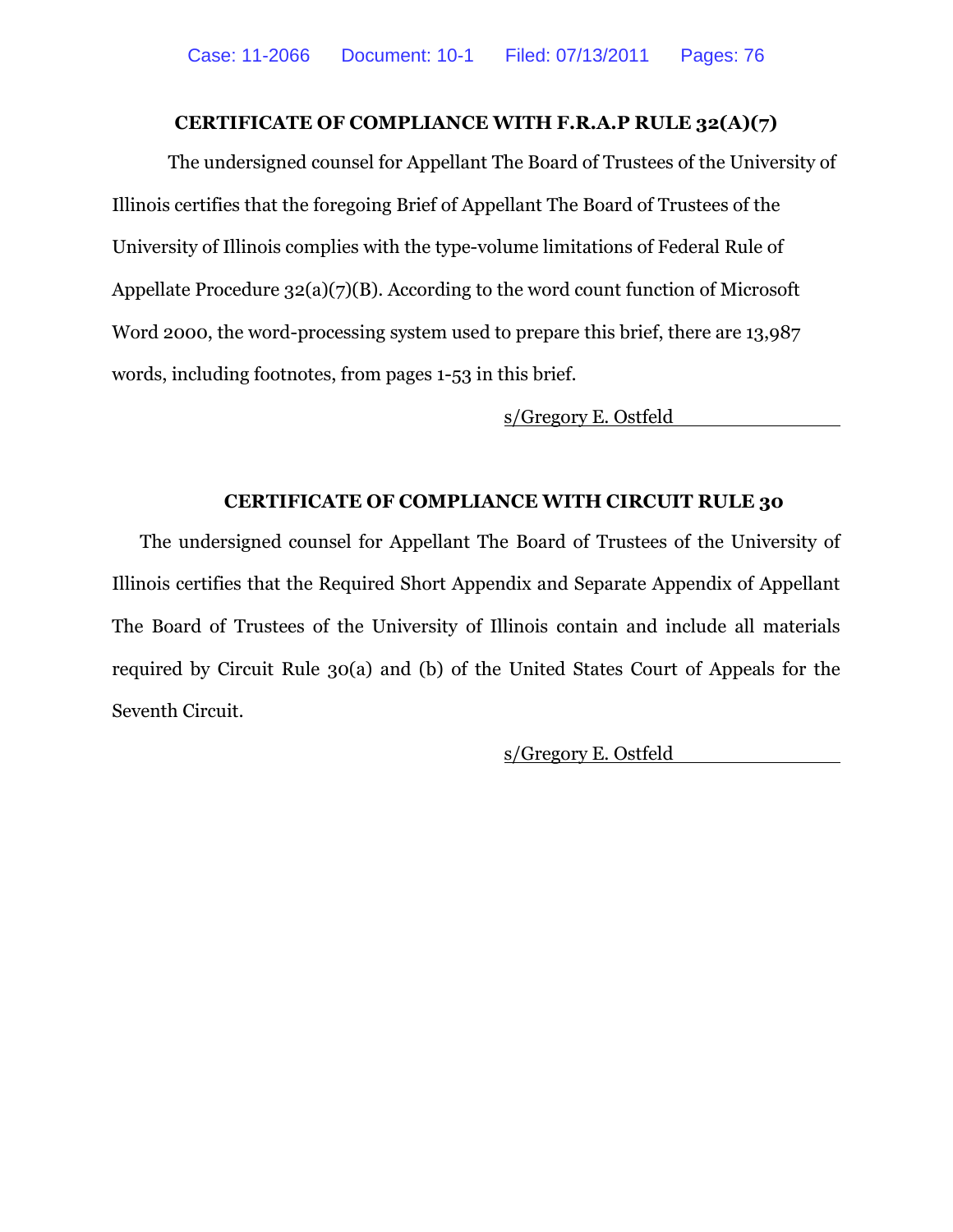No. 11-2066

# IN THE UNITED STATES COURT OF APPEALS FOR THE SEVENTH CIRCUIT

CHICAGO TRIBUNE COMPANY,

Plaintiff/Appellee,

v.

UNIVERSITY OF ILLINOIS BOARD OF TRUSTEES,

Defendant/Appellant.

Appeal from the United States District Court For the Northern District of Illinois, Eastern Division Case No. 10 C 568 The Honorable Joan B. Gottschall, Judge Presiding

### REQUIRED SHORT APPENDIX OF APPELLANT THE BOARD OF TRUSTEES OF THE UNIVERSITY OF ILLINOIS

Samuel K. Skinner Gregory E. Ostfeld Greenberg Traurig, LLP 77 West Wacker Drive, Suite 3100 Chicago, Illinois 60601 (312) 456-8400

Attorneys for Appellant The Board of Trustees of the University of Illinois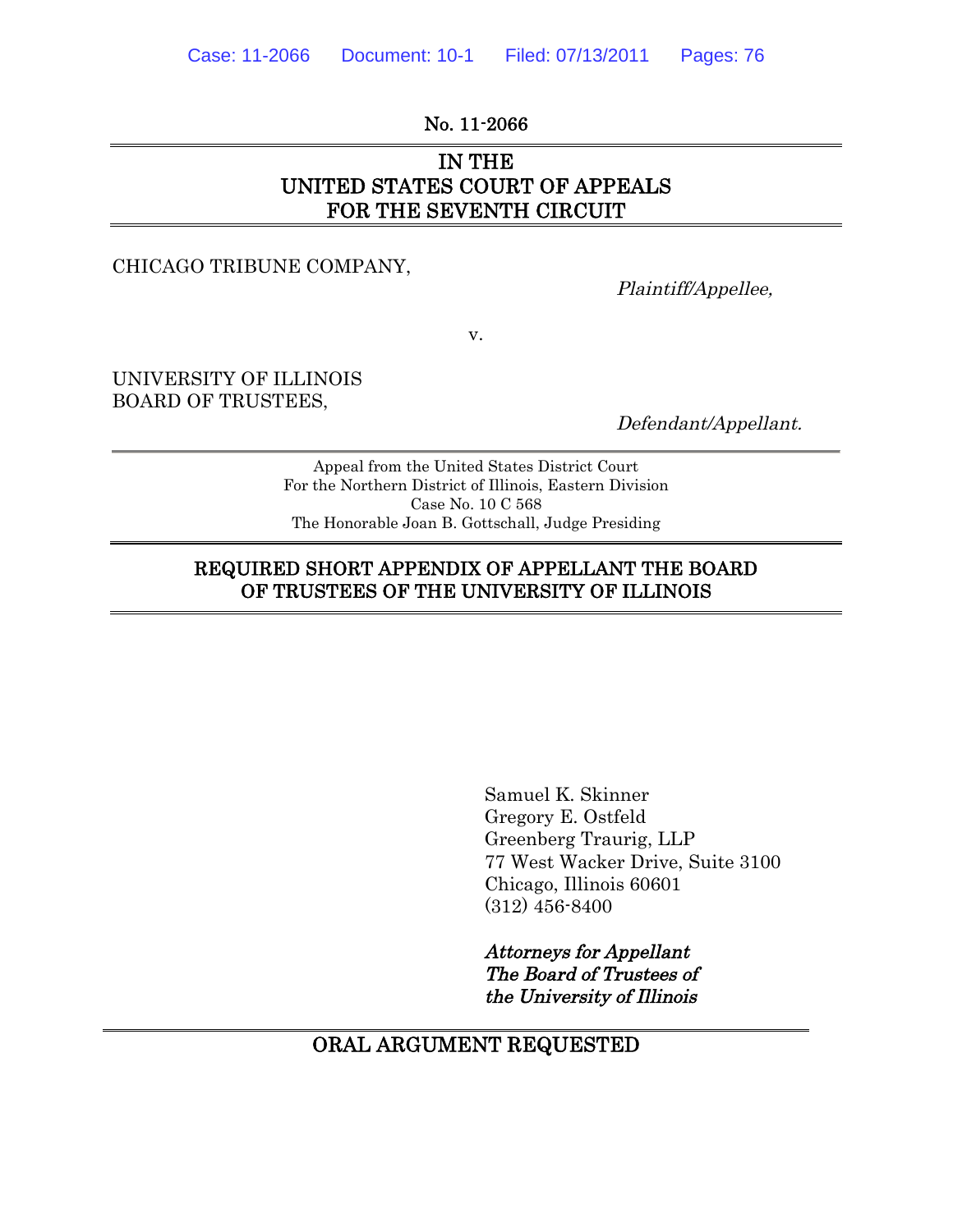# **INDEX TO APPENDIX**

# **Required Short Appendix**

# **Separate Appendix**

| Cross-Motion for Summary Judgment [Dkt. No. 17] (April 30, 2010)A. 91-93       |  |
|--------------------------------------------------------------------------------|--|
|                                                                                |  |
| Memo in Opposition to Motion for Summary Judgment                              |  |
|                                                                                |  |
| Reply to Motion for Summary Judgment [Dkt. No. 27] (May 21, 2010) A.200-216    |  |
|                                                                                |  |
|                                                                                |  |
| Minute Entry Granting Motion to Stay                                           |  |
| Transcript of Proceedings held April 20, 2011                                  |  |
| Family Educational Rights and Privacy Act of 1974, 20 U.S.C. § 1232g A.378-390 |  |
| Regulations to Family Educational Rights and Privacy Act of 1974,              |  |
|                                                                                |  |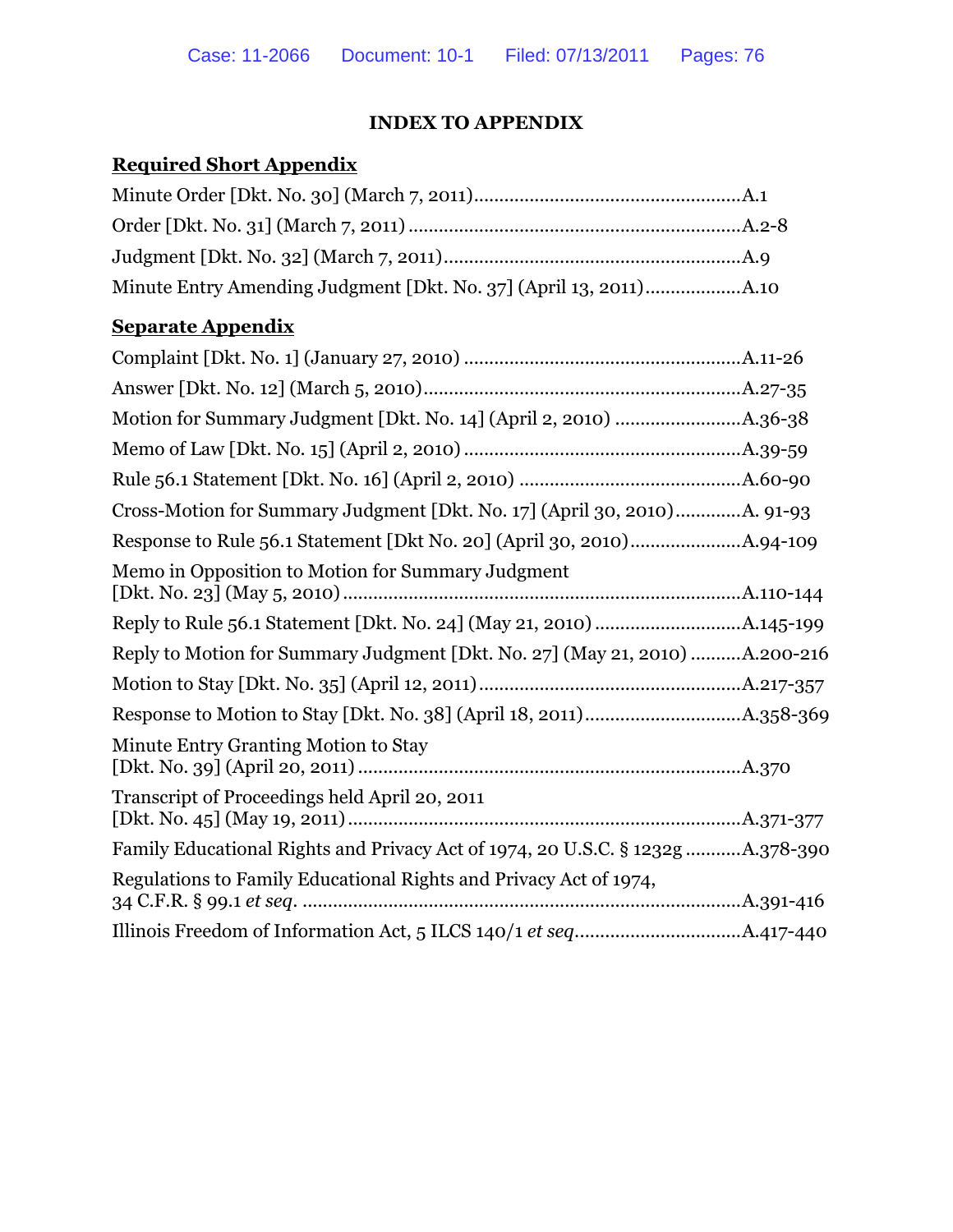# $_{\tiny{\textrm{Order Form (01/2005)}}$  Case: 1:10-cv-00568 Document #: 30 Filed: 03/07/11 Page 1 of 1 PageID #:275 **United States District Court, Northern District of Illinois** Case: 11-2066 Document: 10-1 Filed: 07/13/2011 Pages: 76

| <b>Name of Assigned Judge</b><br>or Magistrate Judge | Joan B. Gottschall                                                   | <b>Sitting Judge if Other</b><br>than Assigned Judge |          |
|------------------------------------------------------|----------------------------------------------------------------------|------------------------------------------------------|----------|
| <b>CASE NUMBER</b>                                   | 10 C 0568                                                            | <b>DATE</b>                                          | 3/7/2011 |
| <b>CASE</b><br>TITLE                                 | Chicago Tribune Company vs. University of Illinois Board of Trustees |                                                      |          |

#### **DOCKET ENTRY TEXT**

Enter Order. Plaintiff Chicago Tribune Company's motion for summary judgment [14] is granted. Defendant University of Illinois Board of Trustees' motion for summary judgment [17] is denied. Judgment entered for plaintiff. Civil case terminated.

> Docketing to mail notices. \*Mail AO 450 form.

| . `ourtroom<br>Deputy<br>.<br><br>Initials | $\sim$<br>υr<br>N.IZ<br>. |
|--------------------------------------------|---------------------------|
|--------------------------------------------|---------------------------|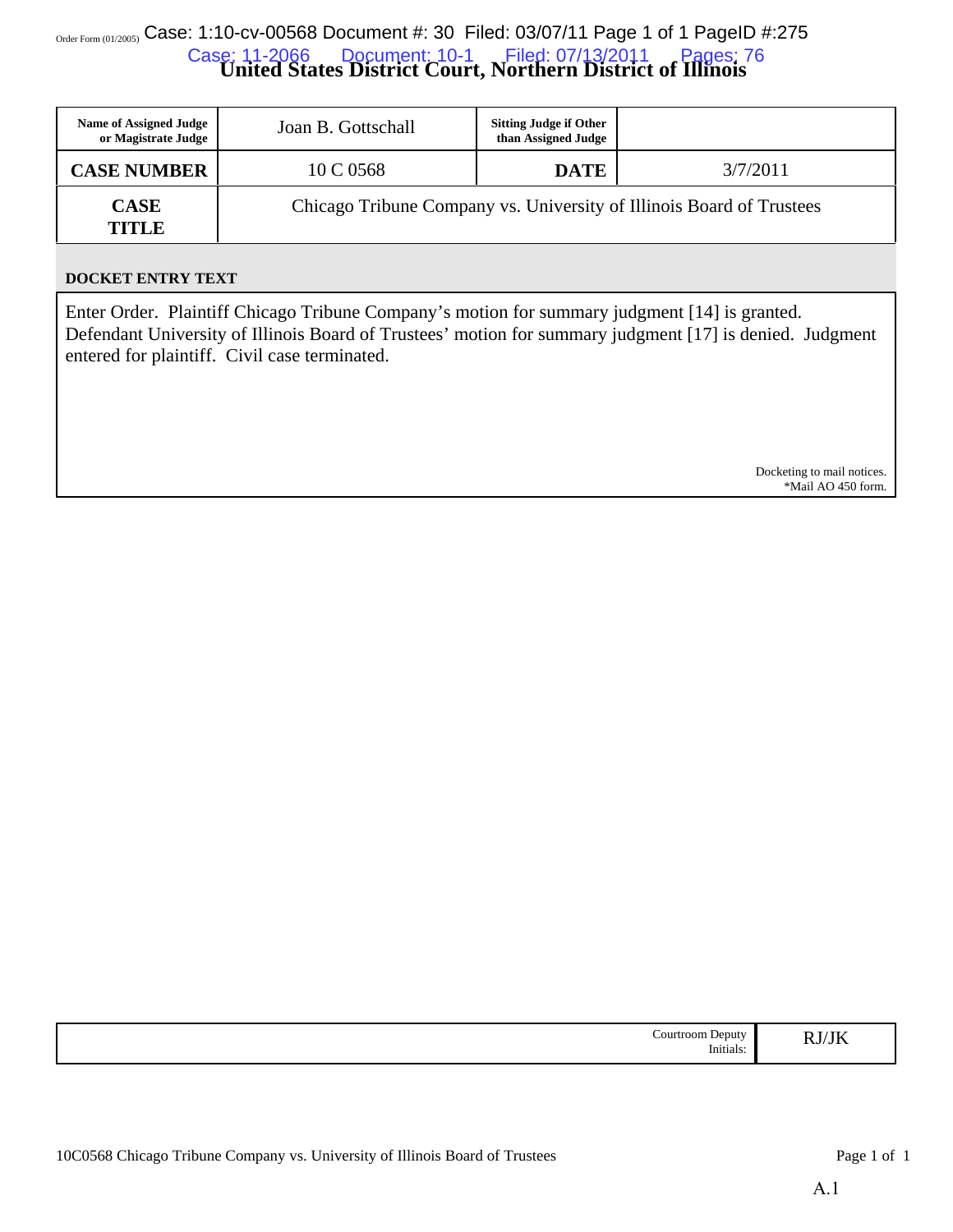### UNITED STATES DISTRICT COURT FOR THE NORTHERN DISTRICT OF ILLINOIS EASTERN DIVISION

| <b>CHICAGO TRIBUNE COMPANY</b> |  |
|--------------------------------|--|
| Plaintiff,                     |  |
| V.                             |  |
| UNIVERSITY OF ILLINOIS         |  |
| <b>BOARD OF TRUSTEES,</b>      |  |
| Defendant.                     |  |

) Case No. 10 C 0568 ) Judge Joan B. Gottschall

### **ORDER**

### **I. BACKGROUND**

 Beginning in May 2009, the Chicago Tribune published a series of articles about admission practices at the University of Illinois. The series, titled "Clout Goes to College," detailed the newspaper's investigation into a list of applicants, known as "Category I, which included the relatives of certain influential individuals. Some of these applicants appeared to have received preferential treatment in the admissions process. The series received a great deal of attention, and the Governor of Illinois convened a commission to study the admissions process.

 Plaintiff Chicago Tribune Company ("Tribune"), the publisher of the newspaper, submitted a request under the Illinois Freedom of Information Act ("FOIA"), 5 Ill. Comp. Stat. 140/1 et seq. through one of its reporters. The request sought to inspect:

the following public records with regard to each applicant in Category I (and/or the equivalent designation in the professional schools) who was admitted to the University of Illinois and subsequently attended the University of Illinois: the names of the applicants' parents and the parents' addresses, and the identity of the individuals who made a request or otherwise became involved in such applicants' applications. Further, please provide any records about the identity of the University official to whom the request was made, any other university officials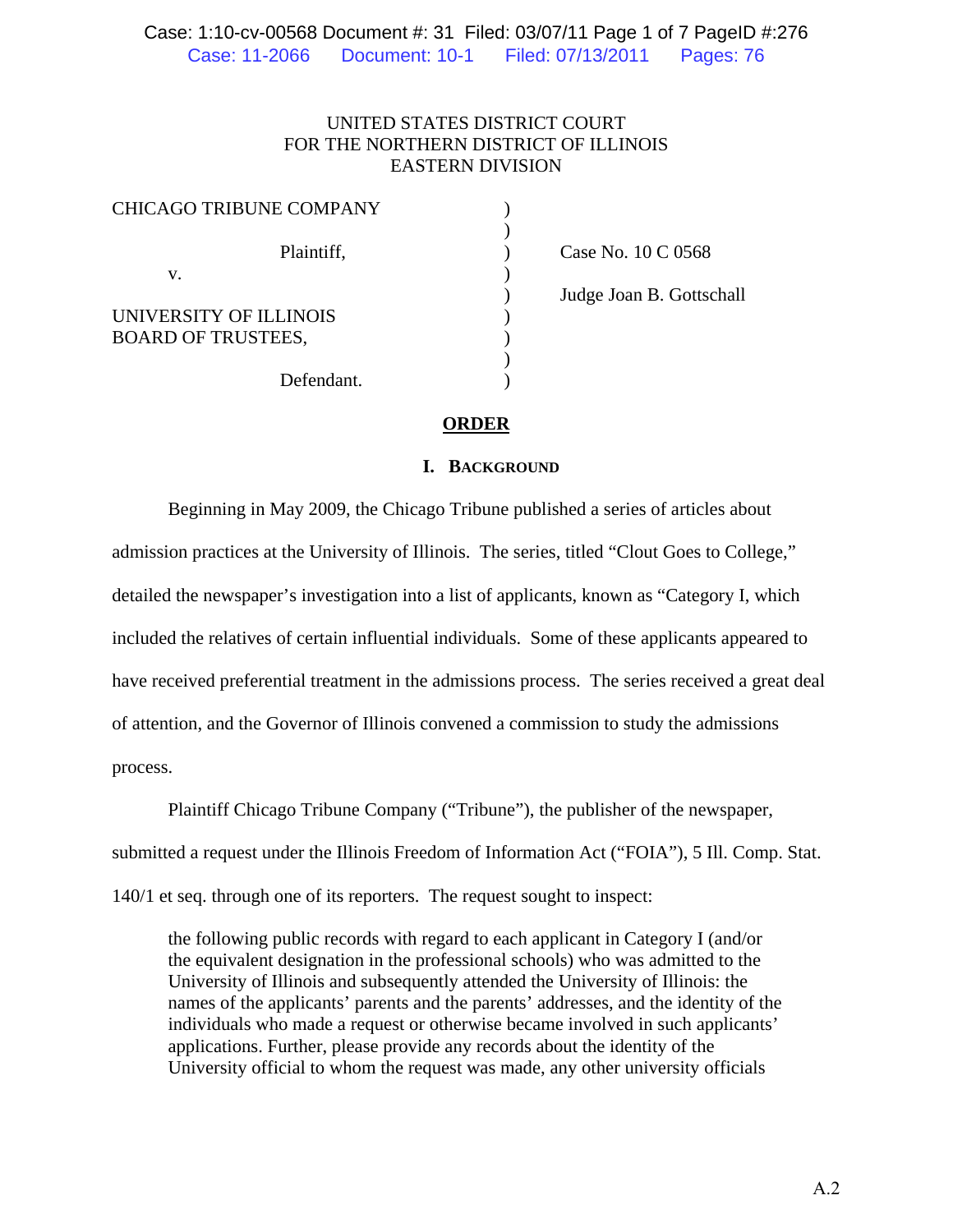to whom the request was forwarded, and any documents which reflect any changes in the status of the application as a result of that request.

(Compl., Ex. A.)

 Defendant Board of Trustees of the University of Illinois ("University") denied the Tribune's request. FOIA required that the University's denial of the request be made in writing;

that the writing specify the exemption authorizing the denial; and that the writing include "a

detailed factual basis and a citation to supporting authority." 5 Ill. Comp. Stat. 140/9. In a letter

to the Tribune, a University official explained that FOIA provides an exemption from its

disclosure requirements for "[i]nformation specifically prohibited from disclosure by federal or

State law or rules and regulations adopted under federal or State law." 5 Ill. Comp. Stat.

 $140/7(1)(a)$ . The University took the position that a federal law, specifically the Family

Education Rights and Privacy Act of 1974 ("FERPA"), 20 U.S.C. § 1232g(b)(1), prohibited the

release of the requested information. The letter also concluded that:

In addition, and for your convenience and consideration, I note that based upon the language of your request, we would anticipate that additional exemptions of the Illinois FOIA likely would apply if all the responsive records were gathered and reviewed. For example, we would expect that responsive documents would contain information exempt from disclosure pursuant to several provisions of the Act, including the following: section  $7(1)(b)(i)$  ("files and personal information") maintained with respect to . . . students . . . receiving . . . educational . . . services . . . from . . . public bodies"); section  $7(1)(b)$  (unwarranted invasion of personal privacy); and section 7(1)(f) (drafts/predecisional deliberative communications).

(Compl., Ex. B.)<sup>1</sup> The Tribune wrote a letter to the president of the University seeking to appeal the denial of the request. (Compl., Ex. C.) University President Joseph White responded and reiterated the University's position that FERPA prevented the University from releasing the records.

 $\frac{1}{1}$  Shortly after the University denied the Tribune's request, Section 7(1)(b) of FOIA was amended. However, current law still provides exemptions for "[p]rivate information," 5 Ill. Comp. Stat. 140/7(1)(b), and "[p]ersonal information contained within public records, the disclosure of which would constitute a clearly unwarranted invasion of personal privacy," *id.* § 7(1)(c).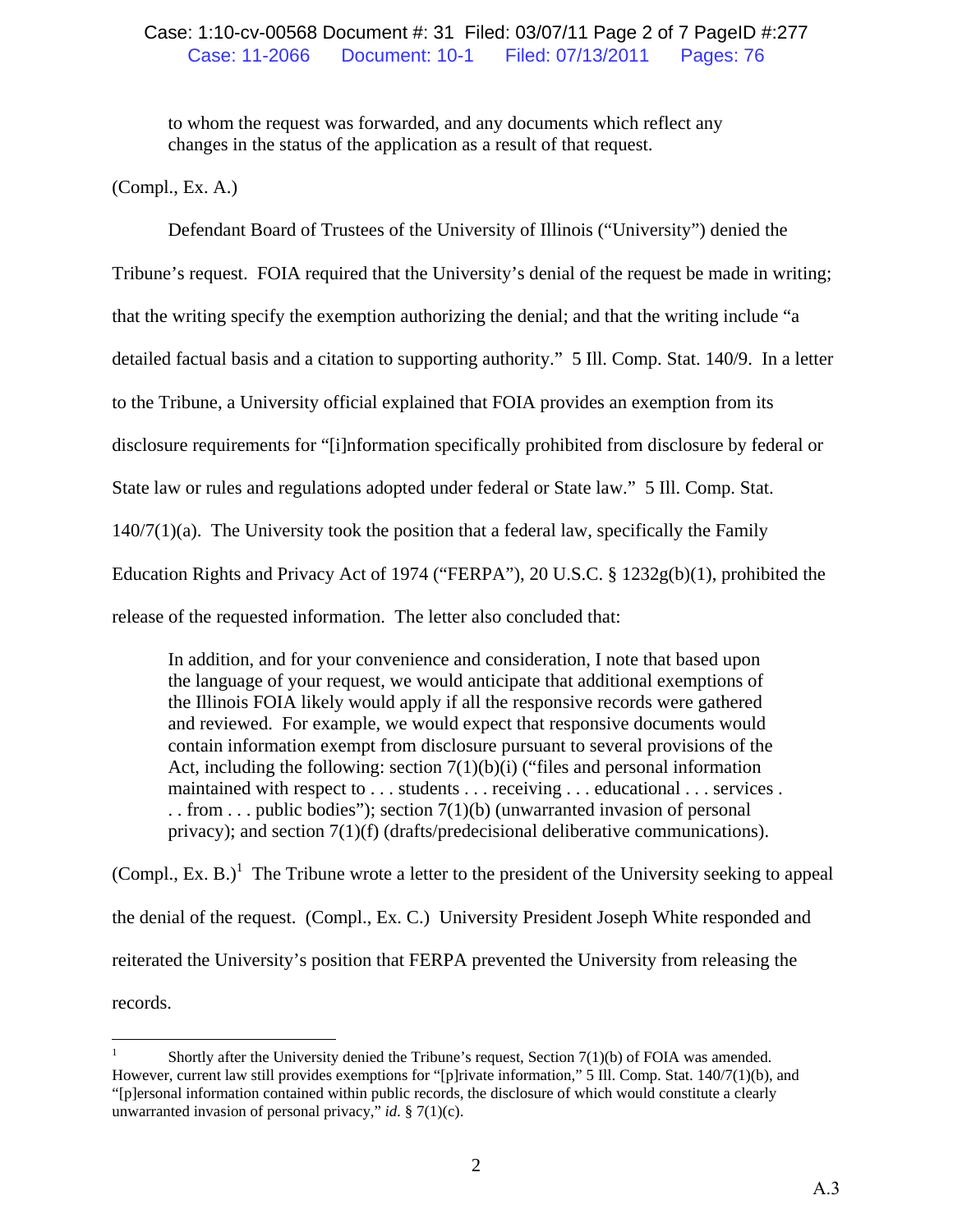### Case: 1:10-cv-00568 Document #: 31 Filed: 03/07/11 Page 3 of 7 PageID #:278 Case: 11-2066 Document: 10-1 Filed: 07/13/2011 Pages: 76

 On January 27, 2010, the Tribune filed this action for declaratory relief asking the court declare that FERPA does not bar the release of the requested records. The relief sought in this case is quite narrow. Neither party has asked the court to opine generally on the propriety of the Tribune's request. Nor has the court been asked to consider any of the other FOIA exemptions mentioned in the University's letter denying the request. The parties have filed cross-motions for summary judgment. The facts are, essentially, uncontested.

#### **II. ANALYSIS**

 Summary judgment is proper "if the movant shows that there is no genuine dispute as to any material fact and the movant is entitled to judgment as a matter of law." Fed. R. Civ. P. 56(a). "The moving party is so entitled if no reasonable fact-finder could return a verdict for the nonmoving party." *Patton v. MFS/Sun Life Fin. Distribs., Inc.*, 480 F.3d 478, 485 (7th Cir. 2007).

 Illinois FOIA provides that "Each public body shall make available to any person for inspection or copying all public records, except as otherwise provided in Section 7 of this Act." 5 Ill. Comp. Stat. 140/3(a). Section 7 of FOIA provides a list of exemptions from the general policy of open access. The first exemption prevents the release of "[i]nformation specifically prohibited from disclosure by federal or State law or rules and regulations implementing federal or state law." 5 Ill. Comp. Stat. 140/7(1)(a). The University relies on the following provision of FERPA in defending its decision to deny the Tribune's request:

No funds shall be made available under any applicable program to any educational agency or institution which has a policy or practice of permitting the release of education records (or personally identifiable information contained therein . . .) of students without the written consent of their parents to any individual, agency, or organization . . . .

20 U.S.C. § 1232g(b)(1).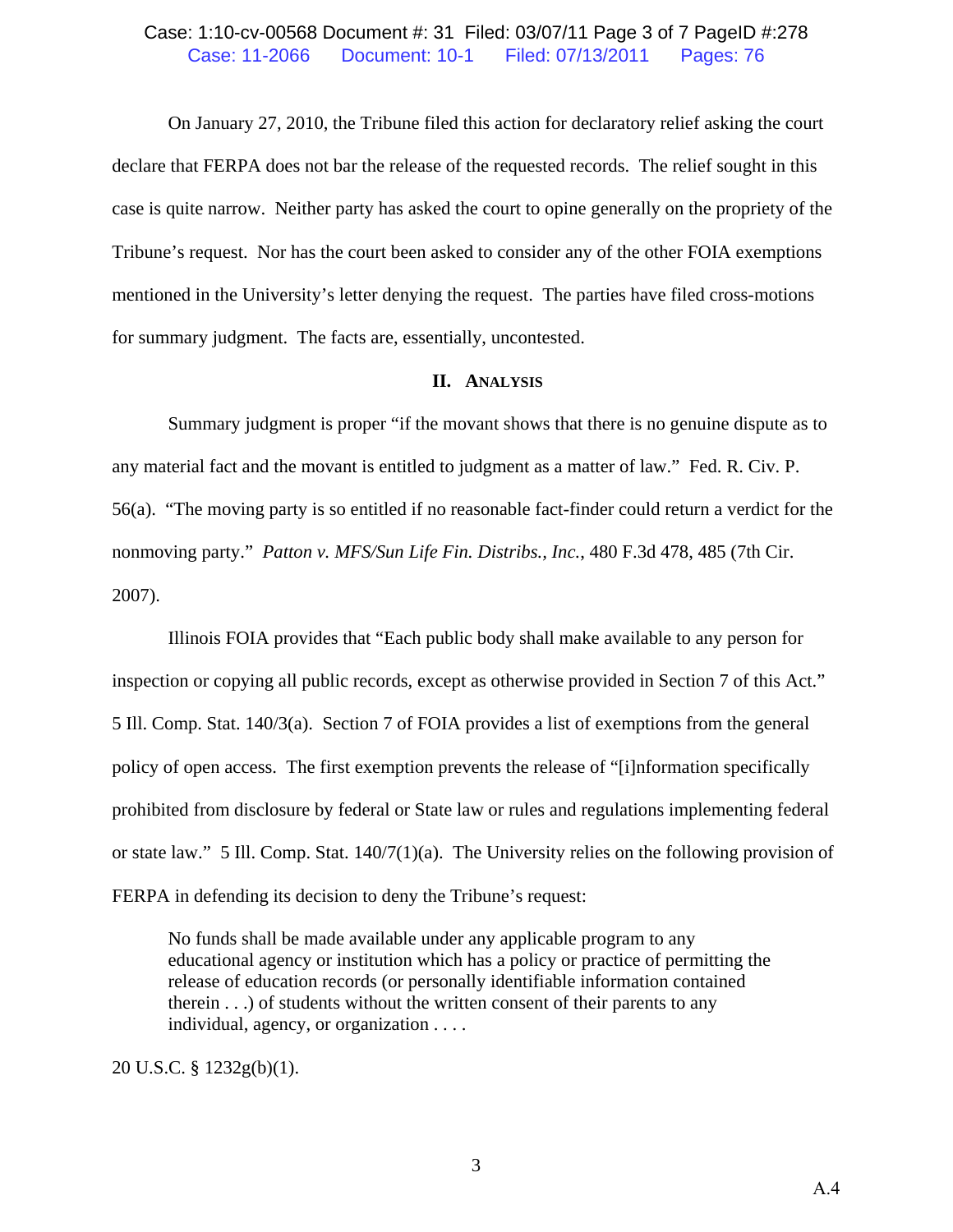### Case: 1:10-cv-00568 Document #: 31 Filed: 03/07/11 Page 4 of 7 PageID #:279 Case: 11-2066 Document: 10-1 Filed: 07/13/2011 Pages: 76

 The Tribune makes four arguments in support of its motion for summary judgment. First, it contends that the records it has requested are not "education records," but rather records that "pertain to possible misconduct and politically-motivated favoritism by public officials." Second, these are records of applicants to the University, not "students." Third, FERPA does not "prohibit" the release of education records, so the FOIA exemption cited by the university is inapplicable. Fourth, even if FERPA does prevent the release of the requested documents, the Tribune contends that the First Amendment protects the newspaper's access to these important public records. The court agrees with the Tribune's third argument, which is dispositive.

 In construing an Illinois statute, the Illinois Supreme Court directs a court to "ascertain and give effect to the intent of the General Assembly. *Southern Illinoisan v. Illinois Dept. of Public Health*, 844 N.E.2d 1, 14 (Ill. 2006). That "inquiry begins with the plain language of the statute." *Id*. Illinois public policy encourages the free flow of information and open access to official records. *Bowie v. Evanston Cmty. Consol. Sch. Dist. No. 65*, 538 N.E.2d 557, 559 (Ill. 1989). To that end, the Illinois Supreme Court has given FOIA a "liberal construction." *Id*. Although FOIA seeks to protect personal privacy, exceptions to the general rule of disclosure must be construed narrowly. *Id*; *Southern Illinoisan*, 844 N.E.2d at 15.

Section 7(1)(a) of FOIA applies only when a federal or state law "specifically prohibit[s]" a certain disclosure. The ordinary meaning of "prohibit" is "to forbid by authority" or "to prevent from doing something." Webster's Ninth New Collegiate Dicitionary 940 (1985). But FERPA, enacted pursuant to Congress' power under the Spending Clause, does not forbid Illinois officials from taking any action. Rather, FERPA sets conditions on the receipt of federal funds, and it imposes requirements on the Secretary of Education to enforce the spending conditions by withholding funds in appropriate situations. *Gonzaga University v. Does*, 536 U.S.

4

A.5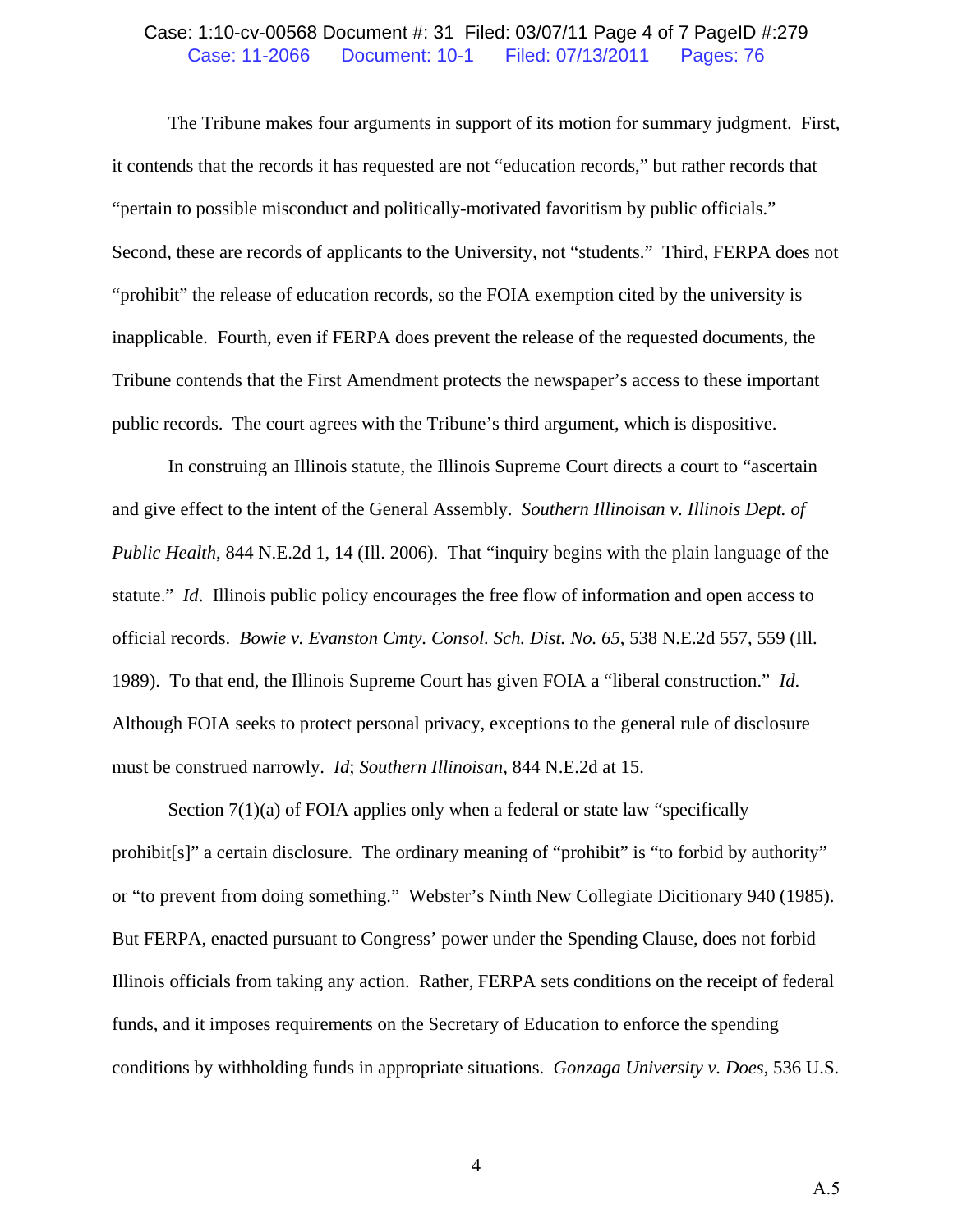### Case: 1:10-cv-00568 Document #: 31 Filed: 03/07/11 Page 5 of 7 PageID #:280 Case: 11-2066 Document: 10-1 Filed: 07/13/2011 Pages: 76

273, 278-79 (2002). Under the Spending Clause, Congress can set conditions on expenditures, even though it might be powerless to compel a state to comply under the enumerated powers in Article I. *South Dakota v. Dole*, 483 U.S. 203, 206-07 (1987). Illinois could choose to reject federal education money, and the conditions of FERPA along with it, so it cannot be said that FERPA prevents Illinois from doing anything.

 In *United States v. Miami University*, 294 F.3d 797 (6th Cir. 2002), the Sixth Circuit held that the federal government was entitled to an injunction preventing Miami University from releasing certain education records pursuant to a request under Ohio's Freedom of Information Act. The Ohio FOIA contained a exemption, similar to Illinois', for information, "the release of which is prohibited by state or federal law." The Sixth Circuit analogized Spending Clause conditions to contracts between the states and the federal government. Under this theory, the federal government has a right to enforce the state's promise to abide by the conditions of FERPA once it has accepted federal education funds. *Id.* at 809. Even if this court were to accept the Sixth Circuit's reasoning, however, the opinion in *Miami University* included an important caveat: "We limit this conclusion, that the FERPA imposes a binding obligation on schools that accept federal funds, to federal government action to enforce FERPA." *Id.* at 809 n.11.

 The University also cites *Kilbort v. Westrom*, 862 N.E.2d 609 (Ill. App. Ct. 2007), for the proposition that FERPA need not explicitly prohibit the disclosures in order for the Section 7(1)(a) exemption to apply. *Kilbort* concerned a FOIA request to examine ballots and other election materials. The *Kilbort* court concluded that state election law, which directed officials to preserve ballots in a certain manner, barred access to the ballots through FOIA. The law required the election judge to: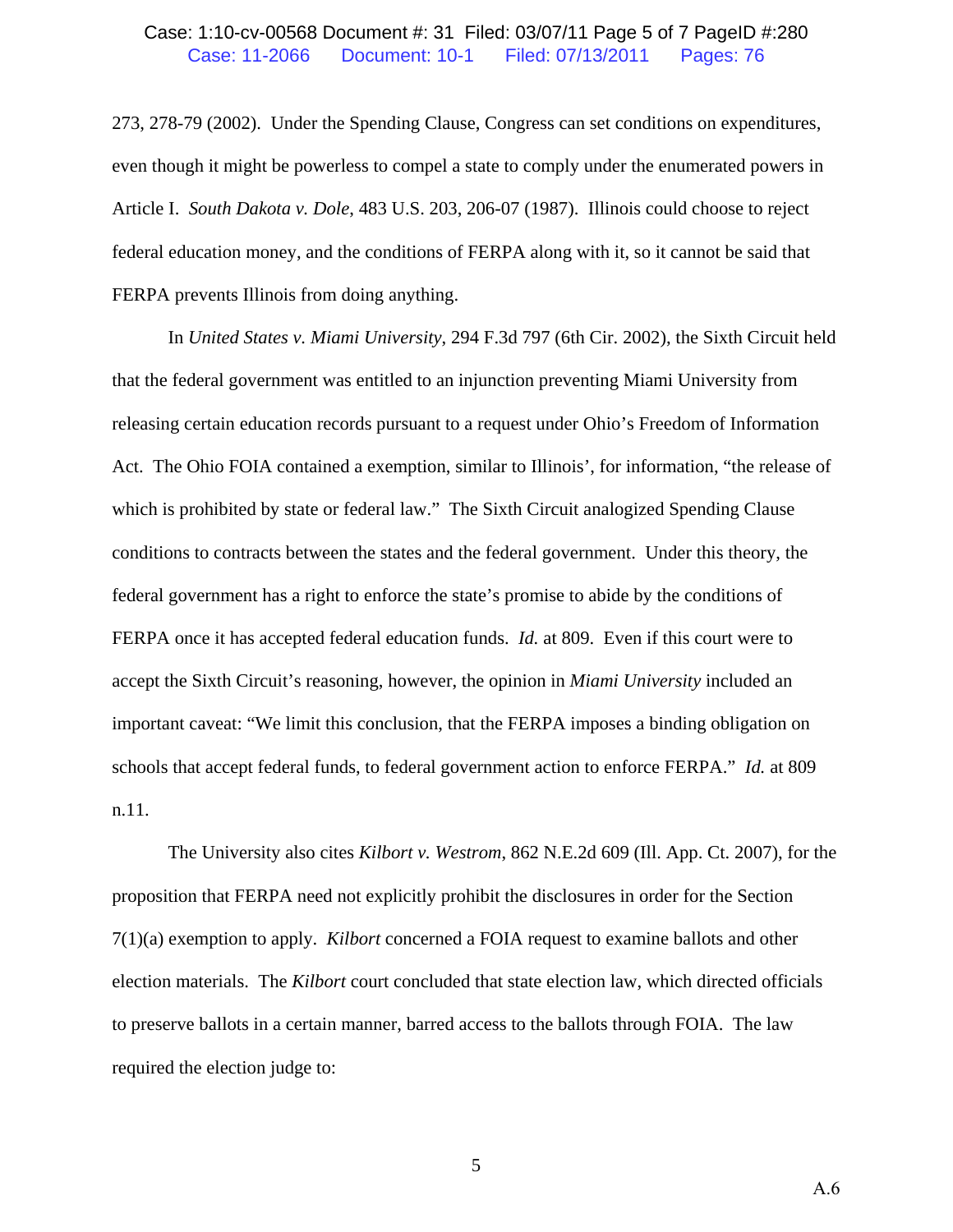[F]old or roll all of the ballots which have been counted by them, . . . securely bind them, lengthwise and in width, with a soft cord . . . and wrap the same with heavy wrapping paper on which the judges of election shall write their signature and seal the package with filament over the signatures and around the package lengthwise and crosswise, . . . and enclose the ballots so wrapped . . . in a secure canvass covering . . . . The precinct judges of election shall elect 2 judges . . . who shall immediately return the ballots, in such sealed canvass covering, to the election authority . . . . Upon receiving the ballots so returned, the election authority shall carefully preserve the ballots for 2 months, subject to their examination in a discovery recount proceeding in accordance with law. . . . At the expiration of that time such election authority shall remove the same from original package and shall destroy the same, together with all unused ballots returned from the polling places. If any contest of election is pending at such time in which such ballots may be required as evidence, and such election authority has notice thereof the same shall not be destroyed until after such contest is finally determined.

*Id.* at 613-14 (quoting 10 Ill. Comp. Stat. 5/17-20). Although the election code did not

specifically state that disclosure was prohibited under FOIA, the law directed state officials to handle the ballots in a manner which would not have been consistent with permitting inspections under FOIA. *Id.* at 614-15. *Kilbort*, decided by an appellate court, is not binding here but, in any event, can be distinguished. Unlike the state election code, FERPA does not impose any requirement on state officials. The state has the option to choose whether or not to accept FERPA's conditions.

 The court's decision in this case is a narrow one. As explained above, the University has identified other provisions of FOIA which may prevent the disclosure of portions of the records requested by the University. The court does not intend to discount the potential privacy interests implicated by the Tribune's request. The only question presented by this lawsuit is whether FERPA "specifically prohibits" the requested disclosure. The court must follow the command of the Illinois Supreme Court to construe the exemptions to FOIA narrowly. FERPA does not specifically prohibit Illinois from doing anything, so the University may not use the federal law as authority to withhold the records pursuant to 5 Ill. Comp. Stat.  $140/7(1)(a)$ .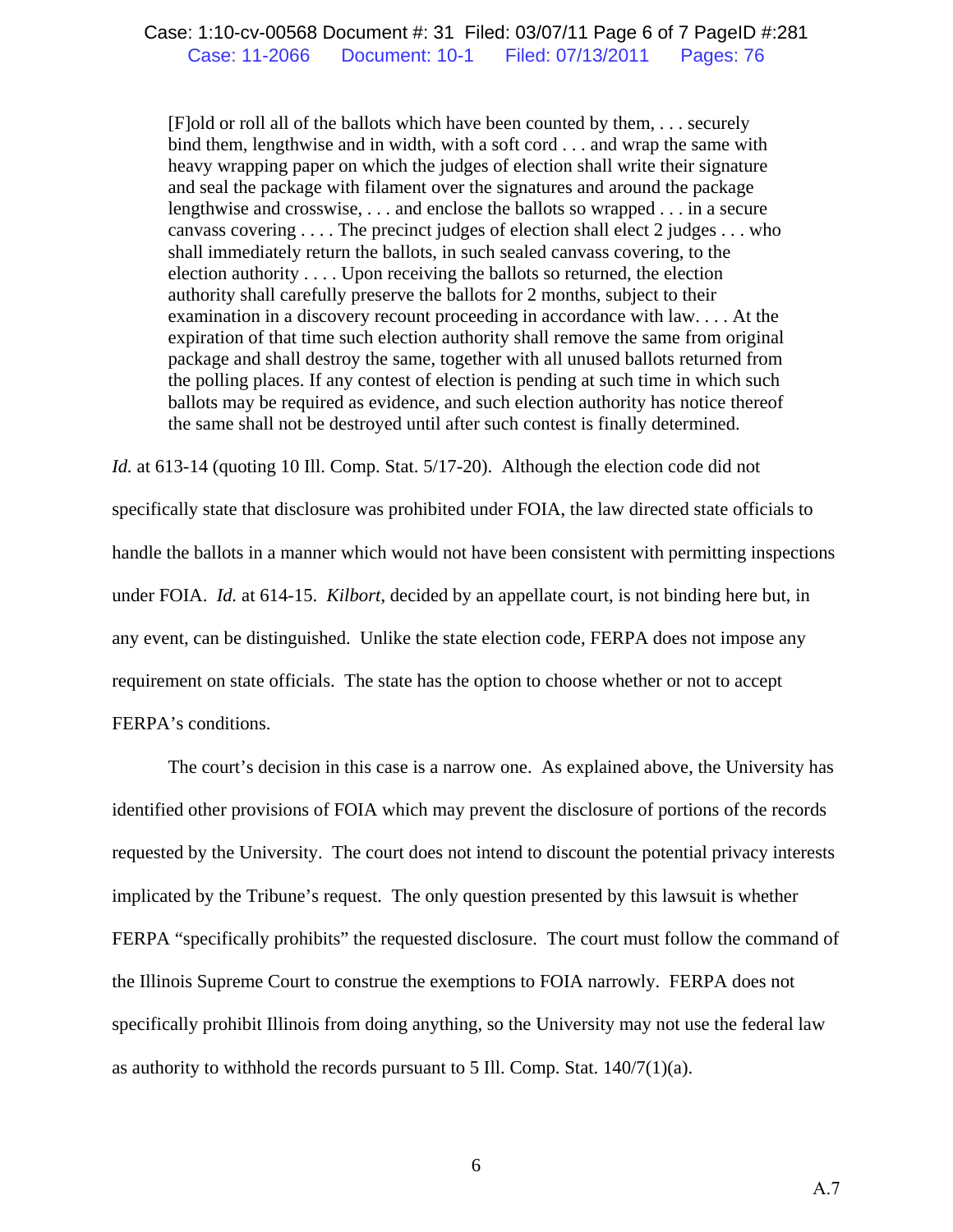Case: 1:10-cv-00568 Document #: 31 Filed: 03/07/11 Page 7 of 7 PageID #:282 Case: 11-2066 Document: 10-1 Filed: 07/13/2011 Pages: 76

## **III. CONCLUSION**

 Accordingly, the Tribune's motion for summary judgment is granted. The University's motion for summary judgment is denied.

ENTER:

 $/$ s/ JOAN B. GOTTSCHALL United States District Judge

DATED: March 7, 2011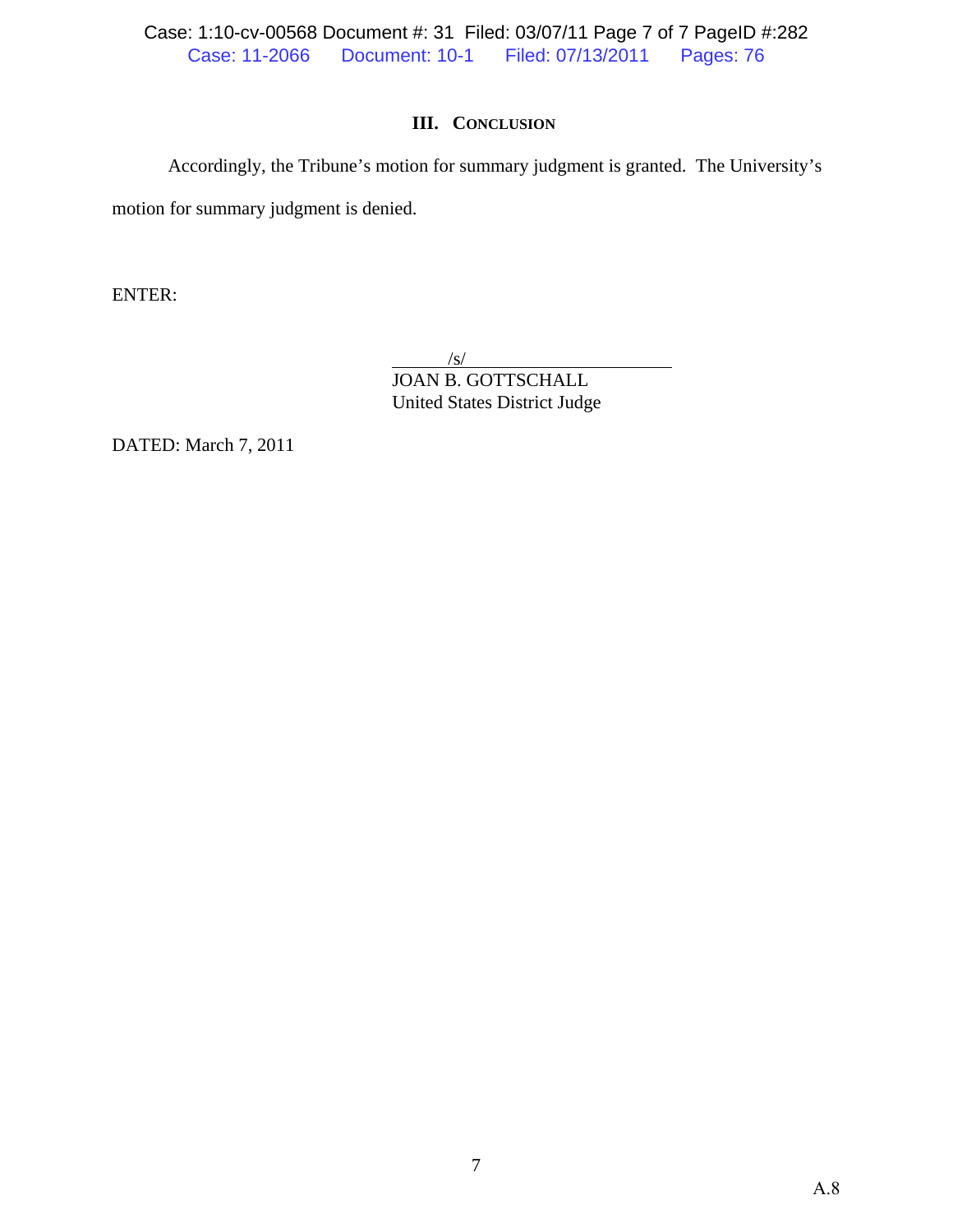AO 450 (Rev. 01/09) Judgment in a Civil Action Case: 1:10-cv-00568 Document #: 32 Filed: 03/07/11 Page 1 of 1 PageID #:283 Document: 10-1 Filed: 07/13/2011 Pages: 76

# UNITED STATES DISTRICT COURT

for the

Northern District of Illinois

| Chicago Tribune Company                   |  |                           |
|-------------------------------------------|--|---------------------------|
| Plaintiff                                 |  |                           |
|                                           |  | Civil Action No. 10 C 568 |
| University of Illinois, Board of Trustees |  |                           |
| Defendant                                 |  |                           |

#### **JUDGMENT IN A CIVIL ACTION**

The court has ordered that *(check one):*

| $\Box$ the plaintiff (name)<br>defendant (name)          | <u> 1989 - Johann Barn, mars ann an t-Amhain Aonaich an t-Aonaich an t-Aonaich ann an t-Aonaich ann an t-Aonaich</u>                             | recover from the<br>the amount of     |
|----------------------------------------------------------|--------------------------------------------------------------------------------------------------------------------------------------------------|---------------------------------------|
|                                                          | dollars $(\$                                                                                                                                     | ), which includes prejudgment         |
| interest at the rate of                                  | %, plus postjudgment interest at the rate of %, along with costs.                                                                                |                                       |
|                                                          | $\Box$ the plaintiff recover nothing, the action be dismissed on the merits, and the defendant (name)<br>recover costs from the plaintiff (name) |                                       |
|                                                          | other: It is hereby ordered that summary judgment is entered in favor of Plaintiff and against Defendant.                                        |                                       |
|                                                          |                                                                                                                                                  |                                       |
| This action was (check one):                             |                                                                                                                                                  |                                       |
| rendered a verdict.                                      | □ tried by a jury with Judge                                                                                                                     | presiding, and the jury has           |
| $\Box$ tried by Judge<br>was reached.                    |                                                                                                                                                  | without a jury and the above decision |
| decided by Judge Joan B. Gottschall<br>summary judgment. |                                                                                                                                                  | on a motion for                       |
| 03/07/2011<br>Date:                                      |                                                                                                                                                  | MICHAEL W. DOBBINS, CLERK OF COURT    |
|                                                          |                                                                                                                                                  | /s/ Rhonda Johnson<br>Deputy Clerk    |
| <b>Print</b>                                             | <b>Save As</b>                                                                                                                                   | <b>Reset</b>                          |

.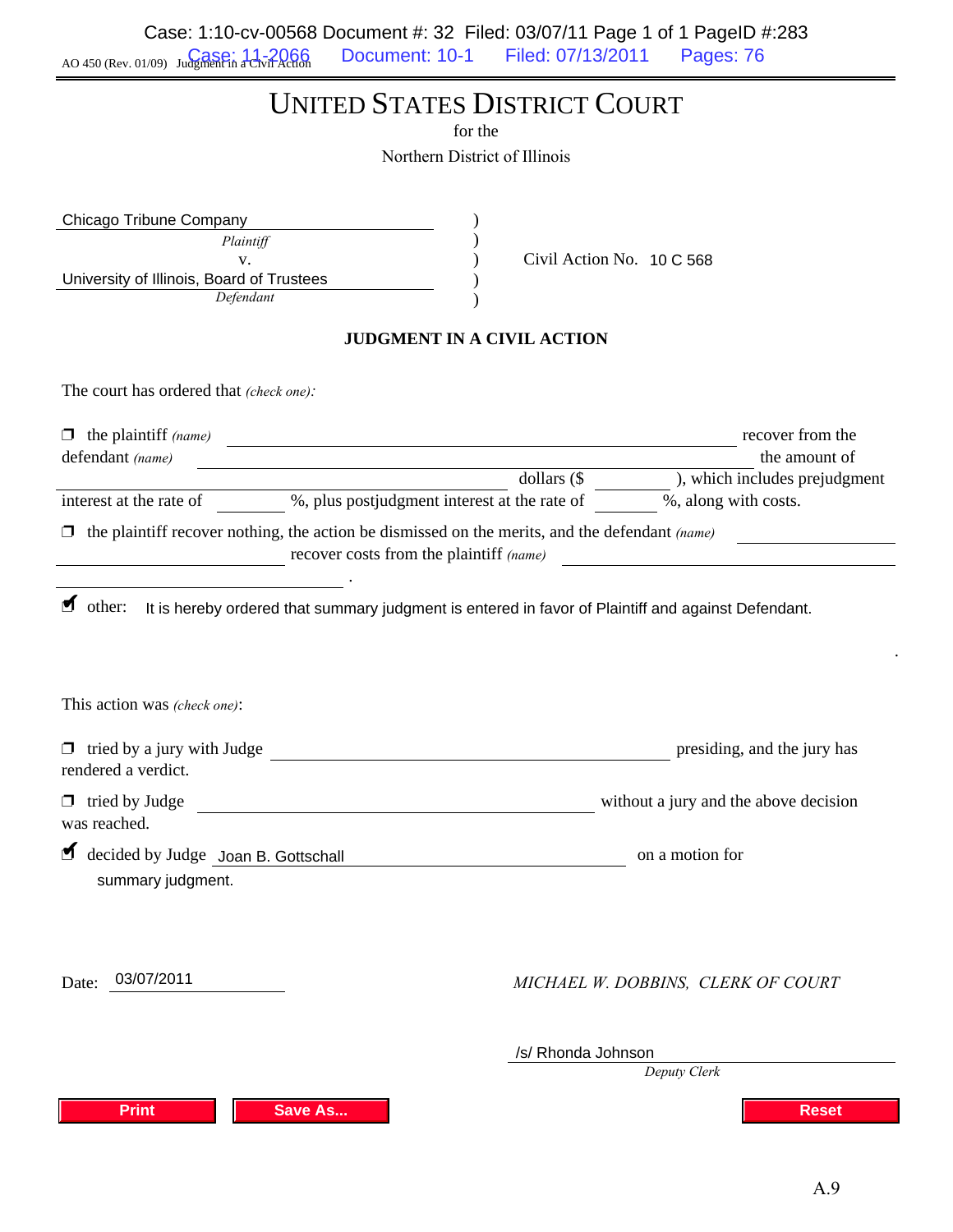#### **UNITED STATES DISTRICT COURT FOR THE Northern District of Illinois − CM/ECF LIVE, Ver 4.2 Eastern Division** Case: 1:10-cv-00568 Document #: 37 Filed: 04/13/11 Page 1 of 1 PageID #:433 Case: 11-2066 Document: 10-1 Filed: 07/13/2011 Pages: 76

Chicago Tribune Company

Plaintiff,

v. Case No.: 1:10−cv−00568 Honorable Joan B. Gottschall

University of Illinois Board of Trustees

Defendant.

# **NOTIFICATION OF DOCKET ENTRY**

This docket entry was made by the Clerk on Wednesday, April 13, 2011:

 MINUTE entry before Honorable Joan B. Gottschall: Defendant's motion to amend or correct judgment [33] is granted. It is hereby ordered that judgment [32] entered 3/7/2011 is amended to include the following: The Court grants declaratory relief to Plaintiff Chicago Tribune Company, and hereby declares that the Family Education Rights and Privacy Act, 20 U.S.C. §§ 1232g et seq., does not apply to Plaintiff Chicago Tribune Company's Request for certain records dated December 10, 2009, so as to exempt the Requested Information from disclosure under the Illinois Freedom of Information Act, 5 ILCS 140/7(1)(a). Remaining parts of judgment to stand. Mailed notice(rj, )

**ATTENTION:** This notice is being sent pursuant to Rule 77(d) of the Federal Rules of Civil Procedure or Rule 49(c) of the Federal Rules of Criminal Procedure. It was generated by CM/ECF, the automated docketing system used to maintain the civil and criminal dockets of this District. If a minute order or other document is enclosed, please refer to it for additional information.

For scheduled events, motion practices, recent opinions and other information, visit our web site at *www.ilnd.uscourts.gov*.